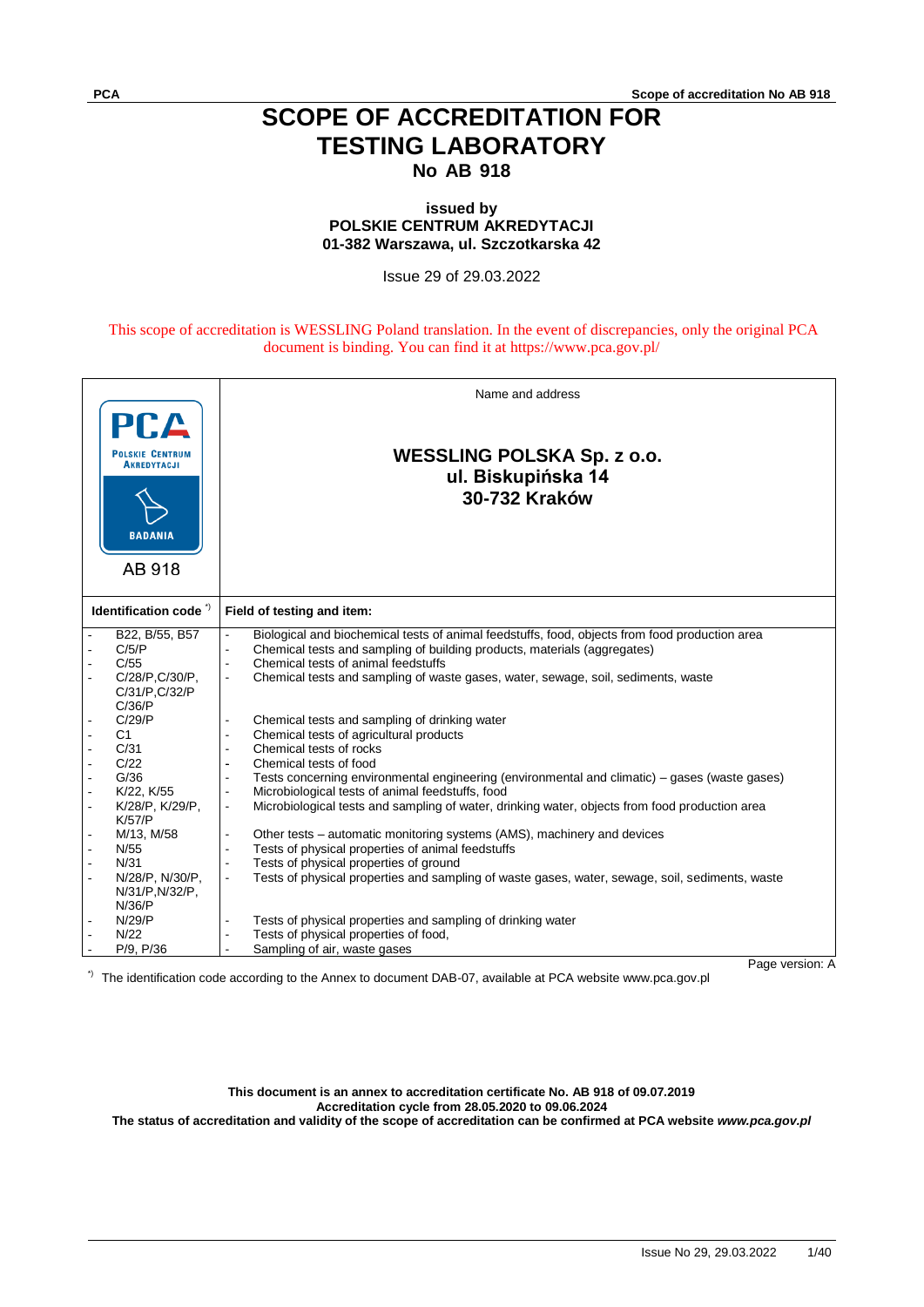| WESSLING Polska Sp. z o.o.<br><b>Emmissions Measurement Laboratory</b><br>ul. Biskupińska 14, 30-732 Kraków |                                                                                                                                                                                                                                                                                                                                                                                                                                                     |                                                                                                   |
|-------------------------------------------------------------------------------------------------------------|-----------------------------------------------------------------------------------------------------------------------------------------------------------------------------------------------------------------------------------------------------------------------------------------------------------------------------------------------------------------------------------------------------------------------------------------------------|---------------------------------------------------------------------------------------------------|
| <b>Material/product tested</b>                                                                              | Type of activity/<br>parameter/characteristic tested                                                                                                                                                                                                                                                                                                                                                                                                | Reference documents                                                                               |
| area                                                                                                        | Periodic testing of air emissions from stationary sources performed for the purposes of regulatory                                                                                                                                                                                                                                                                                                                                                  |                                                                                                   |
| <b>Waste gases</b>                                                                                          | Gas volume flow for dynamic<br>pressures > 10 Pa<br>Dynamic method<br>Sampling for dust concentration determination<br>Dust concentration<br>Range: $(0.001 - 100)$ g/m <sup>3</sup><br>Gravimetric method<br>Dust emissions                                                                                                                                                                                                                        | PN-Z-04030-7:1994                                                                                 |
|                                                                                                             | (as calculated)<br>Sampling for dust concentration determination<br>Dust concentration<br>Range: $(0.0005 - 0.05)$ g/m <sup>3</sup><br>Gravimetric method<br>Dust emission                                                                                                                                                                                                                                                                          | PN-EN 13284-1:2018-02                                                                             |
|                                                                                                             | (as calculated)<br>Concentration of: CO <sub>2</sub> , CO, NO, NO <sub>2</sub> , SO <sub>2</sub><br>Range:<br>$CO2$ (1.2 – 20.0) %<br>CO $(3 - 2184)$ mg/m <sup>3</sup><br>NO $(8 - 1234)$ mg/m <sup>3</sup><br>$NO2$ (8 – 103) mg/m <sup>3</sup><br>$SO_2$ (9 – 2094) mg/m <sup>3</sup><br>Fourier-transform infrared spectroscopy method<br>(FTIR)<br>Emissions of CO <sub>2</sub> , CO, NO, NO <sub>2</sub> , SO <sub>2</sub><br>(as calculated) | PN-ISO 10396:2001<br>PB-E-13/03<br>issue 02 of 19/07/2016<br>PB-E-13/04<br>issue 01 of 10/02/2014 |
|                                                                                                             | Oxygen concentration<br>Range: (3.0-21.0) %<br>Zirconia cell method                                                                                                                                                                                                                                                                                                                                                                                 | PB-E-13/03<br>issue 02 of 19/07/2016                                                              |
|                                                                                                             | Concentration of: CO <sub>2</sub> , CO, SO <sub>2</sub><br>Range:<br>$CO2$ (0.5 - 21.0) %<br>$SO_2$ (9 – 2094) mg/m <sup>3</sup><br>Nondispersive infrared spectrometry (NDIR)<br>Emissions of CO <sub>2</sub> , SO <sub>2</sub><br>(as calculated)                                                                                                                                                                                                 | PN-ISO 10396:2001                                                                                 |
|                                                                                                             | Oxygen concentration<br>Range: (3.0-21.0) %<br>Paramagnetic method (PDM)                                                                                                                                                                                                                                                                                                                                                                            | PN-EN 14789:2017-04<br>PN-ISO 10396:2001                                                          |
|                                                                                                             | Concentration of NO <sub>x</sub><br>Range: $(8 - 1893)$ mg/m <sup>3</sup><br>Chemiluminescence method (CLD)<br>Emissions of $NOx$ (NO and $NO2$ calculated per<br>NO <sub>2</sub> )<br>(as calculated)                                                                                                                                                                                                                                              | PN-EN 14792:2017-04<br>PN-ISO 10396:2001                                                          |
|                                                                                                             | Concentration of CO<br>Range: $(3 - 2184)$ mg/m <sup>3</sup><br>Nondispersive infrared spectrometry (NDIR)<br>CO emissions<br>(as calculations)                                                                                                                                                                                                                                                                                                     | PN-EN 15058:2017-04<br>PN-ISO 10396:2001                                                          |
|                                                                                                             | Sampling for determination<br>of SO <sub>2</sub> concentration.<br>SO <sub>2</sub> emissions (as calculated)                                                                                                                                                                                                                                                                                                                                        | PN-EN 14791:2017-04                                                                               |

Competences of the laboratory have been confirmed taking into account requirements of the provisions of executive acts of the Act of April 27, 2001 Environmental Protection Law (consolidated text Journal of Laws of 2020 item 1219, as amended).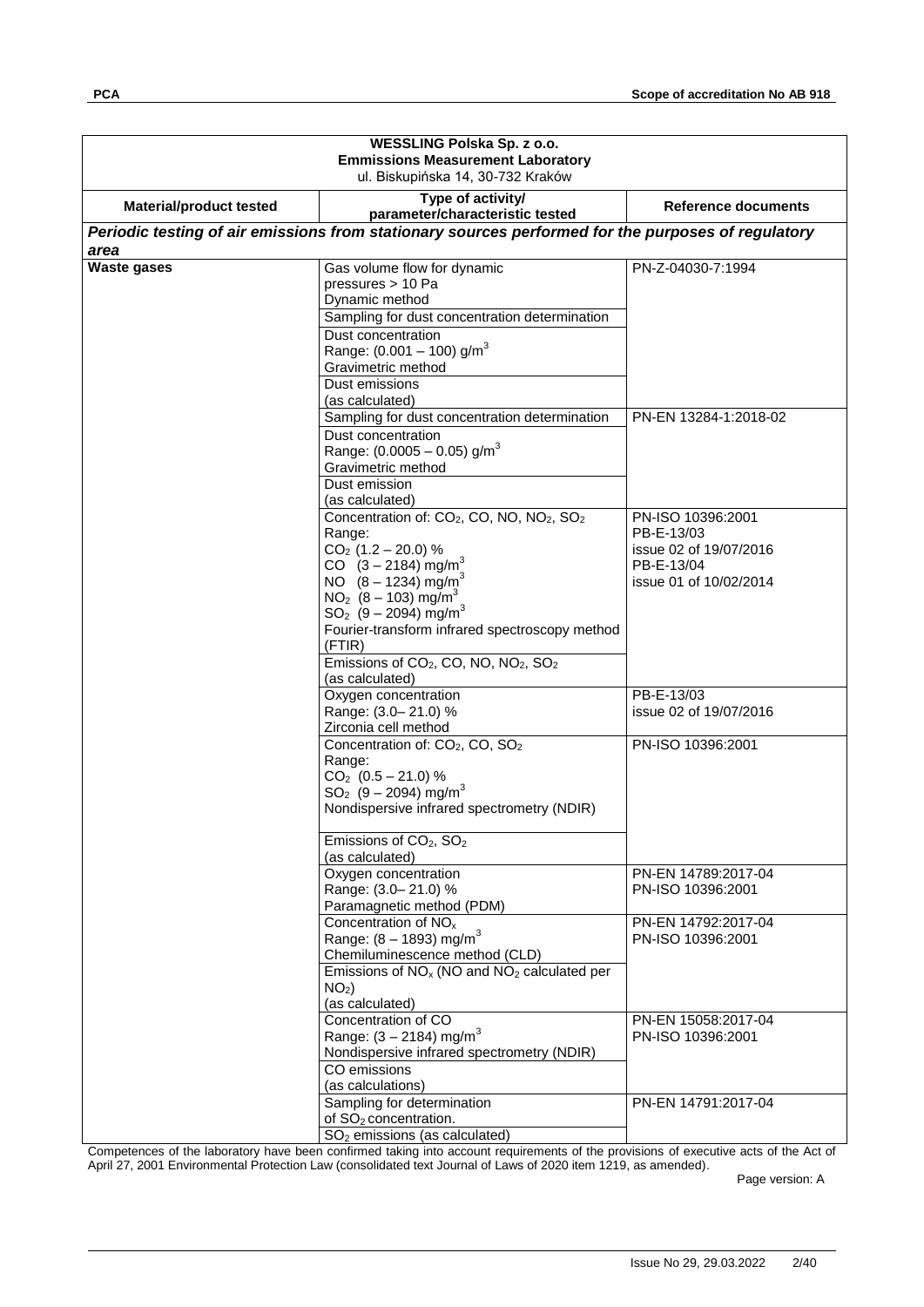| <b>Material/product tested</b> | Type of activity/<br>parameter/characteristic tested                                                                                                                                                                                              | Reference documents                          |
|--------------------------------|---------------------------------------------------------------------------------------------------------------------------------------------------------------------------------------------------------------------------------------------------|----------------------------------------------|
|                                | Periodic testing of air emissions from stationary sources performed for the purposes of regulatory                                                                                                                                                |                                              |
| area                           |                                                                                                                                                                                                                                                   |                                              |
| <b>Waste gases</b>             | Water vapour content in<br>chimney flues<br>Range: (4-40) %<br>Condensation and absorption method                                                                                                                                                 | PN-EN 14790:2017-04                          |
|                                | Sampling for determination<br>of PCDD/PCDF mass concentration<br>Filtration and condensation method<br>PCDD/PCDF emissions<br>(as calculated)                                                                                                     | PN-EN 1948-1:2006                            |
|                                | Sampling for determination<br>HF concentrations<br>HF emissions<br>(as calculated)                                                                                                                                                                | ISO 15713:2006*                              |
|                                | Sampling for determination<br><b>HCI</b> concentrations<br><b>HCI</b> emissions<br>(as calculated)                                                                                                                                                | PN-EN 1911:2011*                             |
|                                | Total volatile organic carbon (TVOC) mass<br>concentration<br>Range: $(0.6 - 243)$ mg/m <sup>3</sup><br><b>Continuous Flame Ionisation Detection</b><br>Method (FID)<br>Total volatile organic carbon (TVOC) mass<br>emissions<br>(as calculated) | PN-EN 12619:2013                             |
|                                | Sampling for determination<br>Concentrations of metals: As, Cd, Cr, Co, Cu,<br>Mn, Ni, Pb, Sb, Tl, V<br>Filtration and aspiration method<br>Emissions of metals: As, Cd, Cr, Co, Cu, Mn,<br>Ni, Pb, Sb, Tl, V<br>(as calculated)                  | PN-EN 14385:2005                             |
|                                | Sampling for total mercury concentration<br>determination.<br>Filtration and aspiration method<br>Total mercury emissions<br>(as calculated)                                                                                                      | PN-EN 13211+AC:2006                          |
|                                | Sampling for determination<br>of individual<br>gaseous organic compounds.<br>Emissions of individual gaseous organic<br>compounds<br>(as calculated)                                                                                              | PN-EN 13649:2005 with<br>exclusion of item 7 |
|                                | Sampling for determination of organic<br>compound concentrations<br>Organic compound emissions<br>(as calculated)                                                                                                                                 | PN-Z-04008-4:1999                            |

Competences of the laboratory have been confirmed taking into account requirements of the provisions of executive acts of the Act of April 27, 2001 Environmental Protection Law (consolidated text Journal of Laws of 2020 item 1219, as amended).

\* Determination of the content of the tested compound is carried out by the Laboratory of Physicochemical Analysis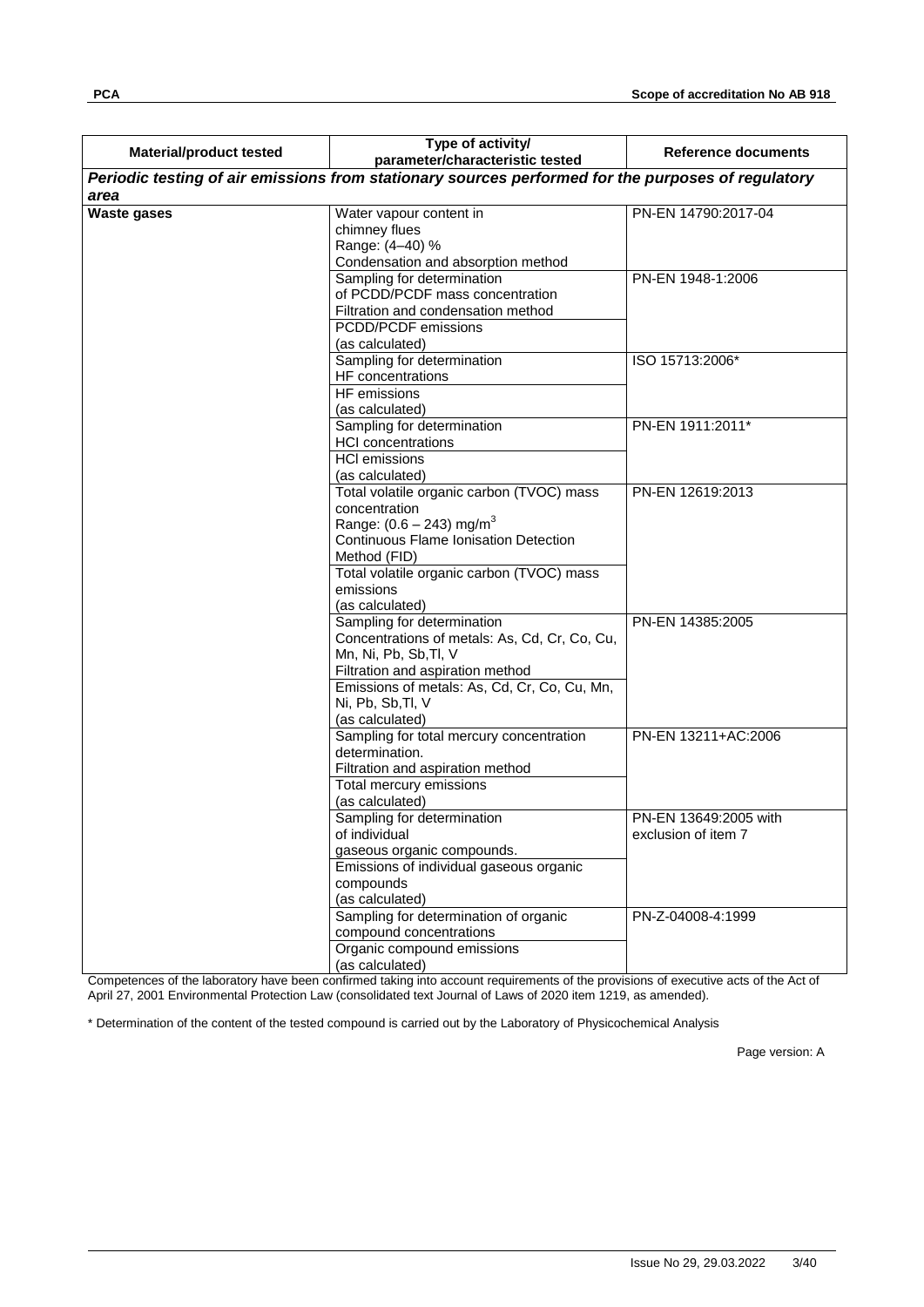| <b>Material/product tested</b>                      | Type of activity/<br>parameter/characteristic tested                                                                                                                 | Reference documents                                         |
|-----------------------------------------------------|----------------------------------------------------------------------------------------------------------------------------------------------------------------------|-------------------------------------------------------------|
|                                                     | Periodic testing of air emissions from stationary sources performed for the purposes of regulatory                                                                   |                                                             |
| area                                                |                                                                                                                                                                      |                                                             |
| <b>Automatic Monitoring</b><br><b>Systems (AMS)</b> | Calibration (QAL 2)<br>in the scope of: dust, $NOx$ , $O2$ , $CO2$ , HCI, HF,<br>SO <sub>2</sub> , CO, total organic carbon                                          | PN-EN 14181:2015-02                                         |
|                                                     | Annual Surveillance Test (AST) in the scope<br>of: dust, NO <sub>x</sub> , O <sub>2</sub> , CO <sub>2</sub> , HCI, HF, SO <sub>2</sub> , CO,<br>total organic carbon | PN-EN 14181:2015-02                                         |
|                                                     | Dust concentration<br>Range: $(0.001 - 100)$ g/m <sup>3</sup><br>Gravimetric method.                                                                                 | PN-04030-7:1994                                             |
|                                                     | Dust concentration<br>Range: $(0.0005 - 0.05)$ g/m <sup>3</sup><br>Gravimetric method.                                                                               | PN-EN 13284-1:2018-02                                       |
|                                                     | Concentration of: CO <sub>2</sub><br>Range: (0.5-21.0) %<br>Nondispersive infrared spectrometry (NDIR)                                                               | PN-ISO 10396:2001                                           |
|                                                     | Total volatile organic carbon (TVOC) mass<br>concentration.<br>Range: $(0.6 - 243)$ mg/m <sup>3</sup><br>Continuous Flame Ionisation Detection<br>Method (FID)       | PN-EN 12619:2013                                            |
|                                                     | <b>HCI</b> concentration<br>Range: $(0.1 - 5000)$ mg/m <sup>3</sup><br>Ion chromatography (IC)                                                                       | PN-EN 1911:2011<br>with exclusion of item 6.3 and<br>$6.4*$ |
|                                                     | Concentration of HF<br>Range: $(0.05 - 100)$ mg/m <sup>3</sup><br>Ion-selective electrode method                                                                     | ISO 15713:2006*                                             |
|                                                     | SO <sub>2</sub> concentration<br>Range: $(0.05 - 6000)$ mg/m <sup>3</sup><br>Ion chromatography (IC)                                                                 | PN-EN 14791:2017-04*                                        |
|                                                     | Concentration of NO <sub>x</sub><br>Range: $(8 - 1893)$ mg/m <sup>3</sup><br>Chemiluminescence method (CLD)                                                          | PN-EN 14792:2017-04                                         |
|                                                     | $O2$ concentration<br>Range: (3.0-21.0) %<br>Paramagnetic method (PDM)                                                                                               | PN-EN 14789:2017-04                                         |
|                                                     | Concentration of CO<br>Range: $(3 - 2184)$ mg/m <sup>3</sup><br>Nondispersive Infrared Spectrometry<br>(NDIR)                                                        | PN-EN 15058:2017-04                                         |
|                                                     | Water vapour content in<br>chimney flues<br>Range: (4-40) %<br>Condensation-absorption method                                                                        | PN-EN 14790:2017-04                                         |

Competences of the laboratory have been confirmed taking into account requirements of the provisions of executive acts of the Act of April 27, 2001 Environmental Protection Law (consolidated text Journal of Laws of 2020 item 1219, as amended).

\* Determination of the content of the tested compound is carried out by the Laboratory of Physicochemical Analysis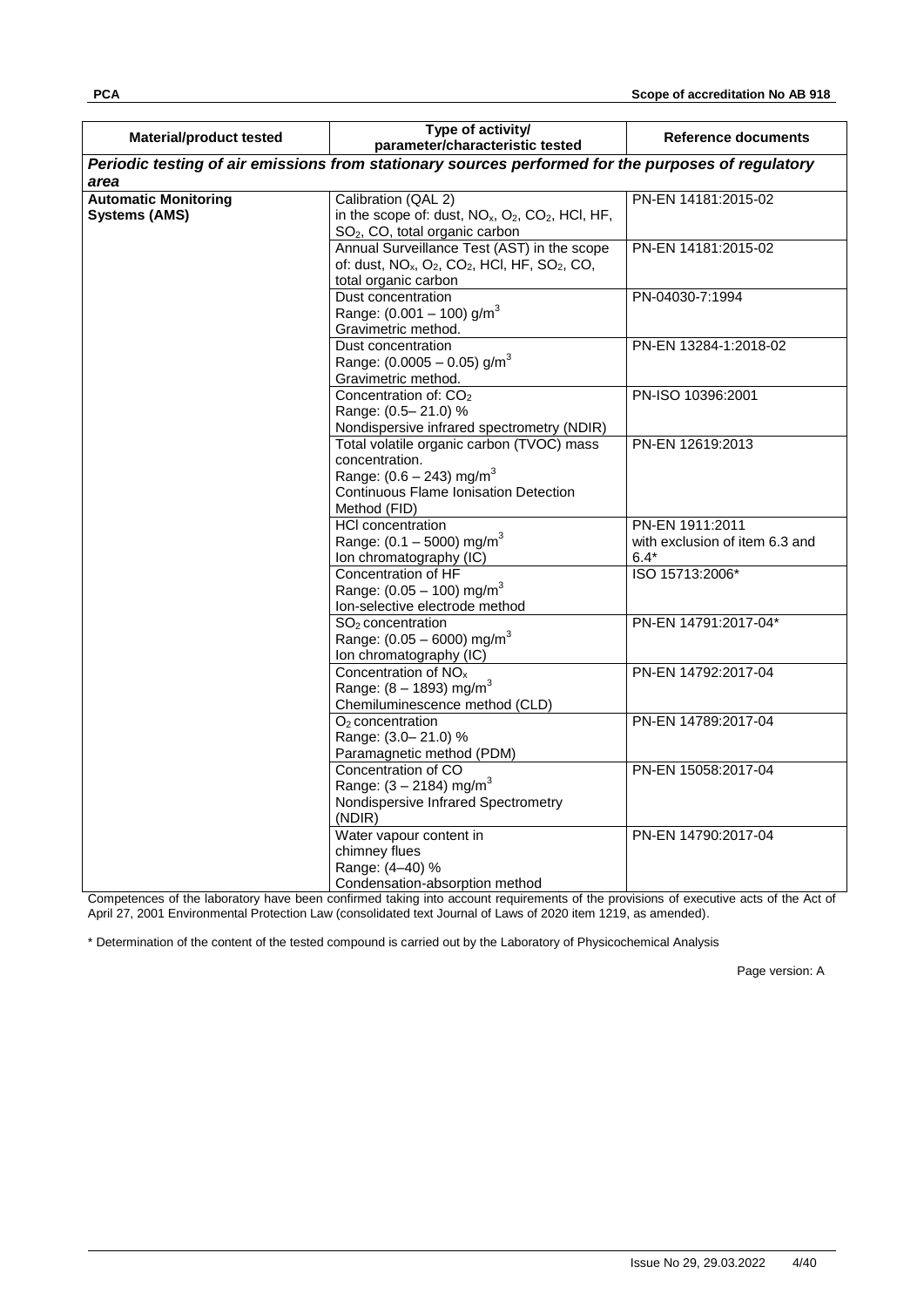| <b>Material/product tested</b> | Type of activity/<br>parameter/characteristic tested                                                                                                                                                                               | Reference documents                                                                               |
|--------------------------------|------------------------------------------------------------------------------------------------------------------------------------------------------------------------------------------------------------------------------------|---------------------------------------------------------------------------------------------------|
| <b>Waste</b><br>gases          | Concentration of: $N_2O$ , $NH_3$ ,<br>Range:<br>$N_2O(4 - 491)$ mg/m <sup>3</sup><br>NH <sub>3</sub> (1 – 76) mg/m <sup>3</sup><br>Fourier-Transform Infrared Spectroscopy<br>Method (FTIR)<br>$N_2O$ , NH <sub>3</sub> emissions | PN-ISO 10396:2001<br>PB-E-13/03<br>issue 02 of 19/07/2016<br>PB-E-13/04<br>issue 01 of 10/02/2014 |
|                                | (as calculated)<br>Sampling for determination<br>PAH concentrations<br>Filtration, Condensation-absorption method<br>PAH emissions<br>(as calculated)                                                                              | ISO 11338-1:2003                                                                                  |
|                                | Sampling for determination<br>of concentrations of metals (Al, Ba, Sn, Zn,<br>Fe, Mo, Se)<br>Filtration and aspiration method<br>Emissions of metals: Al, Ba, Sn, Zn, Fe, Mo,<br><b>Se</b><br>(as calculated)                      | PB-E-13/02<br>issue 03 of 28/06/2019                                                              |
|                                | Dust sampling for determination<br>of PM2.5 and PM10 dust concentration<br>Filtration method<br>PM2.5 and PM10 dust emissions<br>(as calculated)                                                                                   | PN-Z-04030-7:1994<br>PN-EN 13284-1:2018-02<br>PB-E-14/06<br>issue 02 of 11/06/2018                |
|                                | Sampling for determination of<br>formaldehyde concentration<br>Formaldehyde emissions<br>(as calculated)                                                                                                                           | PB-E-14/07 issue 1 of<br>22/08/2016                                                               |
|                                | Sampling for determination<br>of NH <sub>3</sub> concentration<br>NH <sub>3</sub> concentration<br>Range: $(2 - 174)$ mg/m <sup>3</sup><br>Spectrophotometric method<br>$NH3$ emissions<br>(as calculated)                         | PN-EN ISO 21877:2020-03*                                                                          |
|                                | Sampling for determination of PCDD/PCDF<br>and dioxin-like PCBs concentration<br>Emissions of PCDD/PCDF and dioxin-like<br>PCBs (as calculated)                                                                                    | PN-EN 1948-4+A1: 2014-03                                                                          |
|                                | Sampling for determination of CH <sub>4</sub><br>concentration<br>$CH4$ emissions<br>(as calculated)                                                                                                                               | PN-EN ISO 25139:2011                                                                              |
|                                | Sampling for isocyanate concentration<br>determination<br>Isocyanate emissions<br>(as calculated)                                                                                                                                  | <b>WES 1436</b><br>issue 01 of 24/05/2021                                                         |
|                                | Sampling for determination of $H_2S$<br>concentration<br>$H2S$ emissions<br>(as calculated)                                                                                                                                        | <b>WES 1437</b><br>issue 01 of 24/05/2021                                                         |
| Waste<br>gases **)             | Dust sampling for determination<br>of ammonia concentration<br><b>Filtration method</b><br>Ammonia emissions<br>(as calculated)                                                                                                    | PN-Z-04030-7:1994<br><b>WES 827</b><br>issue 04 of 11/06/2018                                     |

\* Determination of the content of the tested compound is carried out by the Laboratory for Physicochemical Analysis

\*\*) Accreditation suspended at the request of the entity in the part marked with bold italics from 16/09/2021 to 15/03/2022 r."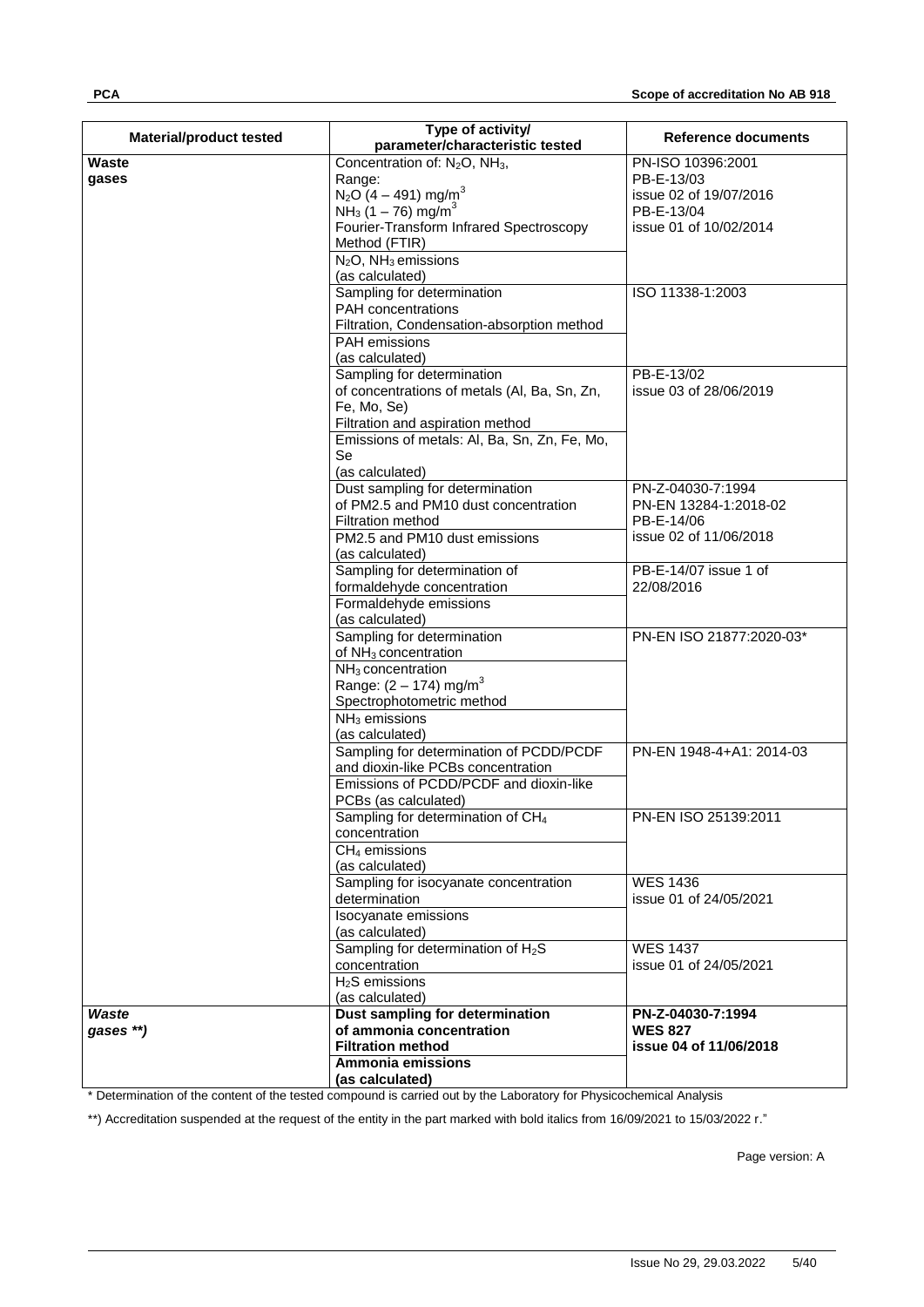| <b>Material/product tested</b>                      | Type of activity/<br>parameter/characteristic tested                                                                                | Reference documents                                                                      |
|-----------------------------------------------------|-------------------------------------------------------------------------------------------------------------------------------------|------------------------------------------------------------------------------------------|
| <b>Automatic Monitoring</b><br><b>Systems (AMS)</b> | Calibration (QAL 2)<br>in the scope of: NH <sub>3</sub> , Hg                                                                        | PN-EN 14181:2015-02                                                                      |
|                                                     | Annual Surveillance Testing (AST) in the<br>scope of: NH <sub>3</sub> , Hg                                                          | PN-EN 14181:2015-02                                                                      |
|                                                     | $NH3$ concentration<br>Range: $(1 - 76)$ mg/m <sup>3</sup><br>Fourier-Transform Infrared Spectroscopy<br>Method (FTIR)              | PB-E-13/06<br>issue 1 of 19/07/2016                                                      |
|                                                     | $NH3$ concentration<br>Range: $(2 - 174)$ mg/m <sup>3</sup><br>Spectrophotometric method                                            | PN-EN ISO 21877:2020-03*                                                                 |
|                                                     | Total mercury Hg concentration<br>Range: $(0.001 - 0.5)$ mg/m <sup>3</sup><br>Cold Vapour-Atomic Absorption Spectrometry<br>(CVAAS) | PN-EN 13211+AC:2006*                                                                     |
| Rooms intended for the stay of<br>people - air      | Sampling for determination of<br>concentration of formaldehyde and volatile<br>organochlorine compounds<br>Aspiration method        | PN-EN ISO 16000-2:2008<br>ISO 16000-3:2011<br>PN-EN ISO 16000-5:2007<br>ISO 16000-6:2011 |
| Dust-removing devices for waste<br>gases            | Dust concentration<br>Range: $(0.001 - 100)$ g/m <sup>3</sup><br>Gravimetric method<br>Dedusting efficacy<br>(as calculated)        | PN-87/M-34129 method A<br>PN-04030-7:1994<br>PN-EN 13284-1:2018-02                       |

\* Determination of the content of the tested compound is carried out by the Laboratory of Physicochemical Analysis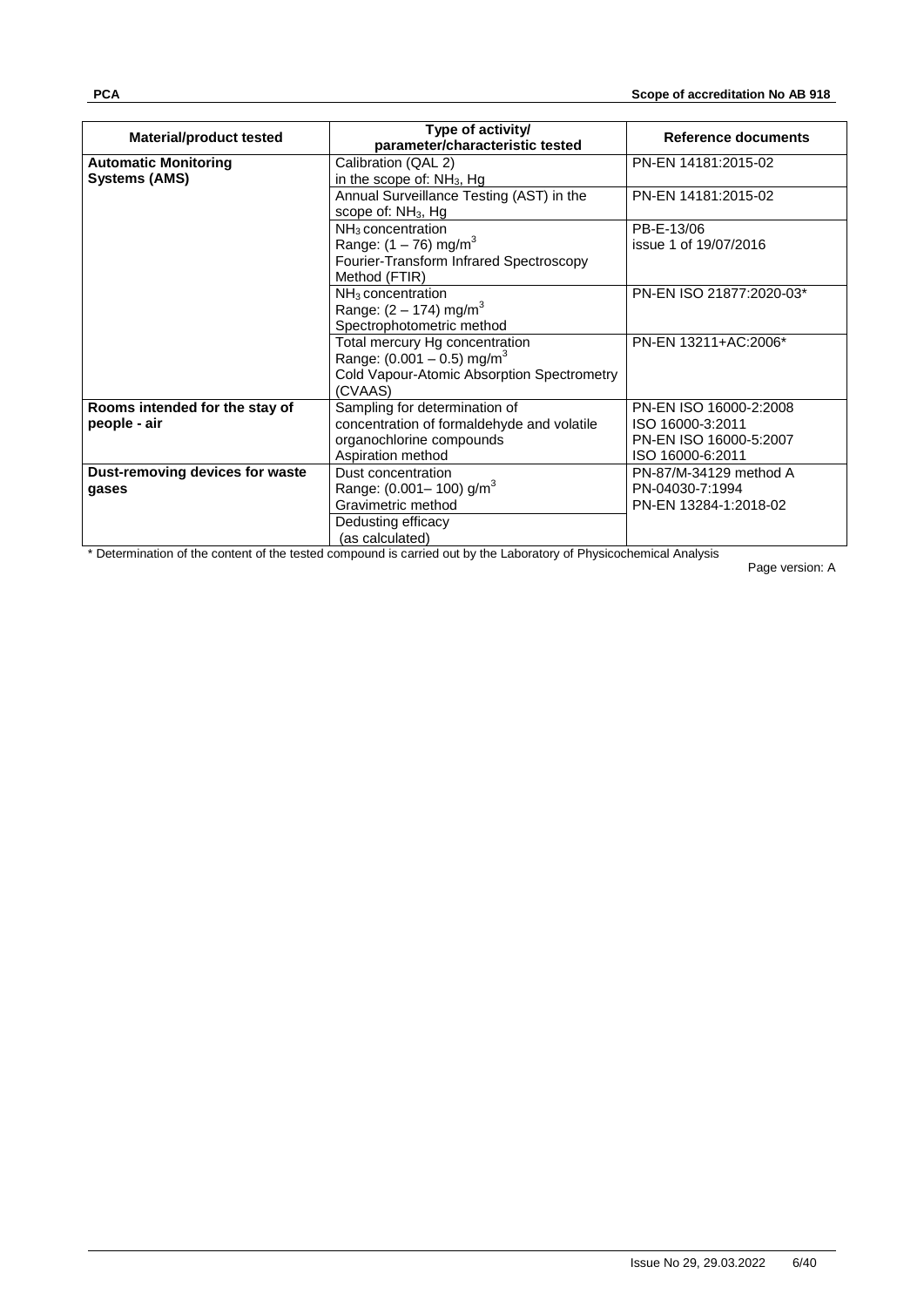| WESSLING Polska Sp. z o.o.         |                                                           |                                       |  |  |
|------------------------------------|-----------------------------------------------------------|---------------------------------------|--|--|
| <b>Customer Service Department</b> |                                                           |                                       |  |  |
| ul. Biskupińska 14, 30-732 Kraków  |                                                           |                                       |  |  |
| <b>Material/product tested</b>     | Type of activity/<br>parameter/characteristic tested      | Reference documents                   |  |  |
| <b>Groundwaters</b>                | Sampling for chemical                                     | PN-ISO 5667-11:2017-10                |  |  |
|                                    | and physical testing                                      |                                       |  |  |
|                                    | Temperature of water/collected water                      | WES 927-L/M issue 03 of               |  |  |
|                                    | sample                                                    | 13/02/2019                            |  |  |
|                                    | Range: $(0.5 - 70.0)$ °C                                  |                                       |  |  |
| Wastewater                         | Sampling for chemical and physical testing                | PN-ISO 5667-10:1997                   |  |  |
| <b>Rainwater</b>                   | Temperature of wastewater/collected                       |                                       |  |  |
| <b>Thawing waters</b>              | wastewater sample                                         | WES 927-L/M issue 03 of               |  |  |
|                                    | Range: $(0.5 - 70.0)$ °C                                  | 13/02/2019                            |  |  |
| Surface waters                     | Sampling for chemical                                     | PN-EN ISO 5667-6:2016-12              |  |  |
|                                    | and physical testing                                      | PN-ISO 5667-4:2017-10 with            |  |  |
|                                    | Temperature of water/collected water                      | exclusion of items 13,14              |  |  |
|                                    | sample                                                    | WES 927-L/M issue 03 of               |  |  |
|                                    | Range: (0.5 - 70.0) °C                                    | 13/02/2019                            |  |  |
| <b>Drinking water</b>              | Sampling for chemical and physical testing                | PN-ISO 5667-5:2017-10                 |  |  |
|                                    | Temperature of collected water sample                     | WES 927-L/M issue 03 of               |  |  |
|                                    | Range: (0.5 - 70.0) °C                                    | 13/02/2019                            |  |  |
| Water in swimming pools            | Sampling for chemical and physical testing                | WES 900-L/M issue 03 of<br>17/04/2018 |  |  |
|                                    | Temperature of collected water sample                     |                                       |  |  |
|                                    | Range: $(0.5 - 70.0)$ °C                                  | WES 927-L/M issue 03 of               |  |  |
| Soil                               | Sampling for chemical                                     | 13/02/2019<br>PN-ISO 10381-4:2007     |  |  |
|                                    | and physical testing                                      | PN-ISO 10381-5:2009                   |  |  |
|                                    |                                                           | PN-ISO 10381-6:1998                   |  |  |
|                                    |                                                           | PB-E-14/03 issue 01 of 03/02/2014     |  |  |
| <b>Aggregates</b>                  | Sampling for chemical and physical testing                | PN-EN 932-1:1999 item 8.8             |  |  |
| Sewage sludge                      | Sampling for chemical and                                 | PN-EN ISO 5667-13:2011 with           |  |  |
|                                    | physical and microbiological testing                      | exclusion of items: 6.3.3, 6.3.4,     |  |  |
|                                    |                                                           | 6.3.5, 6.3.7, 6.3.8, 6.3.10           |  |  |
| Drinking water, water in swimming  | ☑<br>pH                                                   | PN-EN ISO 10523:2012                  |  |  |
| pools, wastewater, rainwater,      | Range: (2.0 - 12.0)                                       |                                       |  |  |
| thawing waters                     | Potentiometric method                                     |                                       |  |  |
| Drinking water, water in swimming  | Specific electric conductivity Ø                          | PN-EN 27888:1999                      |  |  |
| pools, wastewater                  | Range: (10 - 200000) µS/cm                                |                                       |  |  |
| <b>Drinking water</b>              | Conductometric method<br>☑<br>Free chlorine concentration | WES 921-L/M issue 02 of               |  |  |
|                                    | Range: $(0.1 - 5.0)$ mg/l                                 | 27/04/2017 based on HACH 8021         |  |  |
|                                    | ☑<br>Total chlorine concentration                         | and HACH 8167 methods                 |  |  |
|                                    | Range: (0.1 - 5.0) mg/l                                   |                                       |  |  |
|                                    | Colorimetric method                                       |                                       |  |  |
|                                    | Bound chlorine concentration                              |                                       |  |  |
|                                    | (as calculated)                                           |                                       |  |  |

 $\overline{\boxtimes}$  tests/measurements performed in the field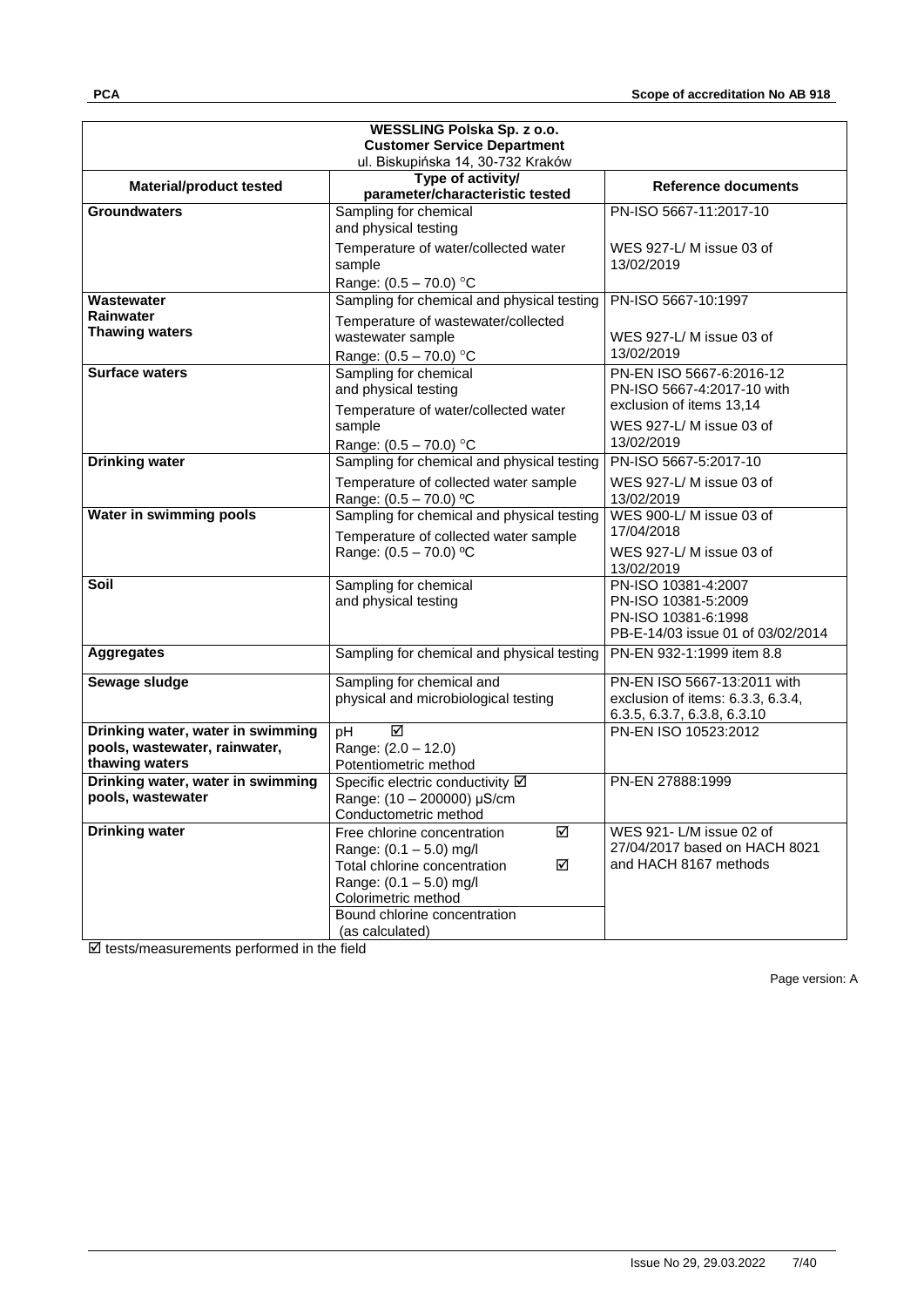| <b>Material/product tested</b> | Type of activity/<br>parameter/characteristic tested                                                                                                                                                      | Reference documents                                                               |
|--------------------------------|-----------------------------------------------------------------------------------------------------------------------------------------------------------------------------------------------------------|-----------------------------------------------------------------------------------|
| Water in swimming pools        | Free chlorine concentration<br>☑<br>Range: $(0.1 - 5.0)$ mg/l<br>Total chlorine concentration<br>☑<br>Range: $(0.1 - 5.0)$ mg/l<br>Colorimetric method<br>Bound chlorine concentration<br>(as calculated) | WES 921-L/M issue 02 of<br>27/04/2017 based on HACH 8021<br>and HACH 8167 methods |
|                                | Redox potential $\boxtimes$<br>(redox) rel. Ag/AgCl 3.5 mol KCl<br>Range: (200 - 800) mV<br>Potentiometric method                                                                                         | WES 926-L/M issue 02 of<br>27/04/2017                                             |
| Water, wastewater              | ☑<br>Dissolved oxygen<br>Range: $(0.5 - 20)$ mg/l O <sub>2</sub><br>Electrochemical method                                                                                                                | PN-EN ISO 5814:2013-04                                                            |

 $\boxtimes$  tests/measurements performed in the field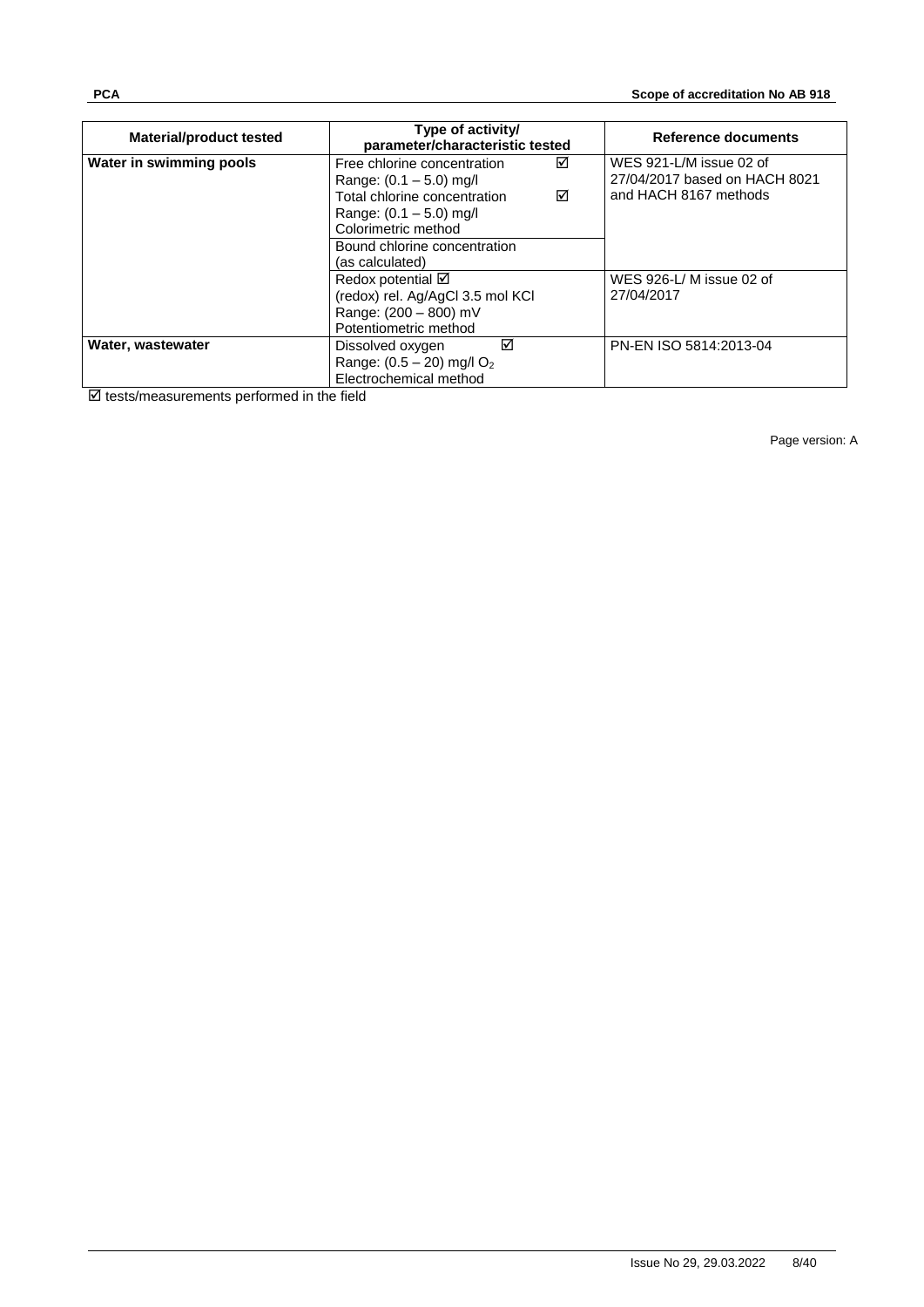| <b>Material/product tested</b>      | Type of activity/                                                                                               | Reference documents |
|-------------------------------------|-----------------------------------------------------------------------------------------------------------------|---------------------|
|                                     | parameter/characteristic tested                                                                                 |                     |
|                                     | Sampling for the purposes of the regulatory area covered by the Ordinance of the Minister of Economy of July 16 |                     |
|                                     | 2015 on on accepting waste for storage at landfills (Journal of Laws 2015, item 1277)                           |                     |
| Flexible scope of accreditation $1$ |                                                                                                                 |                     |
| Waste <sup>o</sup> : code           | Sampling for chemical and physical testing   WES 783 <sup>3)</sup>                                              |                     |
| 10 13 09*,                          |                                                                                                                 |                     |
| 15 02 03,                           |                                                                                                                 |                     |
| 19 12 10,                           |                                                                                                                 |                     |
| 19 12 12.                           |                                                                                                                 |                     |
|                                     |                                                                                                                 |                     |

<sup>o)</sup> waste codes according to the Ordinance of the Minister of Climate on the waste catalogue

Flexibility limits:

 $1)$  Use of updated methods described in the procedures developed by the laboratory

**List of testing conducted as part of the flexible accreditation scope is made public by the accredited entity.**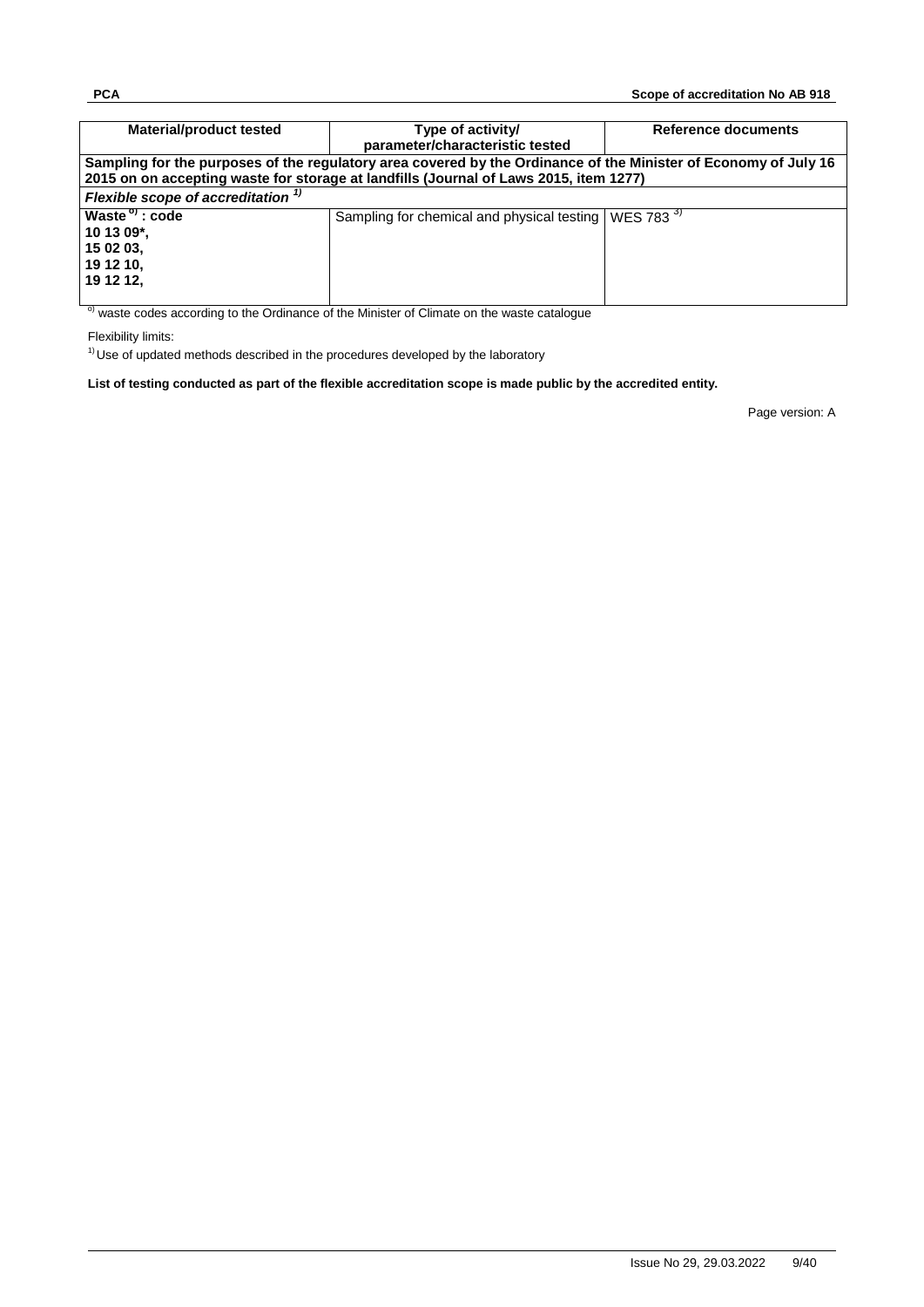| Material/product tested               | Type of activity/                                                                                               | Reference documents    |
|---------------------------------------|-----------------------------------------------------------------------------------------------------------------|------------------------|
|                                       | parameter/characteristic tested                                                                                 |                        |
|                                       | Sampling conducted for the purposes of the regulated area covered by the Ordinance of the Minister of Economy   |                        |
|                                       | of July 16, 2015 on admitting waste for storage in landfills (Journal of Laws 2015, item 1277)                  |                        |
|                                       | Sampling conducted for the purposes of the regulated area covered by the Ordinance of the Minister of the       |                        |
|                                       | Environment of May 11, 2015 on waste recovery outside installations and devices (Journal of Laws 2015, item 796 |                        |
| $Waste^{DB-11}$ :                     | Sampling for chemical and physical testing                                                                      | <b>WES 783</b>         |
| <b>I. Mineral sediments and waste</b> |                                                                                                                 | issue 05 of 29/09/2021 |
| III. Construction waste               |                                                                                                                 |                        |
| V. Sludge and liguid waste            |                                                                                                                 |                        |
| IX. Sewage sludge                     |                                                                                                                 |                        |
| XI. Slag, ash and bottom dust         |                                                                                                                 |                        |
| XXIV. Paper and cardboard             |                                                                                                                 |                        |
| XXVI. Wood                            |                                                                                                                 |                        |
| XXVIII. Other municipal waste and     |                                                                                                                 |                        |
| waste from municipal waste, includ-   |                                                                                                                 |                        |
| ing mixed waste, and other waste      |                                                                                                                 |                        |
| from wastewater treatment and         |                                                                                                                 |                        |
| water treatment plants                |                                                                                                                 |                        |
|                                       |                                                                                                                 |                        |

DAB-11) Waste codes according to the Ordinance of the Minister of Climate on the catalogue of waste for the validation group are provided in Annex 1 to DAB-11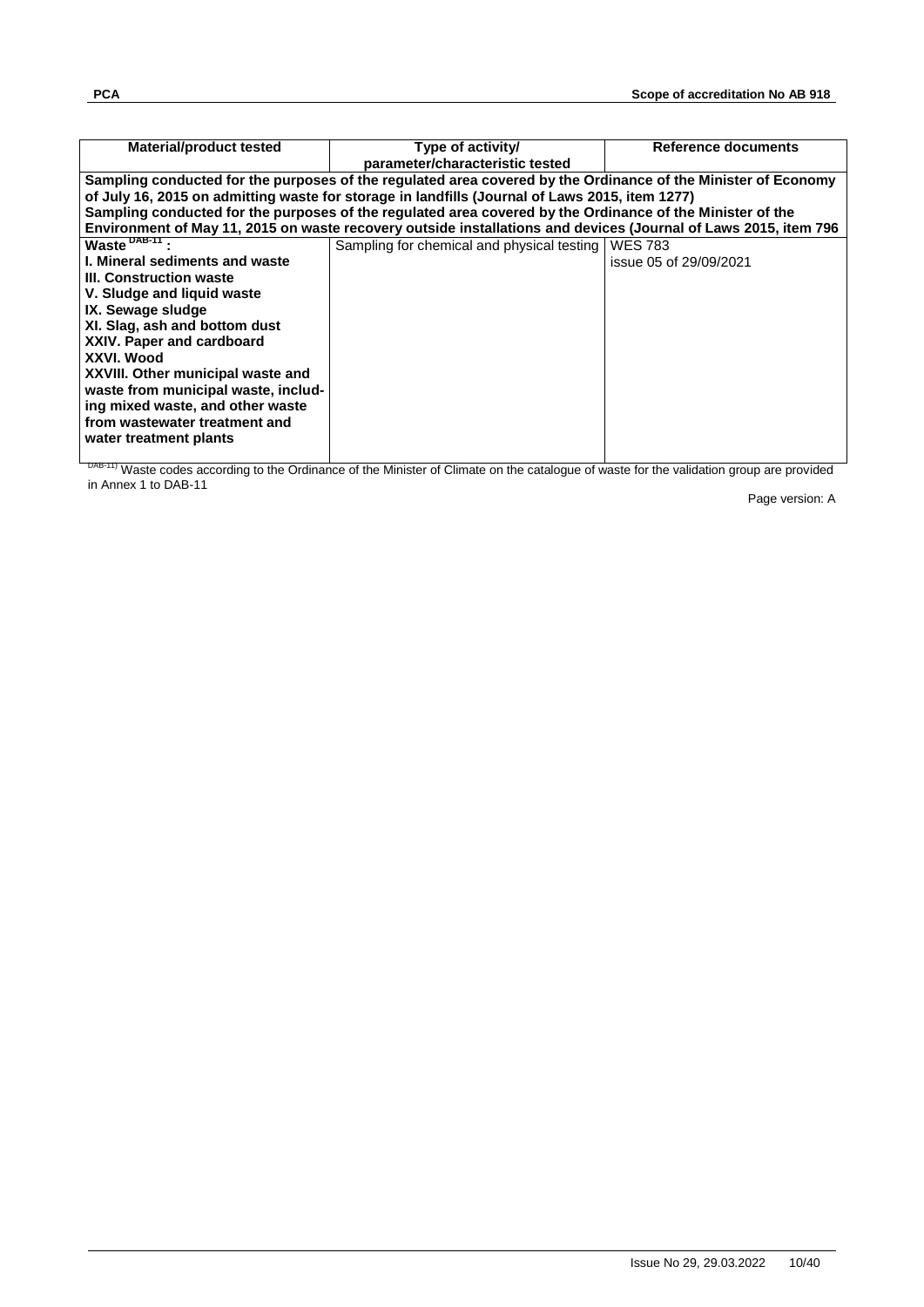| WESSLING Polska Sp. z o.o.<br><b>Physicochemical Analysis Laboratory</b><br>ul. Biskupińska 14, 30-732 Kraków |                                                                                                                                                                                                                                                                                                                                                                                                                                                                                                                              |                                                          |  |
|---------------------------------------------------------------------------------------------------------------|------------------------------------------------------------------------------------------------------------------------------------------------------------------------------------------------------------------------------------------------------------------------------------------------------------------------------------------------------------------------------------------------------------------------------------------------------------------------------------------------------------------------------|----------------------------------------------------------|--|
| <b>Material/product tested</b>                                                                                | Type of activity/<br>parameter/characteristic tested                                                                                                                                                                                                                                                                                                                                                                                                                                                                         | <b>Reference documents</b>                               |  |
| <b>Drinking water</b>                                                                                         | Concentration of aromatic<br>hydrocarbon<br>Range:<br>Benzene (0.15 - 1000) µg/l<br>Gas Chromatography Method with<br><b>Headspace Analysis and Mass</b><br>Spectrometry Detection (HS-GC-MS)                                                                                                                                                                                                                                                                                                                                | PN-ISO 11423-1:2002                                      |  |
|                                                                                                               | Concentration of volatile<br>organochlorine compounds<br>Range:<br>vinyl chloride<br>$(0.15 - 1000)$ µg/l<br>1,2-dichloroethane<br>$(0.5 - 1000)$ µg/l<br>Trichloroethylene<br>$(0.5 - 1000)$ µg/l<br>Tetrachloroethylene<br>$(0.5 - 1000)$ µg/l<br>Trichloromethane<br>$(0.5 - 1000)$ µg/l<br>Bromodichloromethane $(0.5 - 1000)$ µg/l<br>Dibromochloromethane $(0.5 - 1000)$ µg/l<br>Tribromomethane<br>$(0.5 - 1000)$ µg/l<br>Gas Chromatography with<br>Headspace Analysis and Mass<br>Spectrometry Detection (HS-GC-MS) | PN-EN ISO 10301:2002                                     |  |
| Drinking water, water in swimming                                                                             | pH                                                                                                                                                                                                                                                                                                                                                                                                                                                                                                                           | PN-EN ISO 10523:2012                                     |  |
| pools, wastewater, aqueous soil<br>extracts, rainwater, thawing waters                                        | Range: (2.0 - 12.0)<br>Potentiometric method                                                                                                                                                                                                                                                                                                                                                                                                                                                                                 |                                                          |  |
| Drinking water, water in swimming<br>pools, wastewater, aqueous soil<br>extracts                              | Specific electric conductivity<br>Range: (10 - 200000) µS/cm<br>Conductometric method                                                                                                                                                                                                                                                                                                                                                                                                                                        | PN-EN 27888:1999                                         |  |
| Water, wastewater, rainwater,<br>thawing waters                                                               | General suspensions<br>Range: (2.0 - 5000) mg/l<br>Weight method                                                                                                                                                                                                                                                                                                                                                                                                                                                             | PN-EN 872:2007+Ap1:2007                                  |  |
| Water                                                                                                         | <b>Total hardness</b>                                                                                                                                                                                                                                                                                                                                                                                                                                                                                                        | <b>WES 521</b>                                           |  |
|                                                                                                               | (as calculated)<br>Total alkalinity<br>Range: (0.3 - 100) mmol/l<br>Composite alkalinity<br>Range: (0.3 - 100) mmol/l<br>Bicarbonate concentration<br>Range: $(18.3 - 6100)$ mg/l HCO <sub>3</sub><br>Potentiometric titration method                                                                                                                                                                                                                                                                                        | issue 05 of 11/06/2018<br>PN-EN ISO 9963-1:2001+Ap1:2004 |  |
|                                                                                                               | Total content of calcium and magnesium<br>(total hardness)<br>Range: $(5 - 500)$ mg/l CaCO <sub>3</sub><br><b>Titration method</b>                                                                                                                                                                                                                                                                                                                                                                                           | PN ISO 6059:1999                                         |  |
|                                                                                                               | <b>Total acidity</b><br>Range: (0.1 - 10) mmol/l<br><b>Titration method</b>                                                                                                                                                                                                                                                                                                                                                                                                                                                  | <b>WES 581</b><br>issue 02 of 08/02/2012                 |  |
| Water in swimming pools                                                                                       | Concentration of ΣΤΗΜ<br>Range:<br>Trichloromethane<br>$(0.5 - 2000)$ µg/l<br>Bromodichloromethane<br>$(0.5 - 2000)$ µg/l<br>Dibromochloromethane<br>$(0.5 - 2000)$ µg/l<br>Tribromomethane<br>$(0.5 - 2000)$ µg/l<br>Gas Chromatography with Headspace<br>Analysis and Mass Spectrometry<br>Detection (HS-GC-MS)                                                                                                                                                                                                            | PN-EN ISO 10301:2002                                     |  |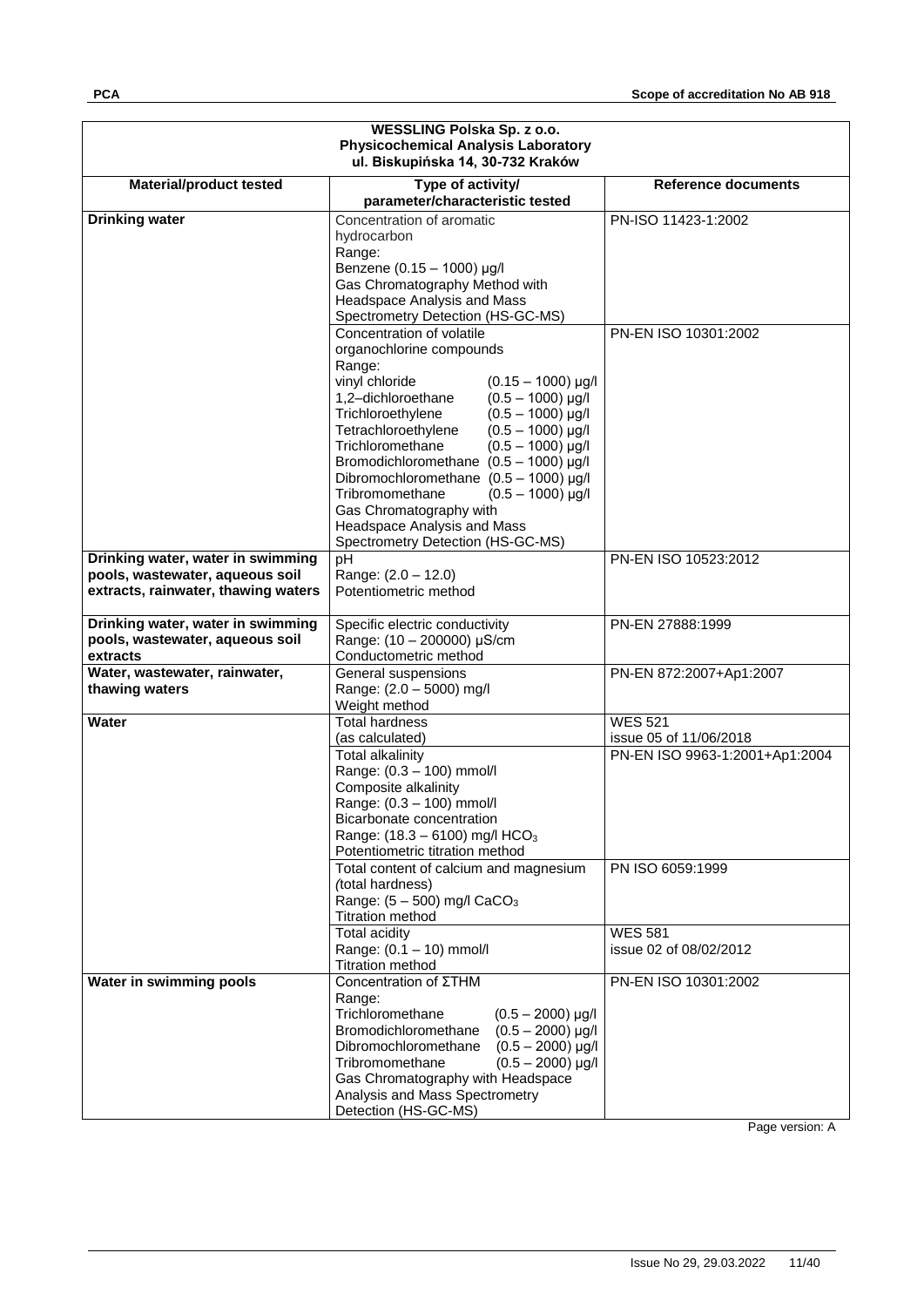| <b>Material/product tested</b> | Type of activity/<br>parameter/characteristic tested                                                                                                                                                                                                                                                                                                                                                                                      | Reference documents                                                                    |
|--------------------------------|-------------------------------------------------------------------------------------------------------------------------------------------------------------------------------------------------------------------------------------------------------------------------------------------------------------------------------------------------------------------------------------------------------------------------------------------|----------------------------------------------------------------------------------------|
| Water, wastewater              | Turbidity                                                                                                                                                                                                                                                                                                                                                                                                                                 | PN-EN ISO 7027-1:2016-09                                                               |
|                                | Range: (0.10-1000) NTU<br>Nephelometric method                                                                                                                                                                                                                                                                                                                                                                                            |                                                                                        |
|                                | Colour                                                                                                                                                                                                                                                                                                                                                                                                                                    | PN-EN ISO 7887:2012                                                                    |
|                                | Range: (5.0 - 70) mg/l Pt<br>Spectrophotometric method                                                                                                                                                                                                                                                                                                                                                                                    | with exclusion of chapters 4, 5 and 7                                                  |
|                                | Concentration of dissolved oxygen<br>Range: $(0.5 - 20)$ mg/l O <sub>2</sub><br>Electrochemical method                                                                                                                                                                                                                                                                                                                                    | PN-EN ISO 5814:2013-04                                                                 |
|                                | Biochemical Oxygen Demand - $BOD5$<br>Range: $(1.5 - 6)$ mg/l O <sub>2</sub><br>Electrochemical method                                                                                                                                                                                                                                                                                                                                    | PN-EN 1899-2:2002                                                                      |
|                                | Biochemical Oxygen Demand - BOD <sub>5</sub><br>Range: (3 - 6000) mg/l O <sub>2</sub><br>Electrochemical method                                                                                                                                                                                                                                                                                                                           | PN-EN ISO 5815-1:2019-12                                                               |
|                                | Chemical Oxygen Demand - COD<br>Range: $(4 - 50000)$ mg/l O <sub>2</sub><br>Spectrophotometric method                                                                                                                                                                                                                                                                                                                                     | PN-ISO 15705:2005                                                                      |
|                                | Concentration of anion<br>Range:<br>Fluorides<br>$(0.02 - 100)$ mg/l<br><b>Bromides</b><br>$(0.02 - 20)$ mg/l<br>$(0.02 - 20)$ mg/l<br><b>Nitrites</b><br>$N-NO2$<br>$(0.006 - 6.09)$ mg/l<br>$(0.1 - 500)$ mg/l<br>Nitrates<br>$N-NO3$<br>$(0.023 - 113)$ mg/l<br>$(0.1 - 50)$ mg/l<br>Phosphates<br>$P-PO4$<br>$(0.033 - 16.3)$ mg/l<br>Chlorides<br>$(0.1 - 50000)$ mg/l<br>$(1 - 10000)$ mg/l<br>Sulphates<br>Ion chromatography (IC) | PN-EN ISO 10304-1:2009+AC:2012                                                         |
|                                | Concentration of mercury<br>Range: (0.5 - 2000) µg/l<br>Atomic absorption spectrometry                                                                                                                                                                                                                                                                                                                                                    | <b>WES 504</b><br>issue 09 of 11/06/2018                                               |
|                                | with amalgamation technique<br><b>Dissolved substances</b>                                                                                                                                                                                                                                                                                                                                                                                | <b>WES 522</b>                                                                         |
|                                | Range: (5 - 25000) mg/l<br>Weight method                                                                                                                                                                                                                                                                                                                                                                                                  | issue 02 of 08/02/2012                                                                 |
|                                | Dry residue<br>Range: (5 - 25000) mg/l<br>Weight method                                                                                                                                                                                                                                                                                                                                                                                   | <b>WES 523</b><br>issue 02 of 08/02/2012                                               |
|                                | Concentration of Cr <sup>+6</sup><br>Range: (0.01 - 10) mg/l<br>Spectrophotometric method                                                                                                                                                                                                                                                                                                                                                 | PN-77/C-04604/08                                                                       |
|                                | Concentration of mercury<br>Range: (0.0001 - 2) mg/l<br>Cold Vapour-Atomic Absorption<br>Spectrometry (CVAAS)                                                                                                                                                                                                                                                                                                                             | PN-EN ISO 12846:2012                                                                   |
|                                | Concentration of ammoniacal nitrogen /<br>ammonium ion<br>Range:<br>$N-NH_4$ (0.04 – 200) mg/l<br>$(0.5 - 260)$ mg/l<br>NH4<br>Spectrophotometric method                                                                                                                                                                                                                                                                                  | PN-ISO 7150-1:2002                                                                     |
|                                | Concentration of Phosphate<br>Range: (0.01 - 100) mg/l<br>$(0.003 - 32.6)$ mg/l P-PO <sub>4</sub><br>Spectrophotometric method                                                                                                                                                                                                                                                                                                            | PN-EN ISO<br>6878:2006+Ap1:2010+Ap2:2010                                               |
|                                | Concentration of anionic<br>surfactants (MBAS index)<br>Range: (0.05 - 250) mg/l MBAS<br>Spectrophotometric method                                                                                                                                                                                                                                                                                                                        | <b>WES 561</b><br>issue 05 of 13/12/2019<br>based on Merck cuvette test No.<br>1.02552 |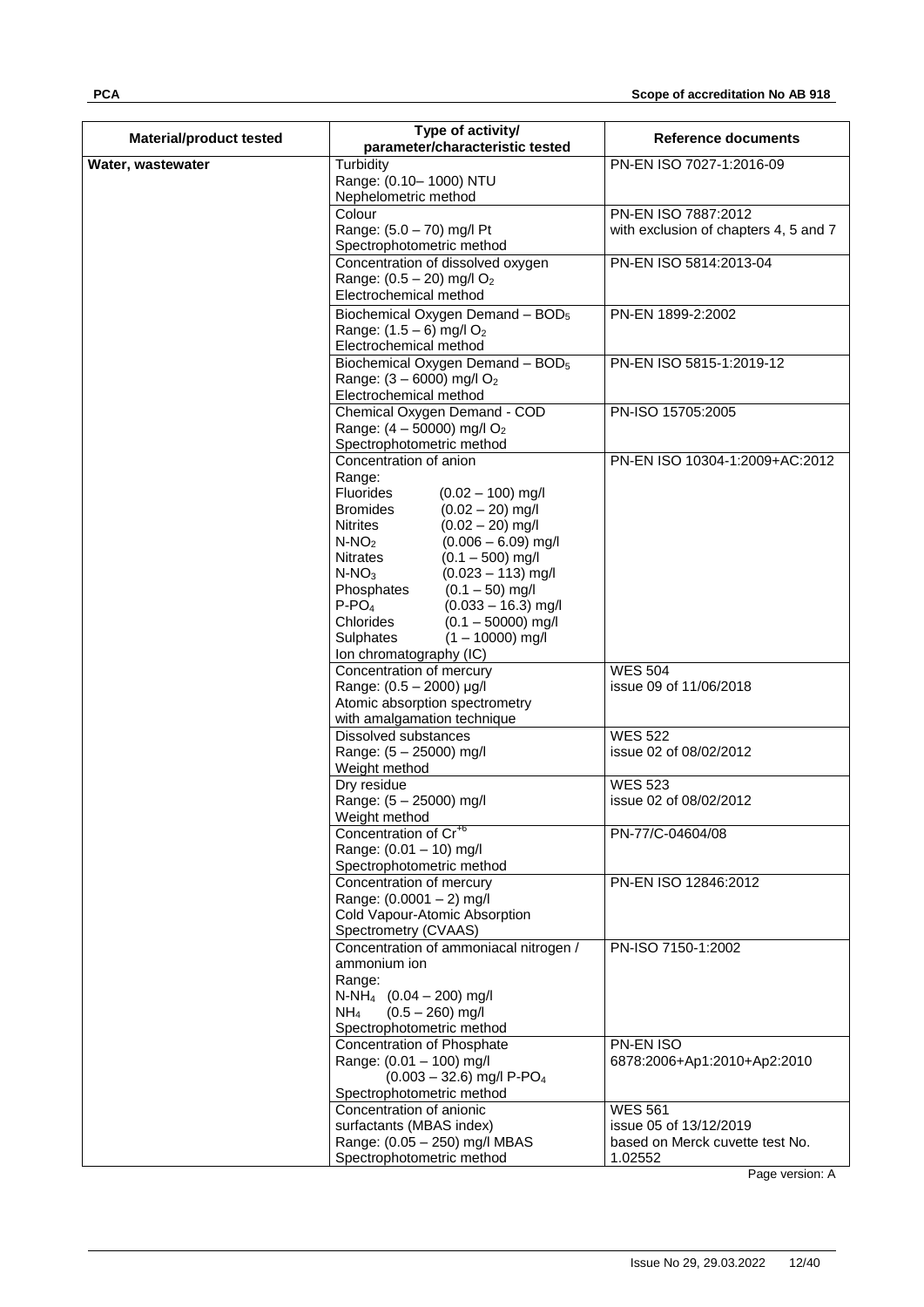| <b>Material/product tested</b> | Type of activity/<br>parameter/characteristic tested                                     | <b>Reference documents</b>               |
|--------------------------------|------------------------------------------------------------------------------------------|------------------------------------------|
|                                |                                                                                          |                                          |
| Water, wastewater              | Concentration of non-ionic surfactants                                                   | <b>WES 563</b><br>issue 04 of 13/12/2019 |
|                                | Range: (0.1 - 100) mg/l                                                                  | based on Merck cuvette test No.          |
|                                | Spectrophotometric method                                                                | 1.01787                                  |
|                                | Organic substances extracting by                                                         | <b>WES 568</b>                           |
|                                | naphtha-ether                                                                            | issue 04 of 11/06/2018                   |
|                                | Range: (2 - 5000) mg/l                                                                   |                                          |
|                                | Weight method                                                                            |                                          |
|                                | Permanganate index                                                                       | PN-EN ISO 8467:2001                      |
|                                | Range: $(1 - 300)$ mg/l O <sub>2</sub><br><b>Titration method</b>                        |                                          |
|                                | Concentration of volatile organic com-                                                   | PN-ISO 11423-1:2002                      |
|                                | pounds                                                                                   | PN-EN ISO 10301:2002                     |
|                                | Range:                                                                                   |                                          |
|                                | Dichlorodifluoromethane (0.5-12000) µg/l                                                 |                                          |
|                                | Chloromethane<br>$(0.5 - 12000)$ µg/l                                                    |                                          |
|                                | <b>Bromomethane</b><br>$(0.5 - 12000)$ µg/l<br>Chloroethane                              |                                          |
|                                | $(0.5 - 12000)$ µg/l<br>Trichloromonofluoromethane                                       |                                          |
|                                | $(0.5 - 12000)$ µg/l                                                                     |                                          |
|                                | 2,2-Dichloropropane<br>$(0.5 - 12000)$ µg/l                                              |                                          |
|                                | Bromochloromethane<br>$(0.5 - 12000)$ µg/l                                               |                                          |
|                                | $(0.5 - 12000)$ µg/l<br>1,1-Dichloropropene                                              |                                          |
|                                | Dibromomethane<br>$(0.5 - 12000)$ µg/l                                                   |                                          |
|                                | 1,2-Dichloropropane<br>$(0.5 - 12000)$ µg/l<br>Bromodichloromethane $(0.5 - 12000)$ µg/l |                                          |
|                                | Cis-1,3-dichloropropene                                                                  |                                          |
|                                | $(0.5 - 12000)$ µg/l                                                                     |                                          |
|                                | Trans-1,3-dichloropropene                                                                |                                          |
|                                | $(0.5 - 12000)$ µg/l                                                                     |                                          |
|                                | dibromochloromethane<br>$(0.5 - 12000)$ µg/l                                             |                                          |
|                                | 1,3-Dichloropropane<br>$(0.5 - 12000)$ µg/l<br>1,2-dibromoethane<br>$(0,5 - 12000)$ µg/l |                                          |
|                                | Tribromomethane<br>$(0.5 - 12000)$ µg/l                                                  |                                          |
|                                | Bromobenzene<br>$(0.5 - 12000)$ µg/l                                                     |                                          |
|                                | 2-Chlorotoluene<br>$(0.5 - 12000)$ µg/l                                                  |                                          |
|                                | 1,2,3-Trichloropropane<br>$(0.5 - 12000)$ µg/l                                           |                                          |
|                                | 4-Chlorotoluene<br>$(0.5 - 12000)$ µg/l                                                  |                                          |
|                                | Tert-buthylbenzene<br>$(0.5 - 12000)$ µg/l<br>Sec-buthylbenzene<br>$(0.5 - 12000)$ µg/l  |                                          |
|                                | p-cymene (isopropyltoluene)                                                              |                                          |
|                                | $(0.5 - 12000)$ µg/l                                                                     |                                          |
|                                | n-Buthylbenzene<br>$(0.5 - 12000)$ µg/l                                                  |                                          |
|                                | 1,2-Dibromo-3-chloropropane                                                              |                                          |
|                                | $(0.5 - 12000)$ µg/l                                                                     |                                          |
|                                | 1,2,4-Trichlorobenzene $(0.5 - 12000)$ µg/l<br>1,2,3-Trichlorobenzene (0.5 - 12000) µg/l |                                          |
|                                | Gas Chromatography with Headspace                                                        |                                          |
|                                | Analysis and Mass Spectrometry                                                           |                                          |
|                                | Detection (HS-GC-MS)                                                                     |                                          |
|                                | Concentration of polychlorinated biphenyls                                               | PN-EN ISO 6468:2002                      |
|                                | (PCB)                                                                                    |                                          |
|                                | Range:                                                                                   |                                          |
|                                | <b>PCB 28</b><br>$(0.001 - 20)$ µg/l<br><b>PCB-52</b><br>$(0.001 - 20)$ µg/l             |                                          |
|                                | PCB-101<br>$(0.001 - 20)$ µg/l                                                           |                                          |
|                                | <b>PCB-118</b><br>$(0.001 - 20)$ µg/l                                                    |                                          |
|                                | <b>PCB-138</b><br>$(0.001 - 20)$ µg/l                                                    |                                          |
|                                | <b>PCB-153</b><br>$(0.001 - 20)$ µg/l                                                    |                                          |
|                                | <b>PCB-180</b><br>$(0.001 - 20)$ µg/l                                                    |                                          |
|                                | Gas Chromatography with Electron<br>Capture Detection (GC-ECD) and Gas                   |                                          |
|                                | Chromatography with Mass Spectrometry                                                    |                                          |
|                                | (GC-MS)                                                                                  |                                          |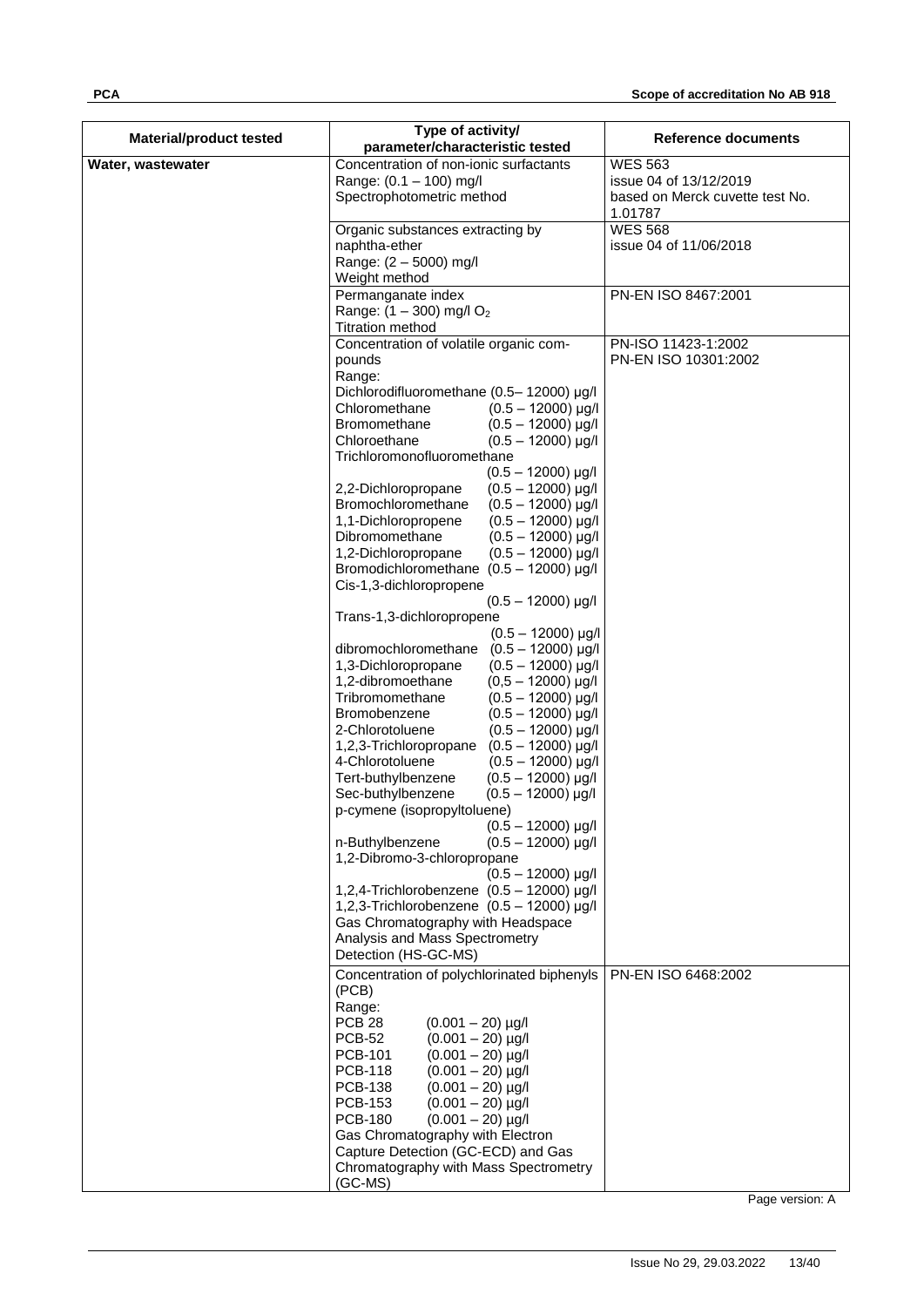| <b>Material/product tested</b> | Type of activity/<br>parameter/characteristic tested                                     | Reference documents      |
|--------------------------------|------------------------------------------------------------------------------------------|--------------------------|
| Water, wastewater              | Concentration of ammoniacal nitrogen /                                                   | PN-ISO 5664:2002         |
|                                | ammonium ion                                                                             |                          |
|                                | Range:                                                                                   |                          |
|                                | $(1 - 1000)$ mg/l N-NH <sub>4</sub><br>$(1.3 - 1280)$ mg/l NH <sub>4</sub>               |                          |
|                                | <b>Titration method</b>                                                                  |                          |
|                                | Phenolic index                                                                           | PN ISO 6439:1994         |
|                                | Range: (0.01 - 15) mg/l                                                                  | with exclusion of item 5 |
|                                | Spectrophotometric method                                                                |                          |
|                                | Concentration of organochlorine pesticide                                                | PN-EN ISO 6468:2002      |
|                                | Range:                                                                                   |                          |
|                                | 1,2,3-Trichlorobenzene $(0.001 - 10)$ µg/l<br>1,2,4-Trichlorobenzene $(0.001 - 10)$ µg/l |                          |
|                                | 1,3,5-Trichlorobenzene $(0.001 - 10)$ µg/l                                               |                          |
|                                | 1,2,3,4-Tetrachlorobenzene                                                               |                          |
|                                | $(0.001 - 10)$ µg/l                                                                      |                          |
|                                | 1,2,4,5-Tetrachlorobenzene and                                                           |                          |
|                                | 1,2,3,5-Tetrachlorobenzene                                                               |                          |
|                                | $(0.002 - 20)$ µg/l<br>Pentachlorobenzene<br>$(0.001 - 10)$ µg/l                         |                          |
|                                | Pentachloronitrobenzene (Quintozene)                                                     |                          |
|                                | $(0.001 - 10)$ µg/l                                                                      |                          |
|                                | Hexachlorobenzene<br>$(0.001 - 10)$ µg/l                                                 |                          |
|                                | α-Hexachlorocyclohexane                                                                  |                          |
|                                | $(0.001 - 10)$ µg/l                                                                      |                          |
|                                | ß-Hexachlorocyclohexane<br>$(0.001 - 10)$ µg/l                                           |                          |
|                                | γ-Hexachlorocyclohexane                                                                  |                          |
|                                | $(0.001 - 10)$ µg/l                                                                      |                          |
|                                | δ-Hexachlorocyclohexane                                                                  |                          |
|                                | $(0.001 - 10)$ µg/l                                                                      |                          |
|                                | $2,4'$ -DDE<br>$(0.001 - 10)$ µg/l                                                       |                          |
|                                | $4,4'$ -DDE<br>$(0.001 - 10)$ µg/l                                                       |                          |
|                                | $2,4'$ -DDD<br>$(0.001 - 10)$ µg/l<br>$4,4'$ -DDD<br>$(0.001 - 10)$ µg/l                 |                          |
|                                | $2,4'$ -DDT<br>$(0.001 - 10)$ µg/l                                                       |                          |
|                                | $4,4'$ -DDT<br>$(0.001 - 10)$ µg/l                                                       |                          |
|                                | Isodrin<br>$(0,001 - 10)$ µg/l                                                           |                          |
|                                | 4,4'-Methoxychlorine<br>$(0.001 - 10)$ µg/l                                              |                          |
|                                | Aldrin<br>$(0.001 - 10)$ µg/l<br>Dieldrin<br>$(0.001 - 10)$ µg/l                         |                          |
|                                | Endrin<br>$(0.001 - 10)$ µg/l                                                            |                          |
|                                | $(0.001 - 10)$ µg/l<br>Heptachlorine                                                     |                          |
|                                | Heptachlorine epoxide (Isomer B)                                                         |                          |
|                                | $(0.001 - 10)$ µg/l                                                                      |                          |
|                                | $\alpha$ -Endosulfan<br>$(0.001 - 10)$ µg/l                                              |                          |
|                                | $\beta$ -Endosulfan<br>$(0.001 - 10)$ µg/l                                               |                          |
|                                | Gas Chromatography with Electron                                                         |                          |
|                                | Capture Detection (GC-ECD) and Gas                                                       |                          |
|                                | Chromatography with Mass Spectrometry                                                    |                          |
|                                | $(GC-MS)$<br>Total organochlorine pesticides                                             |                          |
|                                | (as calculated)                                                                          |                          |
|                                |                                                                                          |                          |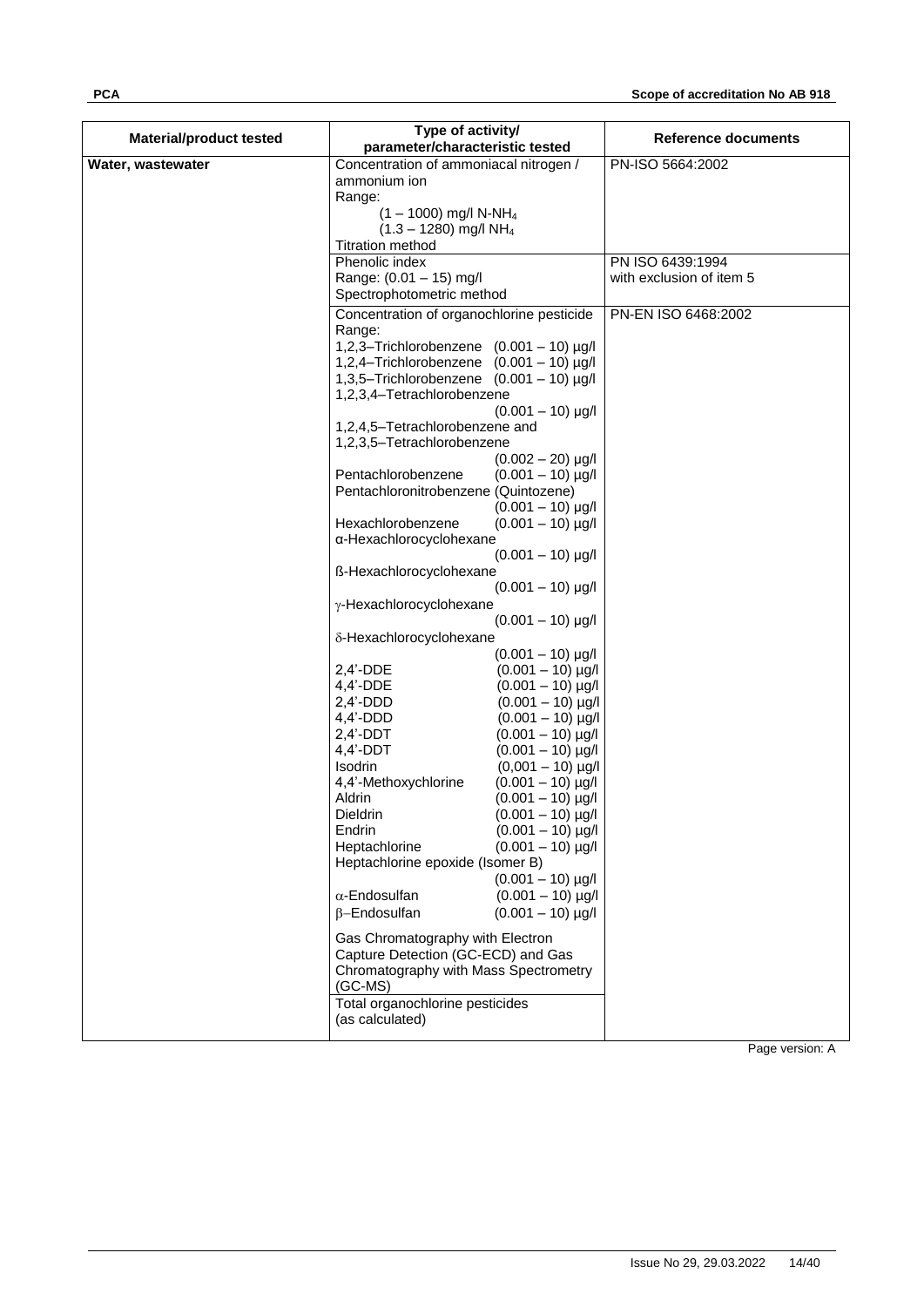| <b>Material/product tested</b> | Type of activity/                                      | <b>Reference documents</b>               |
|--------------------------------|--------------------------------------------------------|------------------------------------------|
|                                | parameter/characteristic tested                        |                                          |
| Water, wastewater              | Concentration of free cyanide                          | PN-80/C-04603/01                         |
|                                | Range: (0.002 - 1) mg/l<br>Spectrophotometric method   | with exclusion of item 7b and 7c         |
|                                | Concentration of:                                      | PN-EN 1484:1999                          |
|                                | - total organic carbon                                 |                                          |
|                                | Range: (1 - 50,000) mg/l                               |                                          |
|                                | - dissolved organic carbon,                            |                                          |
|                                | Range: (1 - 50,000) mg/l                               |                                          |
|                                | - total inorganic carbon                               |                                          |
|                                | Range: (1 - 50,000) mg/l                               |                                          |
|                                | - total carbon                                         |                                          |
|                                | Range: (2 - 50,000) mg/l                               |                                          |
|                                | High-Temperature Combustion and IR                     |                                          |
|                                | Detection                                              |                                          |
|                                | Redox potential<br>(redox rel. $3$ M KCl + AgCl)       | <b>WES 593</b><br>issue 04 of 11/06/2018 |
|                                | Range: (-200 - 500) mV                                 |                                          |
|                                | Potentiometric method                                  |                                          |
|                                | Concentration of total nitrogen                        | <b>WES 595</b>                           |
|                                | Range: (0.5 - 10000) mg/l                              | issue 04 of 11/06/2018                   |
|                                | Electrochemical method                                 |                                          |
|                                | Concentration of organic and inorganic                 |                                          |
|                                | nitrogen                                               |                                          |
|                                | (as calculated)                                        |                                          |
|                                | Concentration of aggressive carbon dioxide             | PN-EN 13577:2008                         |
|                                | Range: (3 - 400) mg/l                                  |                                          |
|                                | Potentiometric titration method                        |                                          |
|                                | Concentration of fluoride<br>Range: (0.100 - 100) mg/l | PN-78/C-04588/03                         |
|                                | Potentiometric method                                  |                                          |
|                                | Concentration of chlorophenol,                         | PN-EN 12673:2004                         |
|                                | Range: (0.00025 - 0.20) mg/l                           |                                          |
|                                | 2-Chlorophenol                                         |                                          |
|                                | 3-Chlorophenol                                         |                                          |
|                                | 4-Chlorophenol                                         |                                          |
|                                | 2,6-Dichlorophenol                                     |                                          |
|                                | 3,5-Dichlorophenol<br>2,3-Dichlorophenol               |                                          |
|                                | 3,4-Dichlorophenol                                     |                                          |
|                                | 2,4,6-Trichlorophenol                                  |                                          |
|                                | 2,3,6-Trichlorophenol                                  |                                          |
|                                | 2,3,5-Trichlorophenol                                  |                                          |
|                                | 2,4,5-Trichlorophenol                                  |                                          |
|                                | 2,3,4-Trichlorophenol                                  |                                          |
|                                | 3,4,5-Trichlorophenol                                  |                                          |
|                                | 2,3,5,6-Tetrachlorophenol                              |                                          |
|                                | 2,3,4,6-Tetrachlorophenol                              |                                          |
|                                | 2,3,4,5-Tetrachlorophenol<br>Pentachlorophenol         |                                          |
|                                |                                                        |                                          |
|                                | Range: (0.00050 - 0.40) mg/l                           |                                          |
|                                | 2,4+2,5-dichlorophenol                                 |                                          |
|                                | Gas Chromatography with Mass                           |                                          |
|                                | Spectrometry Detection (GC-MS)                         |                                          |
|                                | Phenol, cresols and chloronaphthalene                  | <b>WES 1462</b>                          |
|                                | Range: (0.00025 - 0.20) mg/l                           | issue 01 of 30/03/2021                   |
|                                | Phenol<br>o-cresol                                     |                                          |
|                                | m-cresol                                               |                                          |
|                                | p-cresol                                               |                                          |
|                                | 2-chloronaphthalene                                    |                                          |
|                                | 1-chloronaphthalene                                    |                                          |
|                                | Gas Chromatography with Mass                           |                                          |
|                                | Spectrometry Detection (GC-MS)                         |                                          |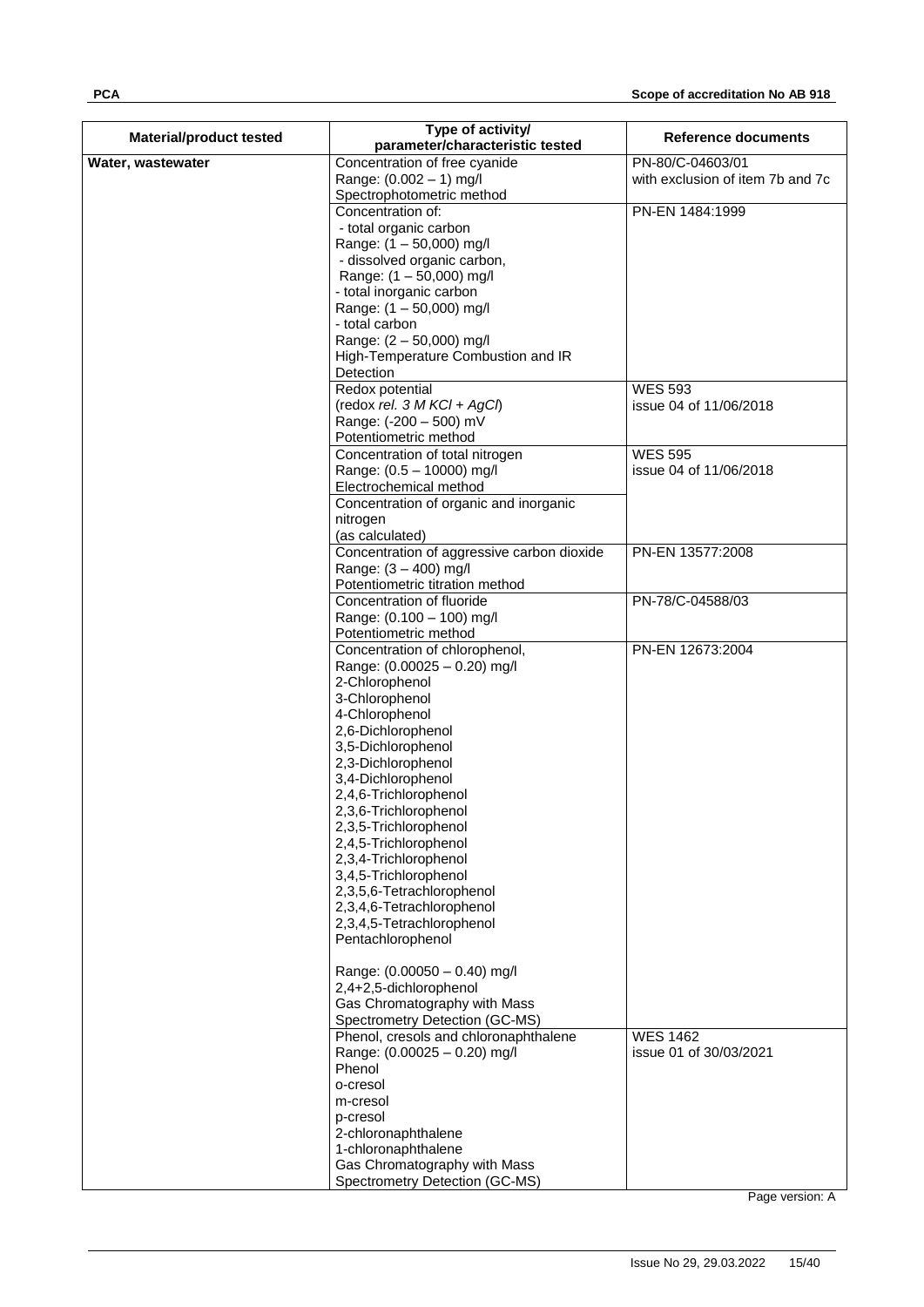| <b>Material/product tested</b> | Type of activity/<br>parameter/characteristic tested                  | Reference documents                      |
|--------------------------------|-----------------------------------------------------------------------|------------------------------------------|
| <b>Wastewater</b>              | Easily settling suspensions                                           | <b>WES 572</b>                           |
|                                | Range: (0.1 - 500) ml/l                                               | issue 02 of 08/02/2012                   |
|                                | Volumetric method                                                     |                                          |
| Sewage sludge                  | Residue after ignition                                                | PN-EN 12879:2004                         |
|                                | Range: (0.1 - 99.9) %                                                 |                                          |
|                                | Weight method                                                         |                                          |
|                                | Content of dry residue (dry weight), humidity                         | PN-EN 12880:2004                         |
|                                | Range: (1-99) %                                                       |                                          |
|                                | Weight method                                                         |                                          |
|                                | Loss on ignition,                                                     | PN-EN 12879:2004                         |
|                                | Range: (0.1-99.9) %                                                   |                                          |
|                                | Weight method                                                         |                                          |
|                                | Content of organic substance at 600°C                                 |                                          |
|                                | Range: (0.1-99.9) %                                                   |                                          |
|                                | Weight method                                                         |                                          |
|                                | Content of mercury                                                    | PN-ISO 16772:2009                        |
|                                | Range: (0.4 - 15) mg/kg<br>Cold Vapour-Atomic Absorption Spectrometry | PN-EN 16175-1:2017-020<br><b>WES 638</b> |
|                                | (CVAAS)                                                               | issue 06 of 19/03/2021                   |
| Sewage sludge                  | Content of mercury                                                    | WES 503 issue 09 of 29/09/2020           |
|                                | Range: (0.005 - 15) mg/kg                                             |                                          |
|                                | Atomic Absorption Spectrometry with                                   |                                          |
|                                | amalgamation technique                                                |                                          |
| Soils, sewage sludge           | рH                                                                    | <b>WES 500</b>                           |
|                                | Range: (2.0 - 12.0)                                                   | issue 06 of 11/06/2018                   |
|                                | Potentiometric method                                                 |                                          |
|                                | Content of ammoniacal nitrogen                                        | <b>WES 578</b>                           |
|                                | Range:                                                                | issue 03 of 11/06/2018                   |
|                                | $(10 - 100000)$ mg/kg N-NH <sub>4</sub>                               |                                          |
|                                | Concentration of ammonium ion                                         |                                          |
|                                | Range:                                                                |                                          |
|                                | $(12.8 - 128800)$ mg/l NH <sub>4</sub>                                |                                          |
|                                | <b>Titration method</b>                                               |                                          |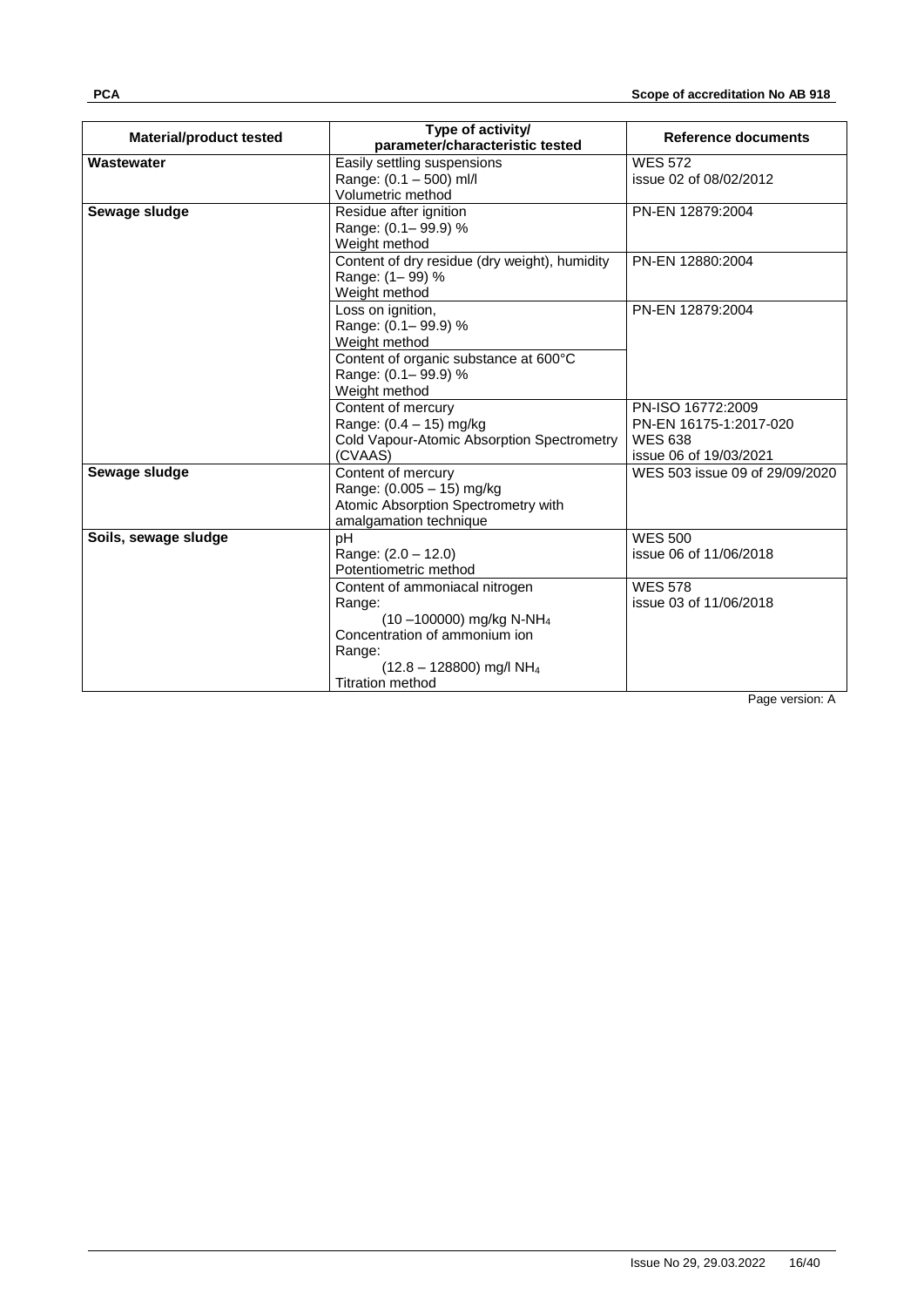| Type of activity/<br><b>Material/product tested</b><br>parameter/characteristic tested | <b>Reference documents</b> |
|----------------------------------------------------------------------------------------|----------------------------|
| Soil<br>pH <sub>KCI</sub><br>PN-ISO 10390:1997                                         |                            |
| Range: (2.0 - 12.0)                                                                    |                            |
| Potentiometric method                                                                  |                            |
| Dry weight, humidity<br>PN-ISO 11465:1999                                              |                            |
| Range: (5 - 99.9)%                                                                     |                            |
| Weight method                                                                          |                            |
| Phenolic index<br><b>WES 576</b><br>Range: (0.6 - 200) mg/kg<br>issue 02 of 19/02/2015 |                            |
| Spectrophotometric method                                                              |                            |
| <b>WES 566</b><br>Loss on ignition                                                     |                            |
| Range: (0.1-99.9) %<br>issue 04 of 07/09/2021                                          |                            |
| Weight method                                                                          |                            |
| Residue after ignition<br><b>WES 566</b>                                               |                            |
| Range: (0.1-99.9) %<br>issue 04 of 07/09/2021                                          |                            |
| Weight method                                                                          |                            |
| Content of organochlorine pesticide<br>PN-ISO 10382:2007<br>Range:                     |                            |
| 1,2,3-Trichlorobenzene<br>$(0.001 - 1)$ mg/kg                                          |                            |
| 1,2,4-Trichlorobenzene<br>$(0.001 - 1)$ mg/kg                                          |                            |
| 1,3,5-Trichlorobenzene<br>$(0.001 - 1)$ mg/kg                                          |                            |
| 1,2,3,4-Tetrachlorobenzene                                                             |                            |
| $(0.001 - 1)$ mg/kg                                                                    |                            |
| 1,2,4,5-Tetrachlorobenzene and<br>1,2,3,5-Tetrachlorobenzene                           |                            |
| $(0.002 - 2)$ mg/kg                                                                    |                            |
| Pentachlorobenzene<br>$(0.001 - 1)$ mg/kg                                              |                            |
| Pentachloronitrobenzene (Quintozene)                                                   |                            |
| $(0.001 - 1)$ mg/kg                                                                    |                            |
| Hexachlorobenzene<br>$(0.001 - 1)$ mg/kg                                               |                            |
| α-Hexachlorocyclohexane<br>$(0.001 - 1)$ mg/kg                                         |                            |
| ß-Hexachlorocyclohexane                                                                |                            |
| $(0.001 - 1)$ mg/kg                                                                    |                            |
| y-Hexachlorocyclohexane                                                                |                            |
| $(0.001 - 1)$ mg/kg                                                                    |                            |
| δ-Hexachlorocyclohexane                                                                |                            |
| $(0.001 - 1)$ mg/kg<br>$2,4'$ -DDE<br>$(0.001 - 1)$ mg/kg                              |                            |
| $4,4'$ -DDE<br>$(0.001 - 1)$ mg/kg                                                     |                            |
| $2,4'$ -DDD<br>$(0.001 - 1)$ mg/kg                                                     |                            |
| $4,4'$ -DDD<br>$(0.001 - 1)$ mg/kg                                                     |                            |
| $2,4'$ -DDT<br>$(0.001 - 1)$ mg/kg                                                     |                            |
| $4,4'$ -DDT<br>$(0.001 - 1)$ mg/kg                                                     |                            |
| <b>Isodrin</b><br>$(0.001 - 1)$ mg/kg<br>4,4'-Methoxychlorine<br>$(0.001 - 1)$ mg/kg   |                            |
| $(0.001 - 1)$ mg/kg<br>Aldrin                                                          |                            |
| Dieldrin<br>$(0.001 - 1)$ mg/kg                                                        |                            |
| Endrin<br>$(0.001 - 1)$ mg/kg                                                          |                            |
| Heptachlorine<br>$(0.001 - 1)$ mg/kg                                                   |                            |
| Heptachlorine epoxide (Isomer B)<br>$(0.001 - 1)$ mg/kg                                |                            |
| α-Endosulfan<br>$(0.001 - 1)$ mg/kg                                                    |                            |
| β-Endosulfan<br>$(0.001 - 1)$ mg/kg                                                    |                            |
|                                                                                        |                            |
| Gas Chromatography with Electron Capture                                               |                            |
| Detection (GC-ECD) and Gas<br>Chromatography with Mass Spectrometry                    |                            |
| $(GC-MS)$                                                                              |                            |
| Total organic carbon<br>PN-ISO 10694:2002                                              |                            |
| Range: (0.05-35) %                                                                     |                            |
| (500 - 350000) mg/kg<br>High-Temperature Combustion and IR                             |                            |
| Detection                                                                              |                            |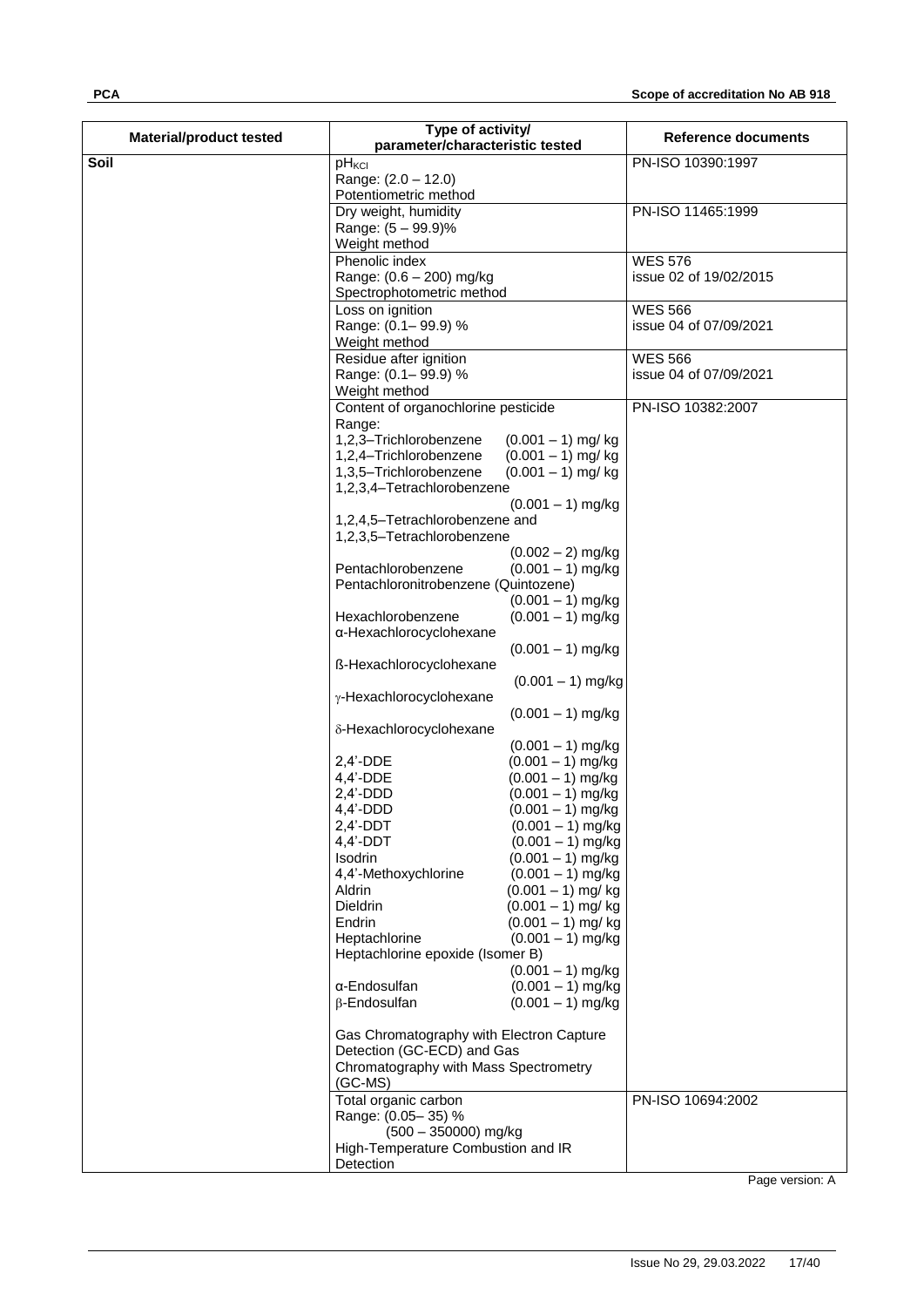| <b>Material/product tested</b> | Type of activity/<br>parameter/characteristic tested                                    | <b>Reference documents</b> |
|--------------------------------|-----------------------------------------------------------------------------------------|----------------------------|
| Soil                           | Concentration of polychlorinated biphenyls                                              | PN-ISO 10382:2007          |
|                                | (PCB)                                                                                   |                            |
|                                | Range:                                                                                  |                            |
|                                | <b>PCB 28</b><br>$(0.001 - 2)$ mg/kg                                                    |                            |
|                                | <b>PCB-52</b><br>$(0.001 - 2)$ mg/kg                                                    |                            |
|                                | <b>PCB-101</b><br>$(0.001 - 2)$ mg/kg                                                   |                            |
|                                | <b>PCB-118</b><br>$(0.001 - 2)$ mg/kg                                                   |                            |
|                                | <b>PCB-138</b><br>$(0.001 - 2)$ mg/kg                                                   |                            |
|                                | <b>PCB-153</b><br>$(0.001 - 2)$ mg/kg                                                   |                            |
|                                | <b>PCB-180</b><br>$(0.001 - 2)$ mg/kg<br>Gas Chromatography with Electron Capture       |                            |
|                                | Detection (GC-ECD) and Gas                                                              |                            |
|                                | Chromatography with Mass Spectrometry                                                   |                            |
|                                | $(GC-MS)$                                                                               |                            |
|                                | Content of volatile organic compounds                                                   | PN-EN ISO 22155:2016-07    |
|                                | Range:                                                                                  |                            |
|                                | Dichlorodifluoromethane                                                                 |                            |
|                                | $(0.01 - 200)$ mg/kg                                                                    |                            |
|                                | Chloromethane<br>$(0.01 - 200)$ mg/kg                                                   |                            |
|                                | <b>Bromomethane</b><br>$(0.01 - 200)$ mg/kg                                             |                            |
|                                | Trichloromonofluoromethane<br>$(0.01 - 200)$ mg/kg                                      |                            |
|                                | $(0.01 - 200)$ mg/kg<br>2,2-Dichloropropane                                             |                            |
|                                | Bromochloromethane<br>$(0.01 - 200)$ mg/kg                                              |                            |
|                                | 1,1-Dichloropropene<br>$(0.01 - 200)$ mg/kg                                             |                            |
|                                | Dibromomethane<br>$(0.01 - 200)$ mg/kg                                                  |                            |
|                                | $(0.01 - 200)$ mg/kg<br>1,2-Dichloropropane                                             |                            |
|                                | Bromodichloromethane<br>$(0.01 - 200)$ mg/kg                                            |                            |
|                                | Cis-1,3-dichloropropene                                                                 |                            |
|                                | $(0.01 - 200)$ mg/kg                                                                    |                            |
|                                | Trans-1,3-dichloropropene                                                               |                            |
|                                | $(0.01 - 200)$ mg/kg<br>Dibromochloromethane<br>$(0.01 - 200)$ mg/kg                    |                            |
|                                | 1,3-Dichloropropane<br>$(0.01 - 200)$ mg/kg                                             |                            |
|                                | 1,2-Dibromoethane<br>$(0.01 - 200)$ mg/kg                                               |                            |
|                                | Tribromomethane<br>$(0.01 - 200)$ mg/kg                                                 |                            |
|                                | Bromobenzene<br>$(0.01 - 200)$ mg/kg                                                    |                            |
|                                | 2-Chlorotoluene<br>$(0.01 - 200)$ mg/kg                                                 |                            |
|                                | $(0.01 - 200)$ mg/kg<br>1,2,3-Trichloropropane                                          |                            |
|                                | 4-Chlorotoluene<br>$(0.01 - 200)$ mg/kg                                                 |                            |
|                                | Tert-butylobenzene<br>$(0.01 - 200)$ mg/kg<br>Sec-butylobenzene<br>$(0.01 - 200)$ mg/kg |                            |
|                                | p-Cymene (isopropyltoluene)                                                             |                            |
|                                | $(0.01 - 200)$ mg/kg                                                                    |                            |
|                                | n-Butylobenzene<br>$(0.01 - 200)$ mg/kg                                                 |                            |
|                                | 1,2-Dibromo-3-chloropropane                                                             |                            |
|                                | $(0.01 - 200)$ mg/kg                                                                    |                            |
|                                | 1,2,4-Trichlorobenzene                                                                  |                            |
|                                | $(0.01 - 200)$ mg/kg                                                                    |                            |
|                                | 1,2,3-Trichlorobenzene<br>$(0.01 - 200)$ mg/kg                                          |                            |
|                                | Gas Chromatography with Headspace                                                       |                            |
|                                | Analysis and Mass Spectrometry Detection                                                |                            |
|                                | (HS-GC-MS)                                                                              |                            |
|                                | Content of bound, free and total cyanide                                                | PN-ISO 11262:2008          |
|                                | Range:                                                                                  |                            |
|                                | Bound cyanides<br>$(0.04 - 50.0)$ mg/kg                                                 |                            |
|                                | Total cyanides<br>$(0.08 - 50.0)$ mg/kg                                                 |                            |
|                                | Free cyanides<br>$(0.04 - 50.0)$ mg/kg                                                  |                            |
|                                | Spectrophotometric method                                                               |                            |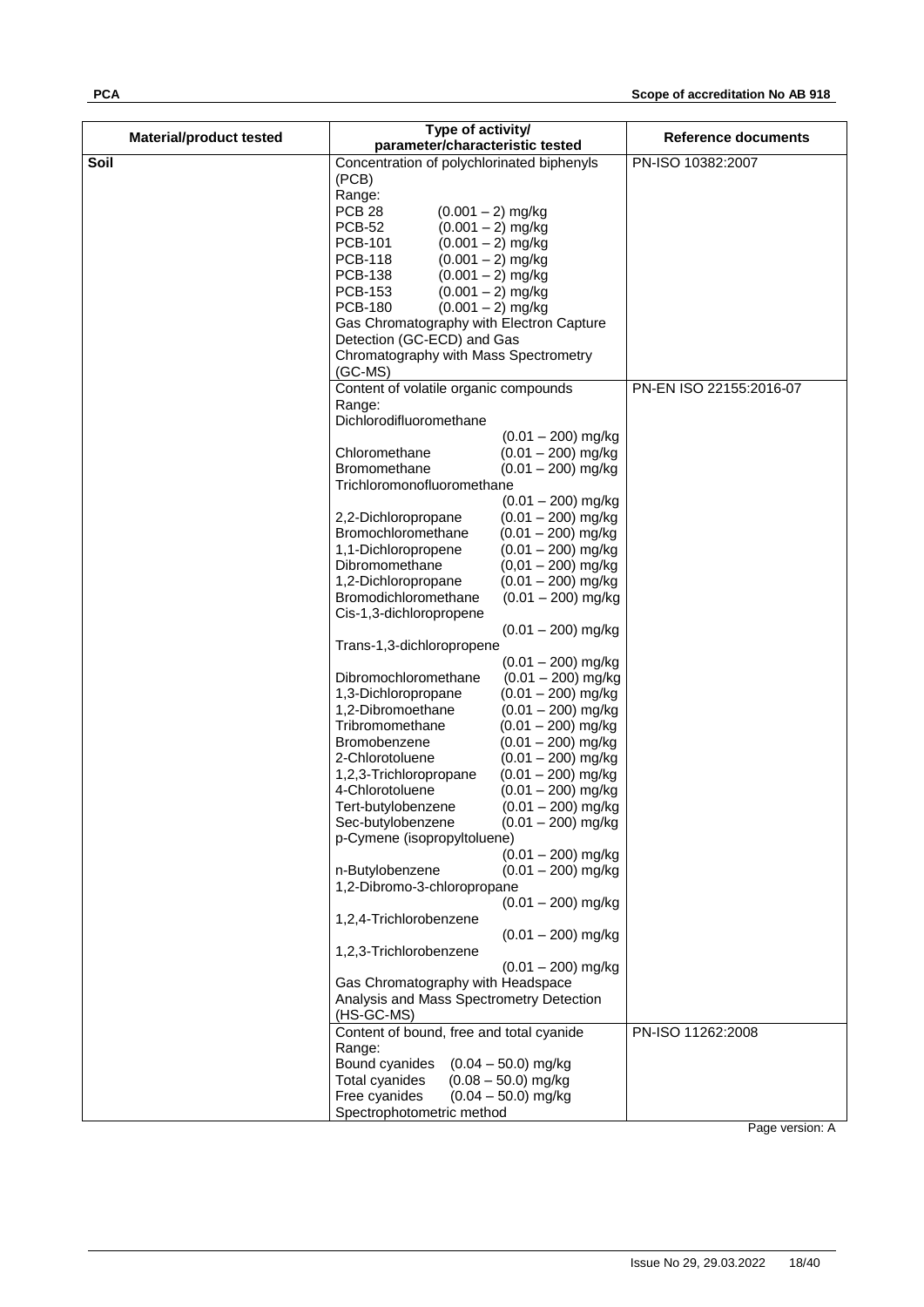| parameter/characteristic tested<br>Soil<br>Baumann-Gully acidity<br>DIN 4030-2:2006-06<br>Range: (4 - 300) ml/kg<br>Potentiometric titration method<br>Content of chlorophenol, chloronaphthalene<br>PN-ISO 14154:2008<br>Range: (0.010 - 10) mg/kg<br>2-chlorophenol<br>3-chlorophenol<br>4-chlorophenol<br>2,6-dichlorophenol<br>3,5-dichlorophenol |
|-------------------------------------------------------------------------------------------------------------------------------------------------------------------------------------------------------------------------------------------------------------------------------------------------------------------------------------------------------|
|                                                                                                                                                                                                                                                                                                                                                       |
|                                                                                                                                                                                                                                                                                                                                                       |
|                                                                                                                                                                                                                                                                                                                                                       |
|                                                                                                                                                                                                                                                                                                                                                       |
|                                                                                                                                                                                                                                                                                                                                                       |
|                                                                                                                                                                                                                                                                                                                                                       |
|                                                                                                                                                                                                                                                                                                                                                       |
|                                                                                                                                                                                                                                                                                                                                                       |
|                                                                                                                                                                                                                                                                                                                                                       |
|                                                                                                                                                                                                                                                                                                                                                       |
| 2,3-dichlorophenol                                                                                                                                                                                                                                                                                                                                    |
| 3,4-dichlorophenol                                                                                                                                                                                                                                                                                                                                    |
| 2,4,6-trichlorophenol                                                                                                                                                                                                                                                                                                                                 |
| 2,3,6-trichlorophenol                                                                                                                                                                                                                                                                                                                                 |
| 2,3,5-trichlorophenol                                                                                                                                                                                                                                                                                                                                 |
| 2,4,5-trichlorophenol                                                                                                                                                                                                                                                                                                                                 |
| 2,3,4-trichlorophenol                                                                                                                                                                                                                                                                                                                                 |
| 3,4,5-trichlorophenol                                                                                                                                                                                                                                                                                                                                 |
| 2,3,5,6-tetrachlorophenol                                                                                                                                                                                                                                                                                                                             |
| 2,3,4,6-tetrachlorophenol                                                                                                                                                                                                                                                                                                                             |
| 2,3,4,5-tetrachlorophenol                                                                                                                                                                                                                                                                                                                             |
| Pentachlorophenol                                                                                                                                                                                                                                                                                                                                     |
| 2-chloronaphthalene                                                                                                                                                                                                                                                                                                                                   |
| 1-chloronaphthalene                                                                                                                                                                                                                                                                                                                                   |
| Range: (0.020 - 20) mg/kg                                                                                                                                                                                                                                                                                                                             |
| 2,4+2,5-dichlorophenol                                                                                                                                                                                                                                                                                                                                |
| Gas Chromatography with Mass                                                                                                                                                                                                                                                                                                                          |
| Spectrometry Detection (GC-MS)                                                                                                                                                                                                                                                                                                                        |
| <b>WES 1463</b><br>Content of phenol, cresol                                                                                                                                                                                                                                                                                                          |
| Range: (0.010 - 10) mg/kg<br>issue 01 of 30/03/2021                                                                                                                                                                                                                                                                                                   |
| Phenol                                                                                                                                                                                                                                                                                                                                                |
| o-cresol                                                                                                                                                                                                                                                                                                                                              |
| m-cresol                                                                                                                                                                                                                                                                                                                                              |
| p-cresol                                                                                                                                                                                                                                                                                                                                              |
| Gas Chromatography with Mass                                                                                                                                                                                                                                                                                                                          |
| Spectrometry Detection (GC-MS)<br>PN-80/C-04603/01<br>Soil.<br>Concentration/content of free cyanide                                                                                                                                                                                                                                                  |
| <b>Aqueous extracts from soil</b><br>Range: (0.002 - 1) mg/l<br>with exclusion of item 7b and 7c                                                                                                                                                                                                                                                      |
| $(0.02 - 10)$ mg/kg<br><b>WES 575</b>                                                                                                                                                                                                                                                                                                                 |
| Spectrophotometric method<br>issue 03 of 11/06/2018                                                                                                                                                                                                                                                                                                   |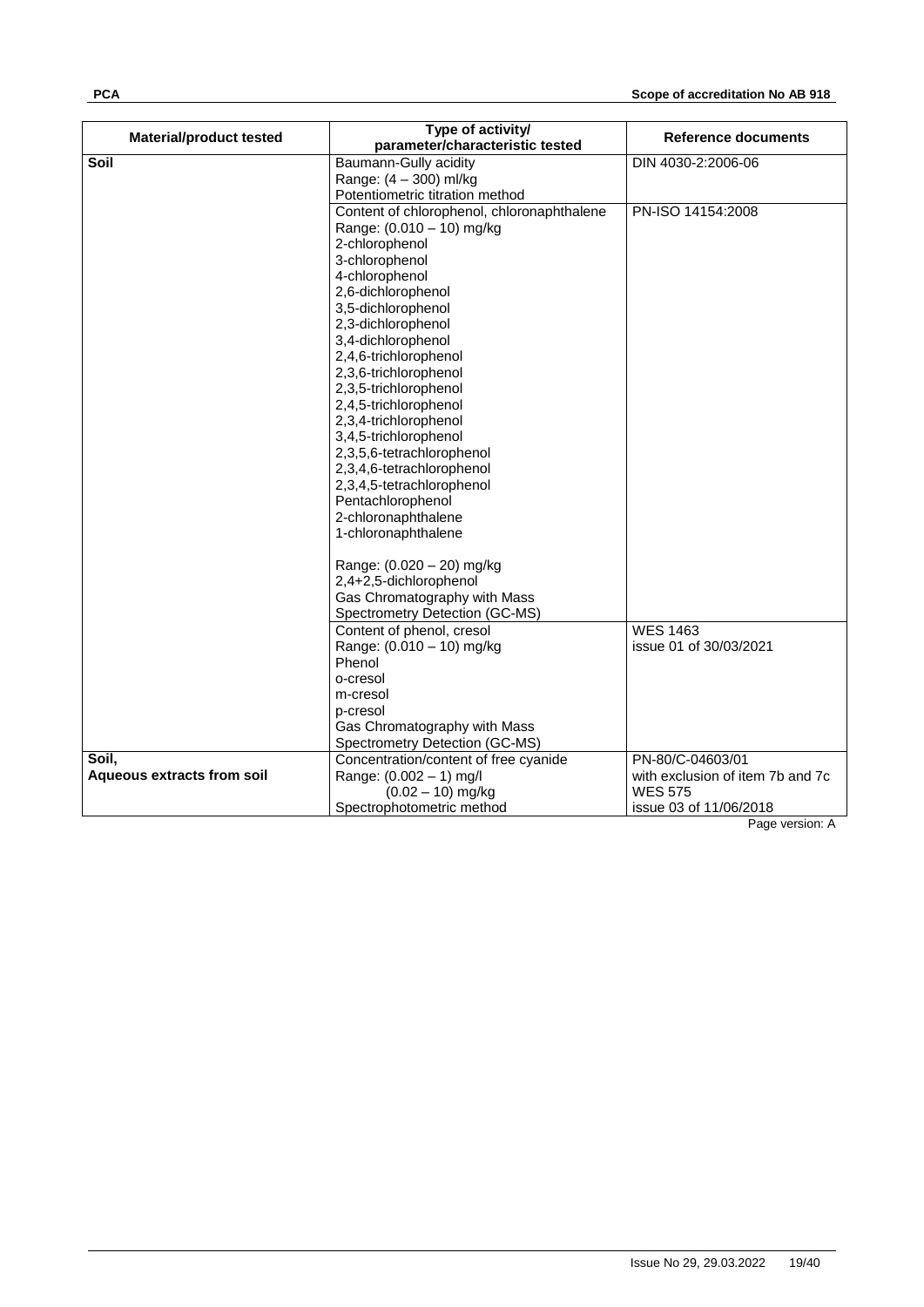| <b>Material/product tested</b> |                                                 | Type of activity/<br>parameter/characteristic tested | Reference documents    |
|--------------------------------|-------------------------------------------------|------------------------------------------------------|------------------------|
| Soil,                          | Concentration/content of anions                 |                                                      | PN-EN ISO 10304-1:2009 |
| Aqueous extracts from soil     | Range:                                          |                                                      | <b>WES 640</b>         |
|                                | Fluorides                                       | $(0.02 - 100)$ mg/l                                  | issue 02 of 11/06/2018 |
|                                |                                                 | $(0.2 - 1000)$ mg/kg                                 |                        |
|                                | <b>Bromides</b>                                 | $(0.02 - 20)$ mg/l                                   |                        |
|                                |                                                 | $(0.2 - 200)$ mg/kg                                  |                        |
|                                | <b>Nitrites</b>                                 | $(0.02 - 20)$ mg/l                                   |                        |
|                                |                                                 | $(0.2 - 200)$ mg/kg                                  |                        |
|                                | $N-NO2$                                         | $(0.006 - 6.09)$ mg/l                                |                        |
|                                |                                                 | $(0.06 - 60.9)$ mg/kg                                |                        |
|                                | <b>Nitrates</b>                                 | $(0.1 - 500)$ mg/l                                   |                        |
|                                |                                                 | $(1 - 5000)$ mg/kg                                   |                        |
|                                | $N-NO3$                                         | $(0.023 - 113)$ mg/l                                 |                        |
|                                |                                                 | $(0.23 - 1130)$ mg/kg                                |                        |
|                                | Phosphates                                      | $(0.1 - 50)$ mg/l                                    |                        |
|                                |                                                 | $(1.0 - 500)$ mg/kg                                  |                        |
|                                | $P-PO4$                                         | $(0.033 - 16.3)$ mg/l                                |                        |
|                                |                                                 | $(0.33 - 163.0)$ mg/kg                               |                        |
|                                | Chlorides                                       | $(0.1 - 50000)$ mg/l                                 |                        |
|                                |                                                 | $(1.0 - 500000)$ mg/kg                               |                        |
|                                | Sulphates                                       | $(1 - 10000)$ mg/l                                   |                        |
|                                |                                                 | $(10 - 100000)$ mg/kg                                |                        |
|                                | Ion chromatography (IC)                         |                                                      |                        |
|                                | Concentration/content of Cr <sup>+6</sup>       |                                                      | PN-77/C-04604/08       |
|                                | Range: (0.01 - 10) mg/l                         |                                                      | <b>WES 639</b>         |
|                                | $(0.1 - 100)$ mg/kg                             |                                                      | issue 02 of 11/06/2018 |
|                                | Spectrophotometric method                       |                                                      |                        |
|                                | Concentration/content of metals                 |                                                      | PN-EN ISO 11885:2009   |
|                                | Range:                                          |                                                      | <b>WES 638</b>         |
|                                | $(0.005 - 1)$ mg/l<br>As                        |                                                      | issue 04 of 11/06/2018 |
|                                | $(0.05 - 10)$ mg/kg                             |                                                      |                        |
|                                | $(0.02 - 30)$ mg/l<br>Ba                        |                                                      |                        |
|                                | $(0.2 - 300)$ mg/kg                             |                                                      |                        |
|                                | $(0.0005 - 1)$ mg/l<br>Cd                       |                                                      |                        |
|                                | $(0.005 - 10)$ mg/kg                            |                                                      |                        |
|                                | $(0.01 - 1.5)$ mg/l<br>Co                       |                                                      |                        |
|                                | $(0.1 - 15)$ mg/kg<br>$(0.005 - 10)$ mg/l<br>Cr |                                                      |                        |
|                                | $(0.05 - 100)$ mg/kg                            |                                                      |                        |
|                                | $(0.005 - 20)$ mg/l<br>Cu                       |                                                      |                        |
|                                | $(0.05 - 200)$ mg/kg                            |                                                      |                        |
|                                | $(0.002 - 1)$ mg/l<br>Mo                        |                                                      |                        |
|                                | $(0.02 - 10)$ mg/kg                             |                                                      |                        |
|                                | $(0.002 - 5)$ mg/l<br>Ni                        |                                                      |                        |
|                                | $(0.02 - 50)$ mg/kg                             |                                                      |                        |
|                                | $(0.005 - 10)$ mg/l<br>Pb                       |                                                      |                        |
|                                | $(0.05 - 100)$ mg/kg                            |                                                      |                        |
|                                | $(0.005 - 1)$ mg/l<br>Sb                        |                                                      |                        |
|                                | $(0.05 - 10)$ mg/kg                             |                                                      |                        |
|                                | $(0.005 - 1)$ mg/l<br>Se                        |                                                      |                        |
|                                | $(0.05 - 10)$ mg/kg                             |                                                      |                        |
|                                | $(0.005 - 1.5)$ mg/l<br>Sn                      |                                                      |                        |
|                                | $(0.05 - 15)$ mg/kg                             |                                                      |                        |
|                                | $(0.02 - 500)$ mg/l<br>Zn                       |                                                      |                        |
|                                | $(0.2 - 5000)$ mg/kg                            |                                                      |                        |
|                                | $(0.01 - 10)$ mg/l<br>Mn                        |                                                      |                        |
|                                | $(0.1 - 100)$ mg/kg                             |                                                      |                        |
|                                |                                                 | Inductively coupled plasma - optical                 |                        |
|                                | emission spectrometry (ICP-OES)                 |                                                      |                        |
|                                |                                                 |                                                      | Page version: A        |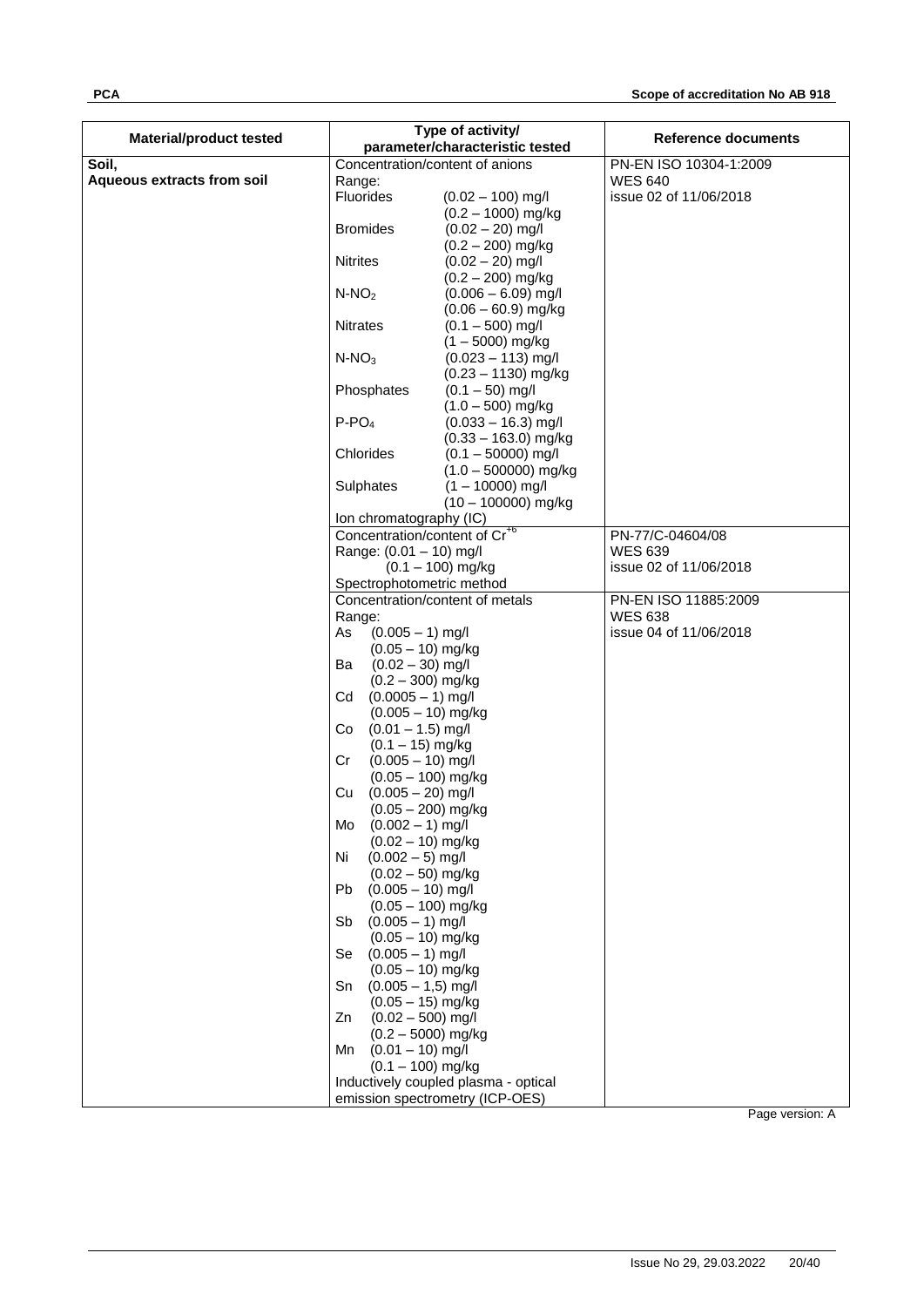| <b>Material/product tested</b>    | Type of activity/<br>parameter/characteristic tested                    | Reference documents              |
|-----------------------------------|-------------------------------------------------------------------------|----------------------------------|
| Soil                              | Content of mercury                                                      | PN-ISO 16772:2009                |
|                                   | Range: (0.04 - 15) mg/kg                                                | PN-EN 16175-1:2017-02            |
|                                   | Cold Vapour-Atomic Absorption                                           | <b>WES 638</b>                   |
|                                   | Spectrometry (CVAAS)                                                    | issue 06 of 19/03/2021           |
|                                   | Concentration of mercury                                                | <b>WES 503</b>                   |
|                                   | Range: (0.005 - 20) mg/kg                                               | issue 09 of 29/09/2020           |
|                                   | Atomic absorption spectrometry with                                     |                                  |
|                                   | amalgamation technique                                                  |                                  |
| Soil.                             | Concentration/content of mercury                                        | <b>WES 638</b>                   |
| <b>Aqueous extracts from soil</b> | Range: (0.0001 - 2) mg/l                                                | issue 06 of 19/03/2021           |
|                                   | $(0.001 - 20)$ mg/kg                                                    |                                  |
|                                   | Cold Vapour-Atomic Absorption                                           |                                  |
|                                   | Spectrometry (CVAAS)                                                    |                                  |
|                                   | Phenolic index                                                          | PN ISO 6439:1994                 |
|                                   | Range: (0.01 - 15) mg/l                                                 | with exclusion of item 5         |
|                                   | $(0.1 - 150)$ mg/kg                                                     | <b>WES 641</b>                   |
|                                   | Spectrophotometric method                                               | issue 02 of 11/06/2018           |
|                                   | Concentration/content:                                                  | PN-EN 1484:1999                  |
|                                   | - dissolved organic carbon,                                             | <b>WES 614</b>                   |
|                                   | Range: (1 - 50,000) mg/l                                                | issue 03 of 11/06/2018           |
|                                   | $(10 - 500,000)$ mg/kg                                                  |                                  |
|                                   | High-Temperature Combustion and IR                                      |                                  |
|                                   | Detection                                                               |                                  |
| Ground                            | Determination of the particle size                                      | PKN-CEN ISO/TS 17892-4:2009      |
|                                   | distribution of a soil in range                                         |                                  |
|                                   | (0.063-63.0) mm with division into                                      |                                  |
|                                   | fractions                                                               |                                  |
|                                   | Range (0.5 - 99.5) %                                                    |                                  |
|                                   | Sieve method                                                            |                                  |
|                                   | Water permeability-filtration rate                                      | PKN-CEN ISO/TS 17892-4:2009      |
|                                   | Range: (10 <sup>-6</sup> – 10 <sup>-2</sup> ) m/s                       | PB-L-13/57 issue 1 of 28/01/2019 |
|                                   | (as calculated)                                                         |                                  |
|                                   | Humidity                                                                | PN-EN ISO 17892-1:2015-02        |
|                                   | Range: (5-40) %                                                         |                                  |
|                                   | Weight method                                                           |                                  |
|                                   | Water permeability-filtration rate<br>Range: $(10^{-10} - 10^{-5})$ m/s | PKN-CEN ISO/TS 17892-11:2009     |
|                                   |                                                                         |                                  |
|                                   | Variable hydraulic gradient<br>method                                   |                                  |
|                                   | <b>Bulk density</b>                                                     | PN-EN ISO 17892-2:2015-02        |
|                                   | Range: $(1 - 2.8)$ g/cm <sup>3</sup>                                    |                                  |
|                                   | Weight and volume method                                                |                                  |
|                                   | Granulometric composition in the range of                               | PKN-CEN ISO/TS 17892-4-2009      |
|                                   | <0.063mm particle size                                                  | PN-EN ISO/TS 17892-4-2017-01     |
|                                   | Range: (0.5-99.5) %                                                     |                                  |
|                                   | Aerometric method                                                       |                                  |
| Aggregates, stones, rocks         | Content of mercury                                                      | <b>WES 832</b>                   |
|                                   | Range: (0.04 - 15) mg/kg                                                | issue 04 of 19/03/2021           |
|                                   | Cold Vapour-Atomic Absorption                                           |                                  |
|                                   | Spectrometry (CVAAS)                                                    |                                  |
| Waste <sup>o</sup> : code         | Concentration/content of mercury                                        | PN-EN ISO 12846:2012             |
| 030101; 030105; 030301; 030307;   | Range: (0.0001 - 2) mg/l                                                | PN-EN 12457-2:2006               |
| 030308; 101309; 101311; 101380;   | $(0.001 - 20)$ mg/kg                                                    |                                  |
| 101381; 101382; 150101; 150203;   | Cold Vapour-Atomic Absorption Spec-                                     |                                  |
| 170504; 170508; 190114; 190801;   | trometry (CVAAS)                                                        |                                  |
| 190802; 191207; 191209; 191210;   |                                                                         |                                  |
| 191212; 200202; 200302            |                                                                         |                                  |

<sup>o)</sup> waste codes according to the Ordinance of the Minister of Climate on the waste catalogue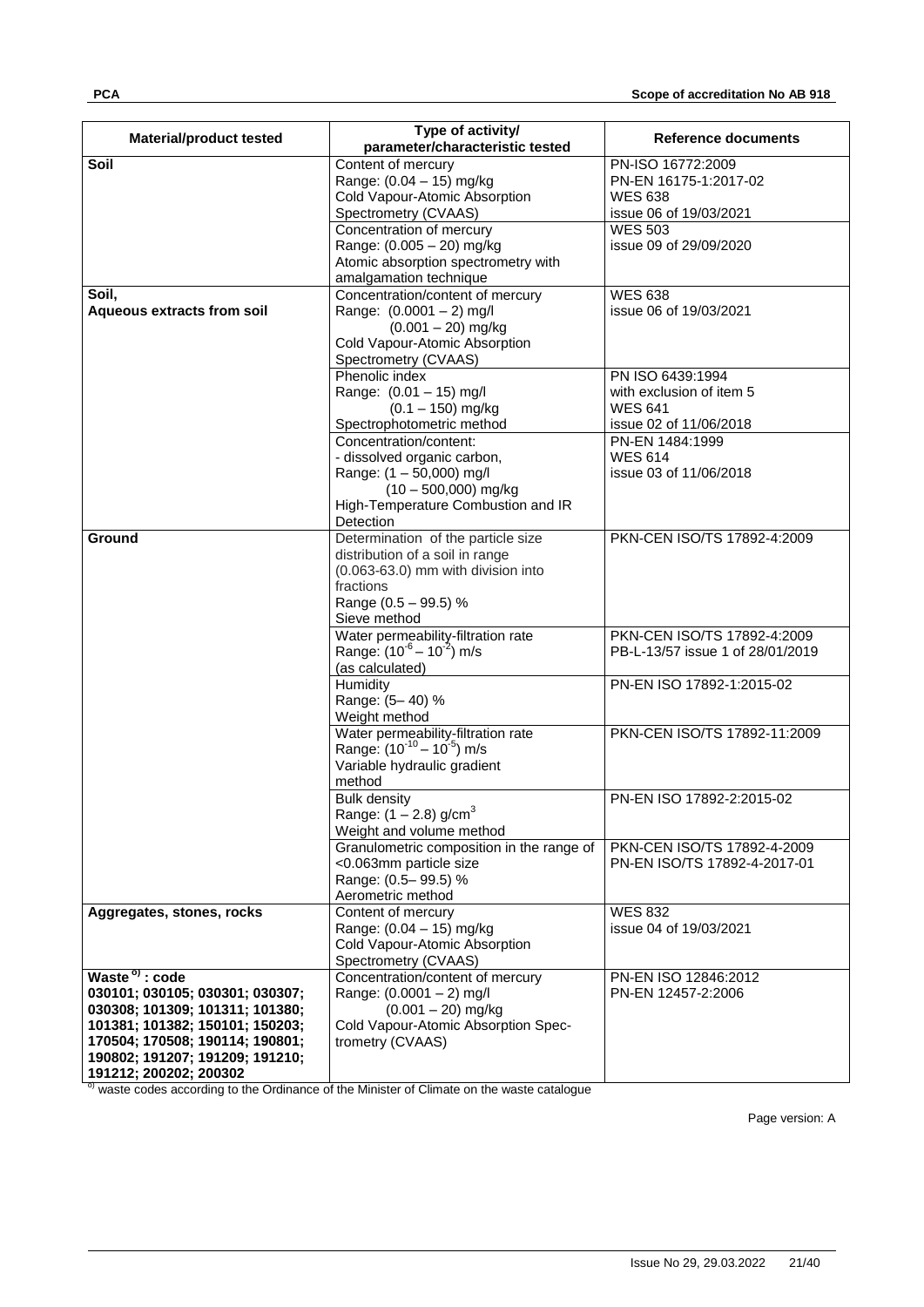|                                    | Type of activity/                     |                           |
|------------------------------------|---------------------------------------|---------------------------|
| <b>Material/product tested</b>     | parameter/characteristic tested       | Reference documents       |
| <b>General environment:</b>        | Concentration of mercury c            | PN-EN 13211:2002+AC:2006* |
| waste gas samples in flushing      | Range: (0.0001 - 500) mg/l            |                           |
| solution                           | Cold Vapour-Atomic Absorption         |                           |
|                                    | Spectrometry (CVAAS)                  |                           |
| <b>General environment:</b>        | Concentration of mercury              | PN-EN 13211:2002+AC:2006* |
| samples of waste gases collected   | Range: (0.0001 - 500) mg/l            |                           |
| to absorbing solution              | Cold Vapour-Atomic Absorption         |                           |
|                                    | Spectrometry (CVAAS)                  |                           |
| <b>General environment:</b>        | Mercury content                       | PN-EN 13211:2002+AC:2006* |
| - samples of waste gases collected | Range: (0.01 - 100) ug/sample         |                           |
| on filters                         | Cold Vapour-Atomic Absorption         |                           |
|                                    | Spectrometry (CVAAS)                  |                           |
| <b>General environment:</b>        | Ammonia content                       | PN-EN ISO 21877:2020-03   |
| - samples of waste gases collected | Range: $(0.008 - 29)$ mg in sample    |                           |
| to absorbing solution              | Spectrophotometric method             |                           |
| <b>General environment:</b>        | Metal content                         | PN-EN 14385:2005*         |
| - samples of waste gases collected | Range:                                |                           |
| on filters                         | As<br>$(0.25 - 500)$ ) µg per sample  |                           |
|                                    | Cd                                    |                           |
|                                    | $(0.025 - 1000)$ µg per sample        |                           |
|                                    | $(0.5 - 100)$ µg per sample<br>Co     |                           |
|                                    | $(0.25 - 2500)$ µg per sample<br>Cr   |                           |
|                                    | $(2 - 5000)$ µg per sample<br>Cu      |                           |
|                                    | Mn<br>$(0.5 - 2500)$ µg per sample    |                           |
|                                    | Ni<br>$(0.1 - 2500)$ µg per sample    |                           |
|                                    | Pb<br>$(0.25 - 1000)$ µg per sample   |                           |
|                                    | Sb<br>$(0.25 - 100)$ µg per sample    |                           |
|                                    | TI<br>$(0.1 - 1000)$ ) µg per sample  |                           |
|                                    | V<br>$(0.1 - 1000)$ ) µg per sample   |                           |
|                                    | Inductively coupled plasma - optical  |                           |
|                                    | emission spectrometry (ICP-OES)       |                           |
| <b>General environment:</b>        | Metal content                         | PB-L-13/39                |
| - samples of waste gases collected | Range:                                | issue 03 of 15/05/2019    |
| on filters                         | $(1 - 500)$ ) µg per sample<br>Ba     |                           |
|                                    | $(15 - 10000)$ µg per sample<br>Fe    |                           |
|                                    | $(5 - 500)$ µg per sample<br>Mo       |                           |
|                                    | Se<br>$(0.25 - 100)$ µg per sample    |                           |
|                                    | $(0.25 - 100)$ µg per sample<br>Sn    |                           |
|                                    | $(1 - 50000)$ µg per sample<br>Zn     |                           |
|                                    | Inductively coupled plasma - optical  |                           |
|                                    | emission spectrometry (ICP-OES)       |                           |
| <b>General environment:</b>        | Metal content                         | PN-EN 14385:2005*         |
| - samples of waste gases collected | Range:                                |                           |
| to absorbing solution              | As<br>$(0.15 - 3000)$ µg per sample   |                           |
|                                    | Cd<br>$(0.015 - 6000)$ µg per sample  |                           |
|                                    | $(0.3 - 3000)$ µg per sample<br>Co    |                           |
|                                    | Cr<br>$(0.15 - 15000)$ µg per sample  |                           |
|                                    | $(0.15 - 6000)$ µg per sample<br>Cu   |                           |
|                                    | $(0.3 - 6000)$ µg per sample<br>Mn    |                           |
|                                    | Ni<br>$(0.06 - 15000)$ µg per sample  |                           |
|                                    | Pb<br>$(0.15 - 15000)$ µg per sample  |                           |
|                                    | Sb<br>$(0.15 - 3,000)$ µg per sample  |                           |
|                                    | $(0.06 - 1500)$ ) µg per sample<br>TI |                           |
|                                    | V                                     |                           |
|                                    | $(0.06 - 1500)$ ) µg per sample       |                           |
|                                    | Inductively coupled plasma - optical  |                           |
|                                    | emission spectrometry (ICP-OES)       |                           |

\*Methot applicable as reference method in regulatory area (see p. 2/56, 3/56)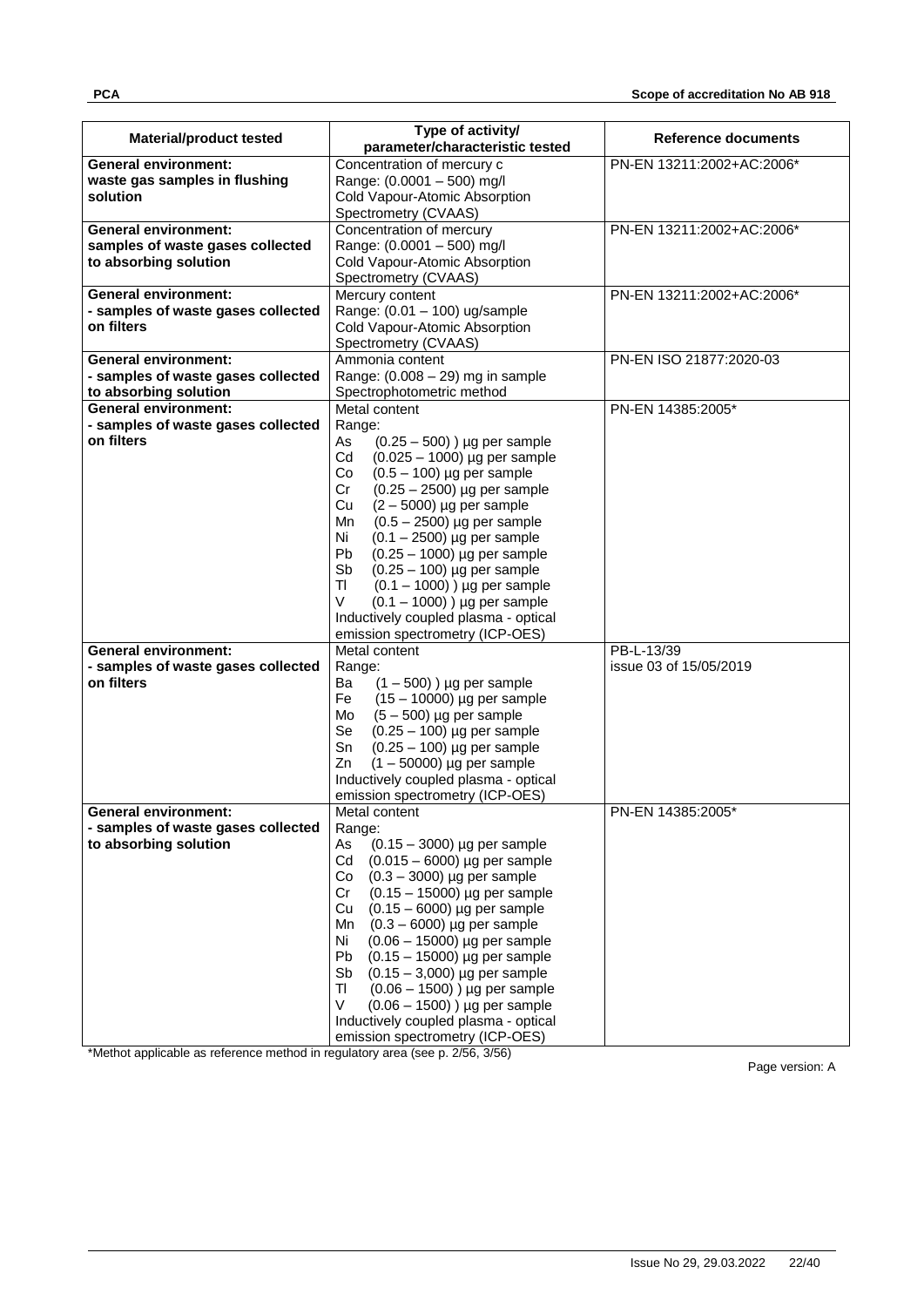| <b>Material/product tested</b>                                    | Type of activity/<br>parameter/characteristic tested                    | Reference documents                      |
|-------------------------------------------------------------------|-------------------------------------------------------------------------|------------------------------------------|
| <b>General environment:</b>                                       | Metal content                                                           | PB-L-13/39 issue 3 of 15/05/2019         |
| - samples of waste gases collected                                | Range:                                                                  |                                          |
| to absorbing solution                                             | Ba<br>$(0.6 - 7500)$ µg per sample                                      |                                          |
|                                                                   | $(0.3 - 75000)$ µg per sample<br>Fe                                     |                                          |
|                                                                   | $(0.06 - 7500)$ µg per sample<br>Mo                                     |                                          |
|                                                                   | <b>Se</b><br>$(0.15 - 300)$ µg per sample                               |                                          |
|                                                                   | Sn<br>$(0, 15 - 300)$ µg per sample                                     |                                          |
|                                                                   | Zn<br>$(0.6 - 150000)$ µg per sample                                    |                                          |
|                                                                   | Inductively coupled plasma - optical<br>emission spectrometry (ICP-OES) |                                          |
| <b>General environment:</b>                                       | Concentration of SO <sub>2</sub>                                        | PN-EN 14791:2017-04 with exclusion       |
| - samples of waste gases collected                                | Range: (0.00268 - 1500) mg per sample                                   | of item $9.3*$                           |
| to absorbing solution                                             | Ion chromatography (IC)                                                 |                                          |
|                                                                   | Concentration of HCI                                                    | PN-EN 1911:2011                          |
|                                                                   | Range: (0.004 - 6000) mg per sample                                     | with exclusion of item 6.3 and 6.4*      |
|                                                                   | Ion chromatography (IC)                                                 |                                          |
|                                                                   | Concentration of HF<br>Range: (0.004 -12) mg per sample                 | ISO 15713:2006*                          |
|                                                                   | Ion-selective electrode method                                          |                                          |
| Food:                                                             | Mercury content                                                         | PN-EN 13805:2014-11,                     |
| <b>Fruits and vegetables</b>                                      | Range: (0.005 - 7.5) mg/kg                                              | PN-EN 13804:2013-06,                     |
| <b>Mushrooms</b>                                                  | Cold Vapour-Atomic Absorption                                           |                                          |
| <b>Herbs</b>                                                      | Spectrometry (CVAAS)                                                    | WES 1387 issue 01                        |
| Products of marine origin                                         |                                                                         | of 19/03/2021                            |
| <b>Fish</b>                                                       |                                                                         |                                          |
| Spices and spice mixes                                            |                                                                         |                                          |
| Processed fruit and vegetable<br>Teas, fruit and herbal infusions |                                                                         |                                          |
| (single- and multi-ingredient)                                    |                                                                         |                                          |
| <b>Sweets and pastries (including</b>                             |                                                                         |                                          |
| sweet snacks)                                                     |                                                                         |                                          |
| Salty snacks, nuts and dried fruit                                |                                                                         |                                          |
| Cereal and processed cereal prod-                                 |                                                                         |                                          |
| ucts                                                              |                                                                         |                                          |
| <b>Food concentrates</b>                                          |                                                                         |                                          |
| Eggs and processed egg products                                   |                                                                         |                                          |
| Feeds, feed mixes and additives,<br>premixes                      | Mercury content<br>Range: (0.005 - 7.5) mg/kg                           | <b>WES 834 issue 05</b><br>of 19/03/2021 |
|                                                                   | Cold Vapour-Atomic Absorption                                           |                                          |
|                                                                   | Spectrometry (CVAAS)                                                    |                                          |
| <b>Fruits and vegetables</b>                                      | Nitrite and nitrate content                                             | <b>WES 745</b>                           |
|                                                                   | Range:                                                                  | issue 04 of 26/06/2017                   |
|                                                                   | Nitrates (40 - 10000) mg/kg                                             |                                          |
|                                                                   | Nitrites (10 - 1000) mg/ kg                                             |                                          |
|                                                                   | Ion chromatography (IC)                                                 |                                          |
| Foodstuffs of plant origin:                                       | Total dithiocarbamates including                                        | <b>WES 1482</b>                          |
| Fruits and vegetables with high<br>water content                  | ferbam, mancozeb, maneb, metam,                                         | issue 01 of 01/10/2021                   |
|                                                                   | metiram, nabam, propineb, thiram, ziram,<br>zineb expressed as CS2      |                                          |
|                                                                   | Range: (0.025 - 2.5) mg/kg                                              |                                          |
|                                                                   | Gas Chromatography with Headspace                                       |                                          |
|                                                                   | Analysis and Mass Spectrometry                                          |                                          |
|                                                                   | Detection (HS-GC-MS)                                                    |                                          |
| <b>Foodstuffs of</b>                                              | Inorganic bromide content                                               | PN-EN 13191-2:2002                       |
| plant origin:                                                     | Range: (1-40) mg/kg                                                     |                                          |
| fresh fruits/vegetables,                                          | Gas Chromatography with Mass                                            |                                          |
| potatoes                                                          | Spectrometry Detection (GC-MS)                                          |                                          |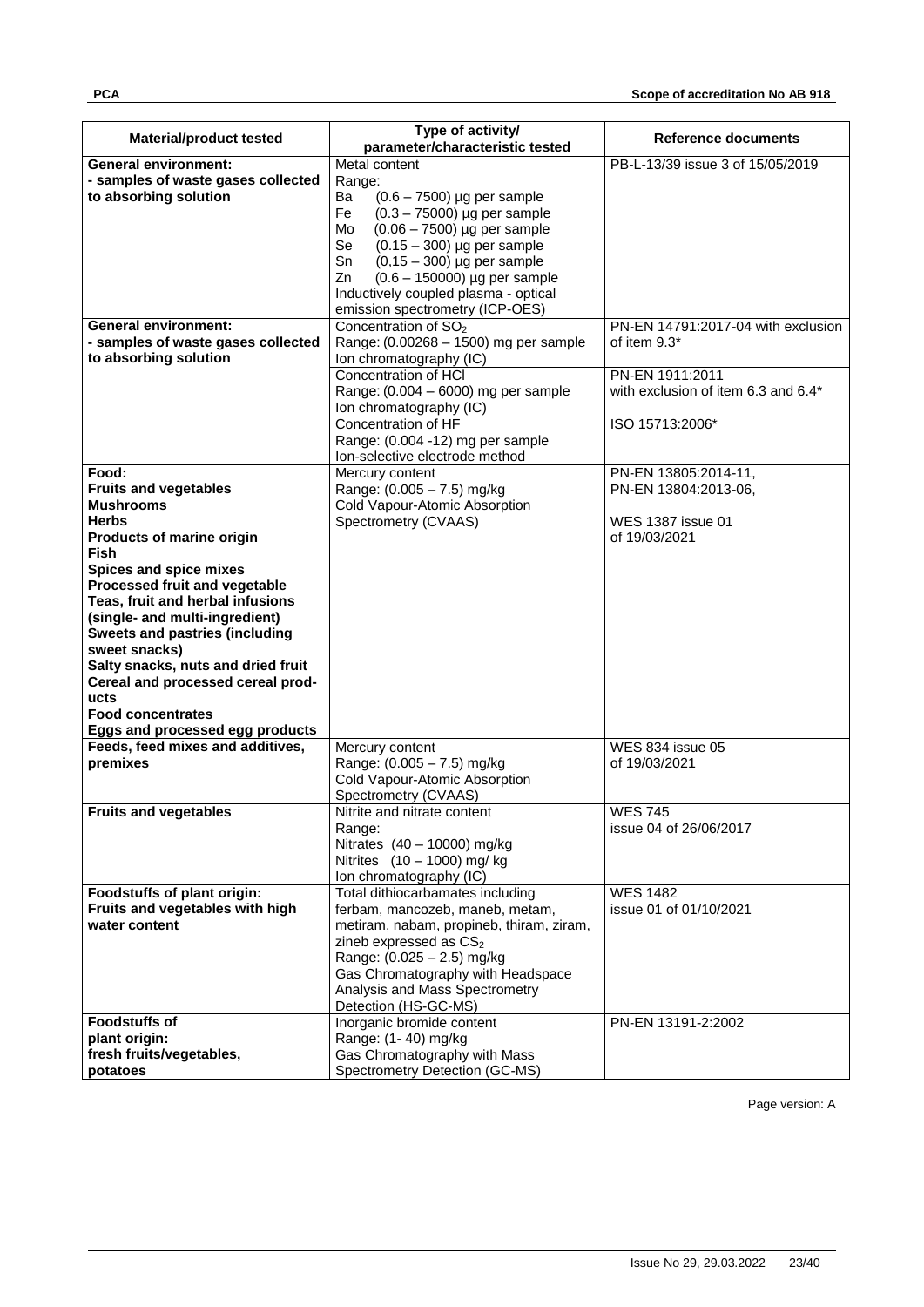| <b>Material/product tested</b>       | Type of activity/<br>parameter/characteristic tested | Reference documents    |  |
|--------------------------------------|------------------------------------------------------|------------------------|--|
| Food:                                | Sugars content:                                      | <b>WES 1489</b>        |  |
| Meat and processed meat              | (0.1 - 90.0) g/100g (g/100ml)<br>- fructose          | issue 02 of 04/0/2022  |  |
| Processed fruits and vegetables      | $(0.1 - 90.0)$ g/100g (g/100ml)<br>- glucose         |                        |  |
| Pastry products and semi-finished    | $(0.1 - 50.0)$ g/100g (g/100ml)<br>- xylose          |                        |  |
| products                             | $(0.1 - 50.0)$ g/100g (g/100 ml)<br>- lactose        |                        |  |
| <b>Cereals and processed cereals</b> | $(0.1 - 50.0)$ g/100g (g/100ml)<br>- maltose         |                        |  |
| <b>Delicatessen</b>                  | - sucrose $(0.1 - 92.1)$ g/100g (g/100ml)            |                        |  |
| <b>Food concentrates</b>             | - galactose $(0.1 - 50.0)$ g/100g $(g/100$ ml)       |                        |  |
| <b>Confectionery products</b>        | High Performance Liquid Chromatography               |                        |  |
| <b>Bakery products</b>               | with Refractometric Detection (HPLC-RID)             |                        |  |
| Milk and dairy products              | Total sugars content                                 |                        |  |
| Feed                                 | (as calculated)                                      |                        |  |
| Fat, oil                             |                                                      |                        |  |
| <b>Food products</b>                 | Net weight, drained weight                           | WES 781 $-$ L/M        |  |
|                                      | Range:                                               | issue 01 of 19/02/2015 |  |
|                                      | net weight $(1 - 3000)$ g                            |                        |  |
|                                      | drained weight $(1 - 2500)$ g                        |                        |  |
|                                      | Weight method                                        |                        |  |
|                                      | Contribution of ingredients                          |                        |  |
|                                      | (as calculated)                                      |                        |  |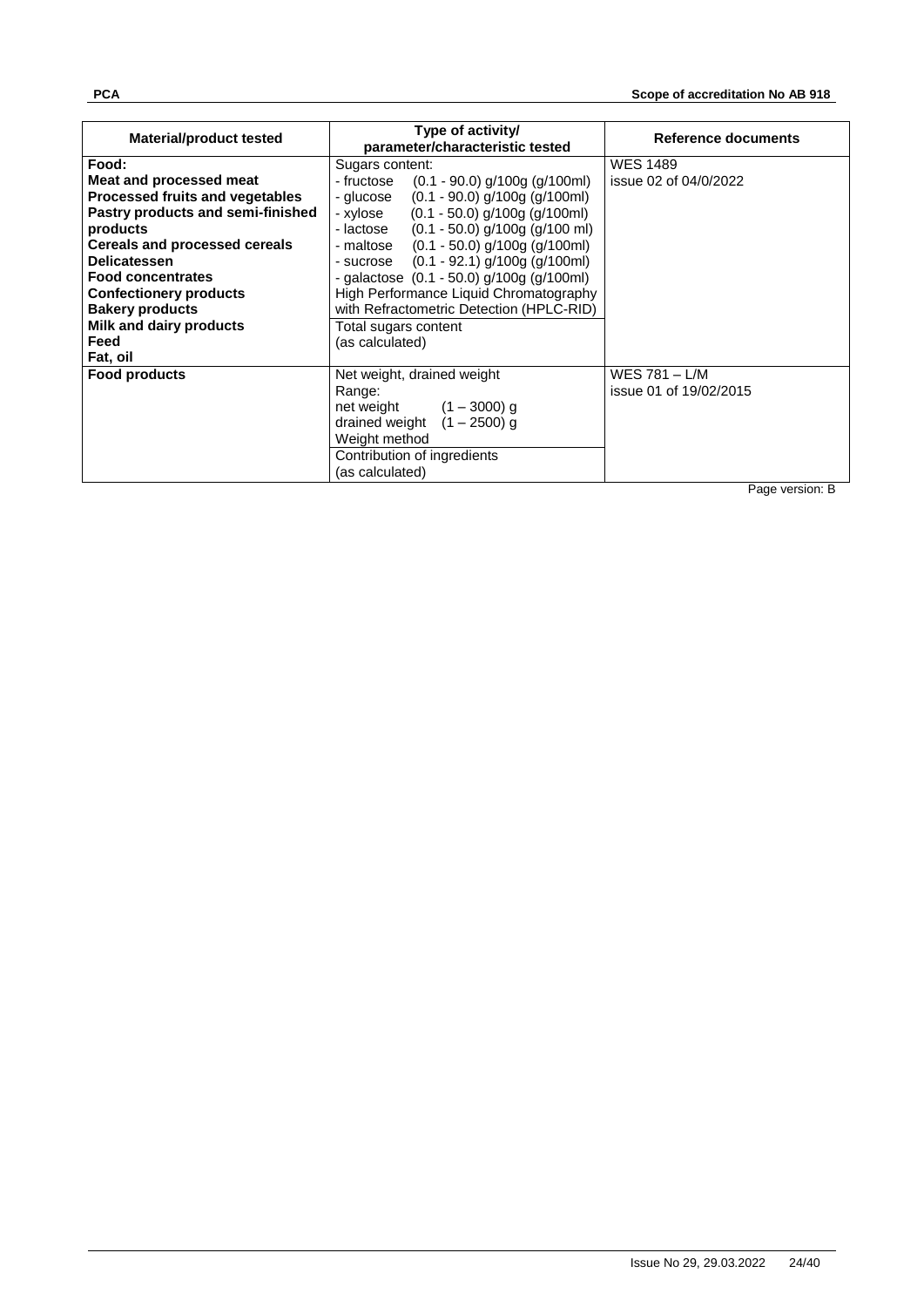| <b>Material/product tested</b>         | Type of activity/<br>parameter/characteristic tested                                                                                                   | Reference documents                                     |
|----------------------------------------|--------------------------------------------------------------------------------------------------------------------------------------------------------|---------------------------------------------------------|
| <b>Flexible scope of accreditation</b> | 1, 2, 3, 4                                                                                                                                             |                                                         |
| Water, wastewater                      | Concentration of polycyclic<br>aromatic hydrocarbons $1, 2$                                                                                            | $WES$ 496 <sup>4)</sup>                                 |
|                                        | Gas Chromatography with Mass<br>Spectrometry Detection (GC-MS)                                                                                         |                                                         |
|                                        | Total $C_6 - C_{12}$ hydrocarbons (gasoline<br>fraction ingredients) $^{2)}$                                                                           | PN-ISO 11423-1 <sup>3)</sup>                            |
|                                        | Gas Chromatography with Headspace<br>Analysis and Mass Spectrometry<br>Detection (HS-GC-MS)                                                            |                                                         |
|                                        | Concentration of aromatic hydrocarbon <sup>1), 2)</sup><br>Gas Chromatography with Headspace<br>Analysis and Mass Spectrometry<br>Detection (HS-GC-MS) | PN-ISO 11423-1 <sup>3)</sup>                            |
|                                        | Concentration of $C_{12} - C_{35}$ hydrocarbons (oil<br>fraction ingredients) $2)$                                                                     | PN-EN ISO 9377-2 <sup>3)</sup>                          |
|                                        | Gas Chromatography with Flame Ionization<br>Detection (GC-FID)                                                                                         |                                                         |
|                                        | Concentration of hydrocarbons<br>from C <sub>10</sub> to C <sub>40</sub> <sup>2)</sup>                                                                 | PN-EN ISO 9377-2 <sup>3)</sup><br>WES 702 <sup>4)</sup> |
|                                        | Gas Chromatography with Flame Ionization<br>Detection (GC-FID)                                                                                         |                                                         |
|                                        | Concentration of selected hydrocarbon<br>fractions from $C_{10}$ to $C_{40}$<br>(as calculated)                                                        |                                                         |
|                                        | Concentration of metals 1,2)                                                                                                                           | PN-EN ISO 11885 <sup>3)</sup>                           |
|                                        | Inductively coupled plasma - optical<br>emission spectrometry (ICP-OES)                                                                                |                                                         |
|                                        | Concentration of volatile<br>organochlorine compounds 1) 2)                                                                                            | PN-EN ISO 103013)                                       |
|                                        | Gas Chromatography with Headspace<br>Analysis and Mass Spectrometry<br>Detection (HS-GC-MS)                                                            |                                                         |
| Water, wastewater,                     | Mineral oil index $2$                                                                                                                                  | PN-EN ISO 9377-2 <sup>3)</sup>                          |
| Rainwater, thawing waters.             | Gas Chromatography with Flame Ionization<br>Detection (GC-FID)                                                                                         |                                                         |
| Sewage sludge                          | Metals content $1, 2$<br>Inductively coupled plasma - optical<br>emission spectrometry (ICP-OES)                                                       | WES 638 $4$                                             |

 $1)$  Addition of another feature within the test item / item group and testing technique

<sup>2)</sup> Change of the measurement scope of the test method

<sup>3)</sup> Application of updated standardized methods described explained in norms

 $4)$  Use of updated methods described in the procedures developed by the laboratory

List of testing conducted as part of the flexible accreditation scope is made public by the accredited body.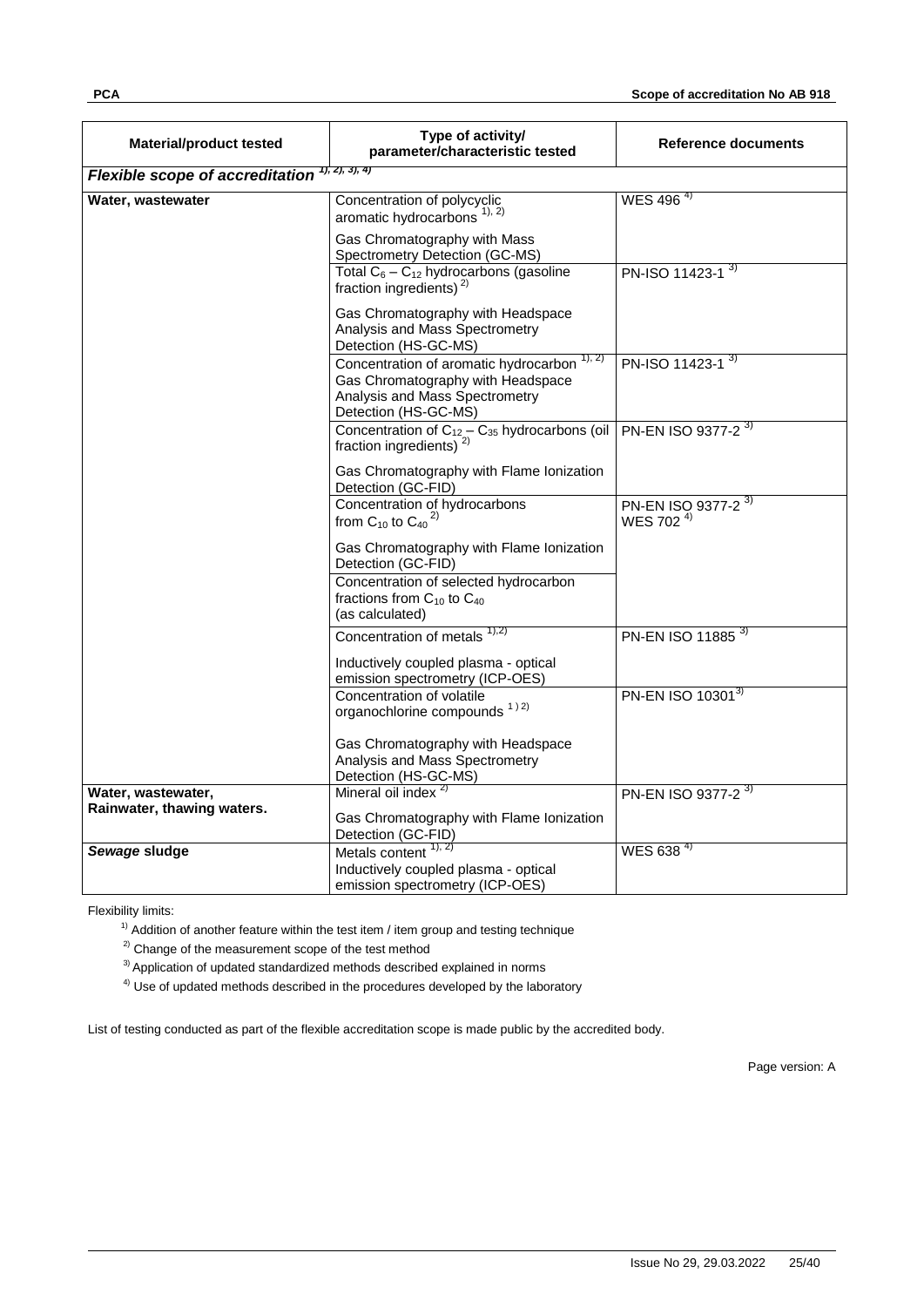| <b>Material/product tested</b>         | Type of activity/<br>parameter/characteristic tested                                                                                                                              | Reference documents                                    |
|----------------------------------------|-----------------------------------------------------------------------------------------------------------------------------------------------------------------------------------|--------------------------------------------------------|
| <b>Flexible scope of accreditation</b> | 1, 2, 3, 4)                                                                                                                                                                       |                                                        |
| Soil                                   | Total $C_6 - C_{12}$ hydrocarbons<br>(gasoline fraction ingredients) <sup>2)</sup><br>Gas Chromatography With Headspace<br>Analysis and Mass Spectrometry<br>Detection (HS-GC-MS) | PN-EN ISO 22155 <sup>3)</sup>                          |
|                                        | Aromatic hydrocarbon<br>content $^{1,2)}$<br>Gas Chromatography with Headspace                                                                                                    | PN-EN ISO 22155 3)                                     |
|                                        | Analysis And Mass Spectrometry<br>Detection (HS-GC-MS)                                                                                                                            |                                                        |
|                                        | Content of volatile<br>organochlorine compounds <sup>1), 2)</sup>                                                                                                                 | PN-EN ISO 22155 <sup>3)</sup>                          |
|                                        | Gas Chromatography with Headspace<br>Analysis and Mass Spectrometry<br>Detection (HS-GC-MS)                                                                                       |                                                        |
|                                        | Concentration of hydrocarbons<br>from C <sub>10</sub> to C <sub>40</sub> <sup>2)</sup><br>Gas Chromatography with Flame-<br>Ionization Detection (GC-FID)                         | PN-EN ISO 16703 <sup>3)</sup><br>WES 703 <sup>4)</sup> |
|                                        | Content of selected hydrocarbon fractions<br>from $C_{10}$ to $C_{40}$<br>(as calculated)                                                                                         |                                                        |
| Soil, aggregates, stones, rocks        | Metals content $1, 2$<br>Inductively coupled plasma - optical<br>emission spectrometry (ICP-OES)                                                                                  | WES 638 <sup>4)</sup><br>WES 832 <sup>4)</sup>         |
|                                        | Mercury content <sup>2)</sup><br>Atomic absorption spectrometry with<br>amalgamation technique                                                                                    | WES $503^{3}$<br>WES 833 <sup>3)</sup>                 |
|                                        | Content of polycyclic<br>aromatic hydrocarbons <sup>1), 2)</sup>                                                                                                                  | WES 502 <sup>4)</sup>                                  |
|                                        | Gas chromatography with<br>mass spectrometry detection (GC-MS)                                                                                                                    |                                                        |
|                                        | Mineral oil index (C <sub>10</sub> - C <sub>40</sub> hydrocarbon<br>concentraiton) <sup>2)</sup><br>Gas Chromatography with Flame<br>Ionization Detection (GC-FID)                | PN-EN ISO 16703 <sup>3)</sup>                          |
|                                        | Concentration of $C_{12} - C_{35}$ hydrocarbons<br>(oil fraction ingredients)<br>Gas Chromatography with Flame-<br>Ionization Detection (GC-FID)                                  | PN-EN ISO 16703 <sup>3)</sup>                          |

 $1)$  Addition of another feature within the test item / item group and testing technique

<sup>2)</sup> Change of the measurement scope of the test method

<sup>3)</sup> Application of updated standardized methods described in norms

 $4)$  Use of updated methods described in the procedures developed by the laboratory

List of testing conducted as part of the flexible accreditation scope is made public by the accredited body.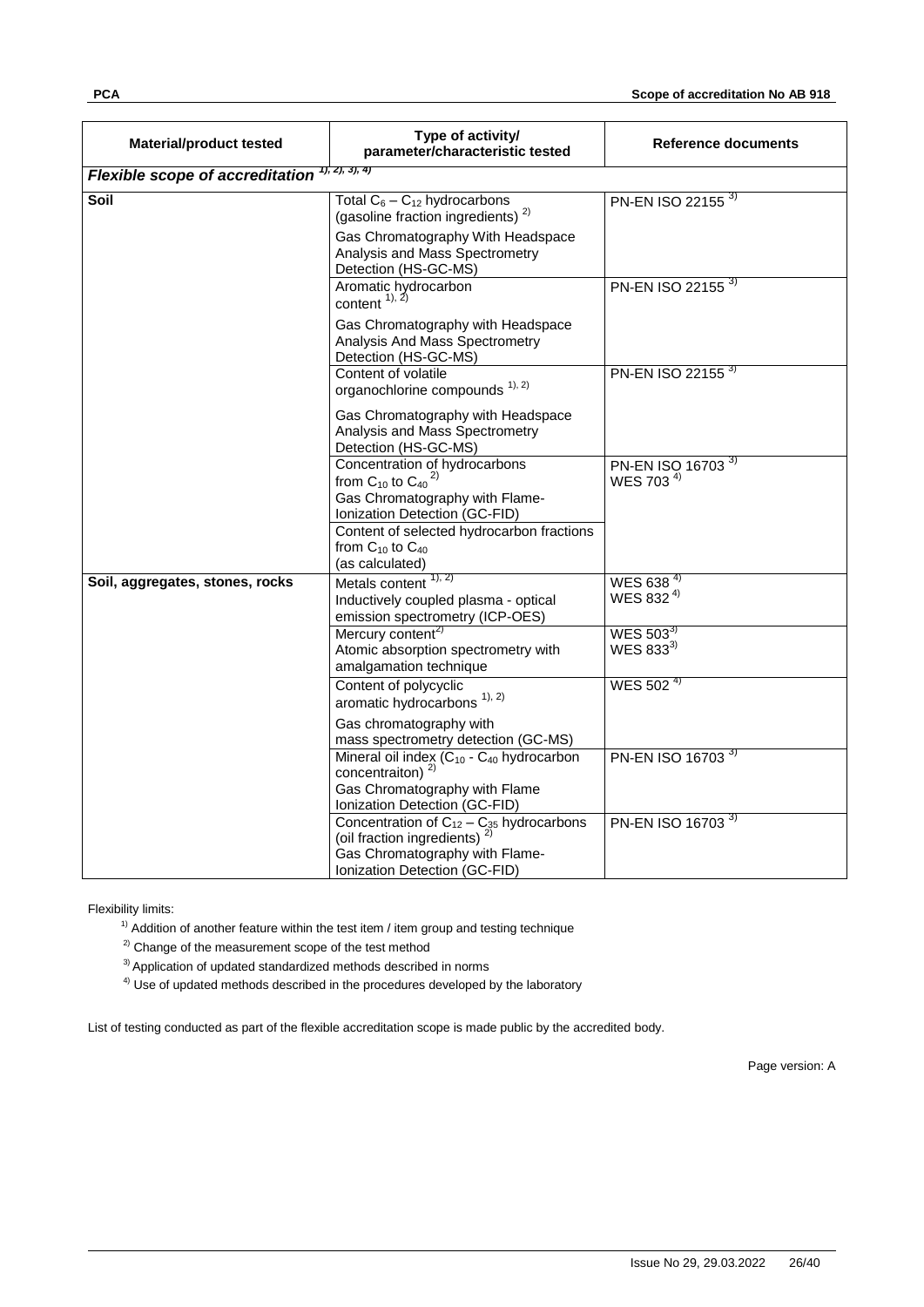| <b>Material/product tested</b>                        | Type of activity/<br>parameter/characteristic tested                                                | <b>Reference documents</b>                                                              |
|-------------------------------------------------------|-----------------------------------------------------------------------------------------------------|-----------------------------------------------------------------------------------------|
| <b>Flexible scope of accreditation</b>                | 1, 2, 3, 4, 5, 6, 7                                                                                 |                                                                                         |
| Foodstuffs <sup>1)</sup>                              | Metals content $^{2,3)}$<br>Inductively coupled plasma - optical<br>emission spectrometry (ICP-OES) | PN-EN 13804 <sup>4)</sup><br>PN-EN 13805 <sup>4)</sup><br>PN-EN ISO 11885 <sup>4)</sup> |
|                                                       | Mercury content <sup>3)</sup><br>Atomic absorption spectrometry with<br>amalgamation technique      | WES 597 <sup>5)</sup>                                                                   |
|                                                       | Pesticide content $^{2,3}$                                                                          | NORMS <sup>6)</sup>                                                                     |
|                                                       | High Performance Liquid Chromatography<br>with Tandem Detection (HPLC-MS-MS)                        |                                                                                         |
|                                                       | Content of plant protection product resi-<br>dues $^{2)}$ 3)                                        | PN- EN 15662 <sup>4)</sup>                                                              |
|                                                       | Gas Chromatography with Tandem Mass<br>Spectrometry (GC-MS/MS)                                      |                                                                                         |
|                                                       | Mycotoxin content $^{2,3}$                                                                          | WES 747 <sup>5)</sup>                                                                   |
|                                                       | High Performance Liquid Chromatography<br>with Tandem Detection (HPLC-MS-MS)                        |                                                                                         |
|                                                       | Acrylamide content <sup>2), 3)</sup>                                                                | WES 925 <sup>5)</sup>                                                                   |
|                                                       | High Performance Liquid Chromatography<br>with Tandem Detection (HPLC-MS-MS)                        |                                                                                         |
|                                                       | Percentage contribution of fatty acids $2, 3$                                                       | NORMS /TEST PROCEDURES 6), 7)                                                           |
|                                                       | Gas Chromatography with Flame-<br>Ionization Detection (GC-FID)                                     |                                                                                         |
|                                                       | Sums of fatty acids<br>(as calculations)                                                            |                                                                                         |
| Feeds and feed mixes <sup>1)</sup>                    | Mycotoxin content <sup>2), 3)</sup>                                                                 | WES $747^{5}$                                                                           |
|                                                       | High Performance Liquid Chromatography<br>with Tandem Detection (HPLC-MS-MS)                        |                                                                                         |
|                                                       | Content of plant protection product<br>residues <sup>2)</sup> , $3$                                 | PN-EN ISO 15662 <sup>4)</sup>                                                           |
|                                                       | Gas Chromatography with Tandem Mass<br>Spectrometry (GC-MS-MS)                                      |                                                                                         |
| <b>Feeds and feed mixes</b><br>Premixes <sup>1)</sup> | Metals content $2, 3$<br>Inductively coupled plasma - optical<br>emission spectrometry (ICP-OES)    | WES 834 5)                                                                              |
|                                                       | Mercury content <sup>3)</sup><br>Atomic absorption spectrometry with<br>amalgamation technique      | WES 597 <sup>5)</sup>                                                                   |

<sup>1)</sup> Addition of products tested within group of products tested

 $^{2)}$  Addition of another feature within the test item / item group and method (testing technique)

<sup>3)</sup> Change of the measurement scope of the test method

4) Application of updated standardized methods described in norms

 $5)$  Use of updated methods described in the procedures developed by the laboratory

 $6)$  Use of updated and implementation of new methods described in the norms

 $7)$  Use of updated and implementation of new methods described in the procedures developed by the Laboratory

List of testing conducted as part of the flexible accreditation scope is made public by the accredited body.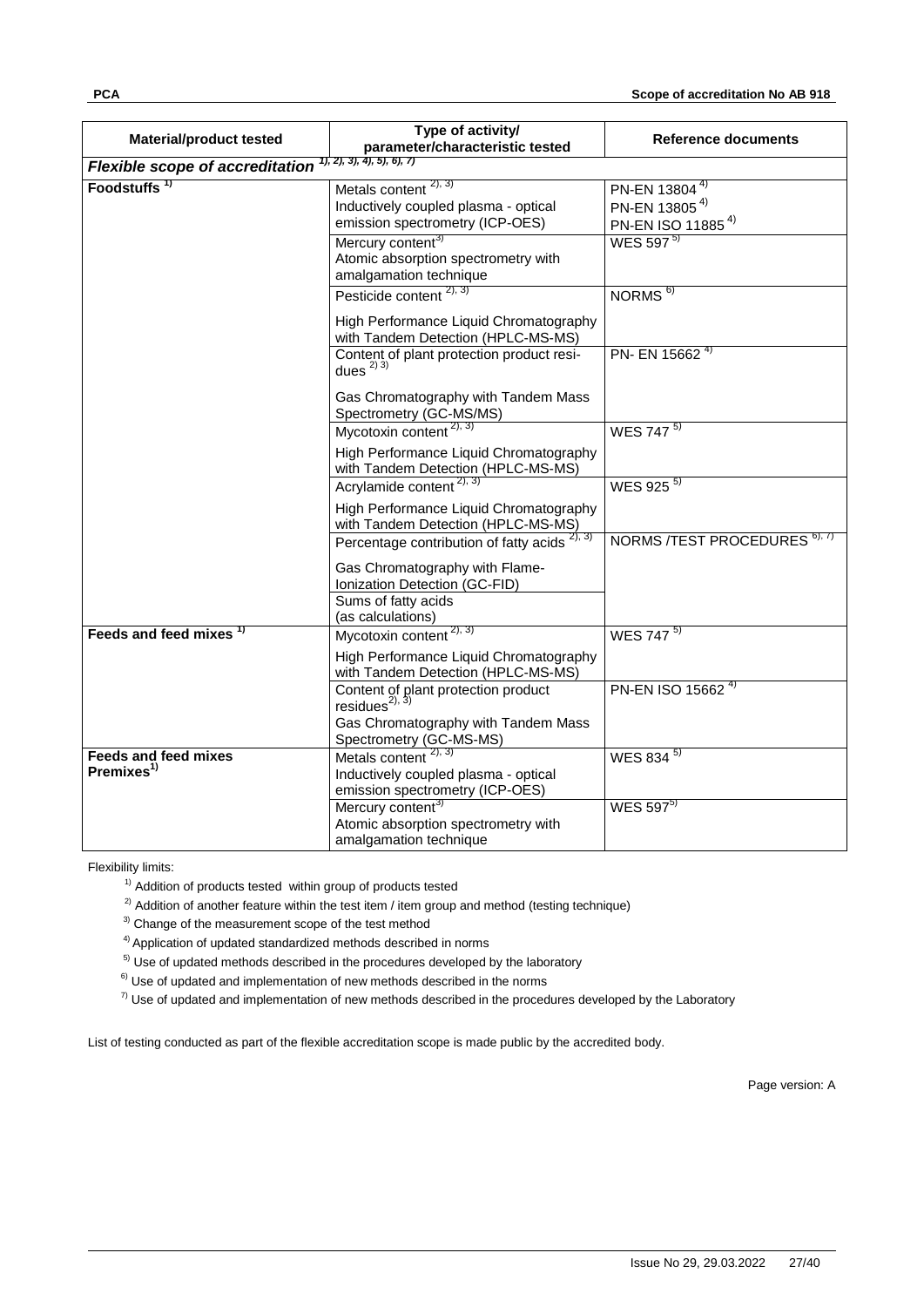| <b>Material/product tested</b>         | Type of activity/<br>parameter/characteristic tested                                                          | Reference documents            |
|----------------------------------------|---------------------------------------------------------------------------------------------------------------|--------------------------------|
| <b>Flexible scope of accreditation</b> | 1, 2, 3)                                                                                                      |                                |
|                                        | Testing conducted for the purposes of the regulatory area covered by the Ordinance of the Minister of Economy |                                |
|                                        | of July 16, 2015 on accepting waste for storage at landfills (Journal of Laws 2015, item 1277)                |                                |
| Waste <sup>o</sup> code:               | pH                                                                                                            | PN-EN ISO 10523 <sup>3)</sup>  |
| 03 01 01, 03 01 05, 03 03 01,          | Range: (2.0 - 12.0)                                                                                           | PN-EN 12457-2 <sup>3)</sup>    |
| 03 03 07, 03 03 08, 10 13 09,          | Potentiometric method                                                                                         |                                |
| 10 13 11, 10 13 80, 10 13 81,          | Specific electric conductivity                                                                                | PN-EN 27888 <sup>3)</sup>      |
| 10 13 82, 15 01 01, 15 02 03,          | Range: (10 - 200000) µS/cm                                                                                    | PN-EN 12457-2 <sup>3)</sup>    |
| 17 05 04, 17 05 08, 19 01 14,          | Conductometric method                                                                                         |                                |
| 19 08 01, 19 08 02, 19 12 07,          | Metals content $1, 2$                                                                                         | PN-EN ISO 11885 3)             |
| 19 12 09, 19 12 10, 19 12 12,          | Inductively coupled plasma - optical                                                                          | PN-EN 12457-2 <sup>3)</sup>    |
| 20 02 02, 20 03 02                     | emission spectrometry (ICP-OES)                                                                               |                                |
|                                        | Mercury content <sup>2)</sup>                                                                                 | PN-EN 12457-2 <sup>3)</sup>    |
|                                        | Atomic absorption spectrometry with                                                                           | WES 5043)                      |
|                                        | amalgamation technique                                                                                        |                                |
|                                        | Anion content $1, 2$                                                                                          | PN-EN ISO 10304-13)            |
|                                        | Ion chromatography (IC)                                                                                       | PN-EN 12457-2 <sup>3)</sup>    |
|                                        | Content of dissolved organic carbon <sup>2)</sup>                                                             | PN-EN 12457-2 <sup>3)</sup>    |
|                                        | High-Temperature Combustion and IR                                                                            | PN-EN 1484 <sup>3)</sup>       |
|                                        | Detection                                                                                                     |                                |
|                                        | Phenolic index $^{2)}$                                                                                        | PN-EN 12457-2 <sup>3)</sup>    |
|                                        | Spectrophotometric method                                                                                     | PN ISO 6439 3)                 |
|                                        | Content of dissolved solids <sup>2)</sup>                                                                     | PN-EN 15216 <sup>3)</sup>      |
|                                        | Weight method                                                                                                 | PN-EN 12457-2 <sup>3)</sup>    |
|                                        | Dry weight, humidity                                                                                          | PN-ISO 11465 <sup>3)</sup>     |
|                                        | Range: (5-99.9) %                                                                                             |                                |
|                                        | Weight method                                                                                                 |                                |
|                                        | Total alkalinity (capability to neutralise                                                                    | PN-EN ISO 9963-1 <sup>3)</sup> |
|                                        | ANC acids)                                                                                                    | PN-EN 12457-2 <sup>3)</sup>    |
|                                        | Range: $(150 - 50000)$ mg/kg CaCO <sub>3</sub>                                                                |                                |
|                                        | Titration method potentiometric                                                                               |                                |
|                                        |                                                                                                               |                                |

<sup>o)</sup> waste codes according to the Ordinance of the Minister of Climate on the waste catalogue

Flexibility limits:

- <sup>1)</sup> Addition of another feature within the test item / item group and testing technique
- $2)$  Change of the measurement scope of the test method
- <sup>3)</sup> Application of updated standardized methods described in norms

List of testing conducted as part of the flexible accreditation scope is made public by the accredited body.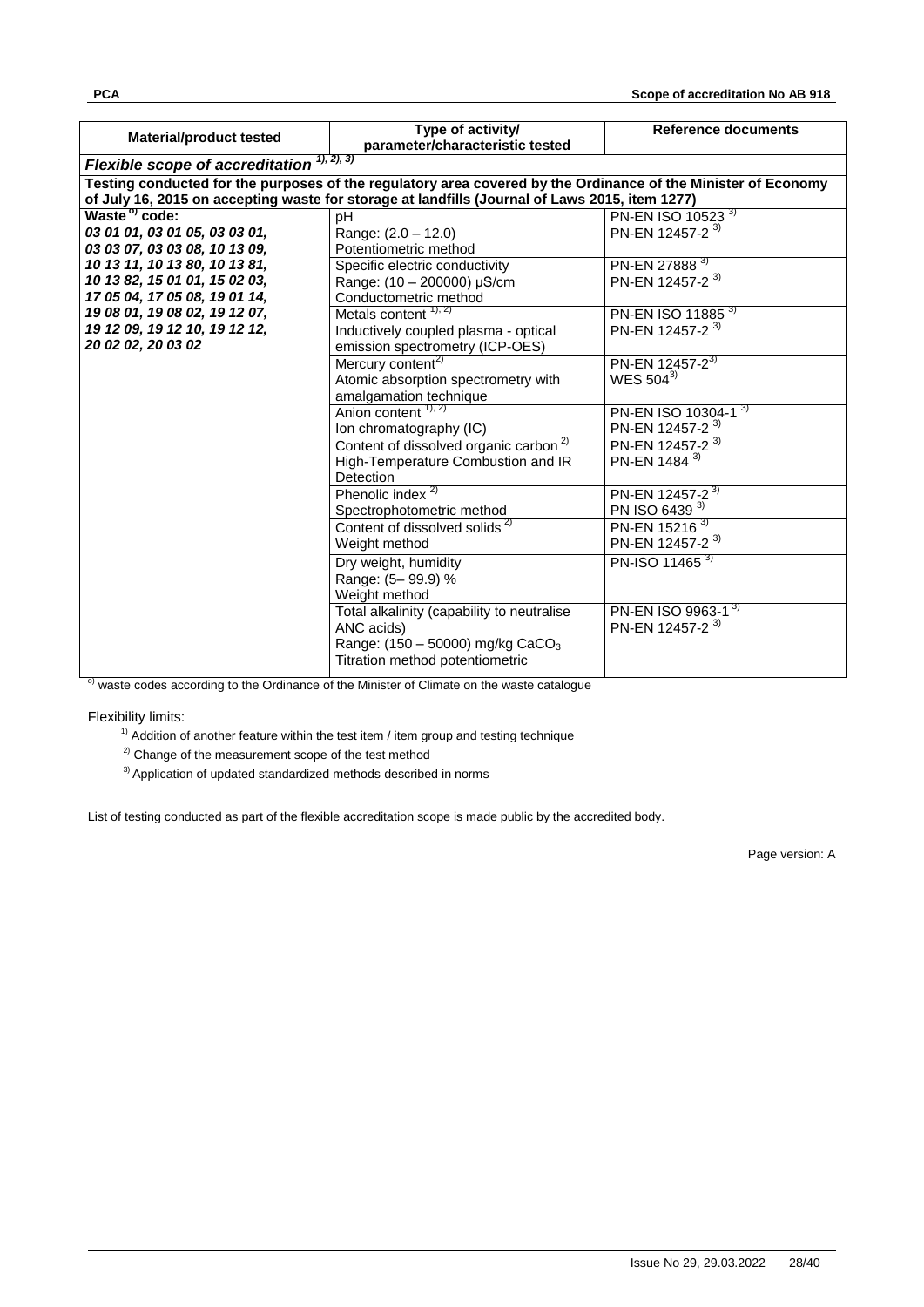| WESSLING Polska Sp. z o.o.                                                                                                                                                                                                                                                         |                                                                                                                                                                         |                                                                                  |  |
|------------------------------------------------------------------------------------------------------------------------------------------------------------------------------------------------------------------------------------------------------------------------------------|-------------------------------------------------------------------------------------------------------------------------------------------------------------------------|----------------------------------------------------------------------------------|--|
| <b>Food Analysis Laboratory</b><br>ul. Biskupińska 14, 30-732 Kraków                                                                                                                                                                                                               |                                                                                                                                                                         |                                                                                  |  |
|                                                                                                                                                                                                                                                                                    |                                                                                                                                                                         |                                                                                  |  |
| <b>Material/product tested</b>                                                                                                                                                                                                                                                     | Type of activity/<br>parameter/characteristic tested                                                                                                                    | Reference documents                                                              |  |
| Feeds                                                                                                                                                                                                                                                                              | Content of reducing sugars and<br>total sugars after inversion<br>Range: (0.3 - 48.0) % (g/100g)<br>Titration method (Luff-Schoorl)                                     | Commission Regulation (EC)<br>No. 152/2009 of<br>January 27, 2009<br>Annex III J |  |
|                                                                                                                                                                                                                                                                                    | Raw oil and fat content<br>Range: $(1.0 - 20.0)\%$ (g/100 g)<br>Raw oil and fat content<br>after hydrolysis<br>Range: (5.0-30.0)% (g/100 g)<br>Extraction-weight method | Commission Regulation (EC)<br>No. 152/2009 of<br>January 27, 2009<br>Annex III H |  |
|                                                                                                                                                                                                                                                                                    | Nitrogen content<br>Range: (0.010 - 7.900) %<br>Titration method (Kjeldahl)<br>Raw protein content                                                                      | Commission Regulation (EC)<br>No. 152/2009 of<br>January 27, 2009<br>Annex III C |  |
|                                                                                                                                                                                                                                                                                    | (as calculated)                                                                                                                                                         |                                                                                  |  |
| Food concentrates                                                                                                                                                                                                                                                                  | The content of ash insoluble in<br>hydrochloric acid<br>Range: (0.01 - 3.60)% (g/100 g)<br>Weight method                                                                | PN-A-79011-8:1998                                                                |  |
| <b>Feeds</b>                                                                                                                                                                                                                                                                       | Raw ash content<br>Range: (1.30 - 23.00)% (g/100 g)<br>Weight method                                                                                                    | Commission Regulation (EC)<br>No. 152/2009 of<br>January 27, 2009<br>Annex III M |  |
| <b>Herbs and spices</b>                                                                                                                                                                                                                                                            | The content of ash insoluble in<br>hydrochloric acid<br>Range: (0.1 - 2.9)% (g/100 g)<br>Weight method                                                                  | PN-ISO 930:1999<br>ISO 930:1997                                                  |  |
| Tea                                                                                                                                                                                                                                                                                | The content of ash insoluble in<br>hydrochloric acid<br>Range: (0.05 - 1.70)% (g/100 g)<br>Weight method                                                                | PN-ISO 1577:1996<br>ISO 1577:1987                                                |  |
| Cereals and processed cereal products                                                                                                                                                                                                                                              | The content of ash insoluble in<br>10% hydrochloric acid<br>Range: (0.02 - 5.00)% (g/100 g)<br>Weight method                                                            | PN-A-74014:1994                                                                  |  |
| <b>Feeds</b>                                                                                                                                                                                                                                                                       | The content of ash insoluble in<br>hydrochloric acid<br>Range: (0.02 - 3.50)% (g/100 g)<br>Weight method                                                                | Commission Regulation (EC)<br>No. 152/2009 of<br>January 27, 2009<br>Annex III N |  |
| <b>Pastry products</b><br><b>Processed fruits and vegetables</b><br><b>Drinks</b><br>Fruit and vegetable juices<br><b>Meat and meat products</b><br><b>Food concentrates</b><br>Fish and processed fish products<br><b>Milk and dairy products</b><br><b>Delicatessen products</b> | pH<br>Range: (2.0 - 8.0)<br>Potentiometric method                                                                                                                       | <b>WES 1488</b><br>issue 01 of 01/10/2021                                        |  |
| <b>Feeds</b>                                                                                                                                                                                                                                                                       | The content of crude fiber<br>Range: (0.1 - 25.0)% (g/100 g)<br>Weight method                                                                                           | Commission Regulation (EC)<br>No. 152/2009 of<br>January 27, 2009<br>Annex III I |  |
| Processed fruits and vegetables<br>Non-alcoholic drinks<br>Fruit and vegetable juices<br><b>Pastry products</b>                                                                                                                                                                    | The content of total extract<br>Range: (3.0 - 82.0)%<br>refractometric method<br>The content of apparently dry weight<br>Calculation method                             | <b>WES 1490</b><br>issue 01 of 01/10/2021                                        |  |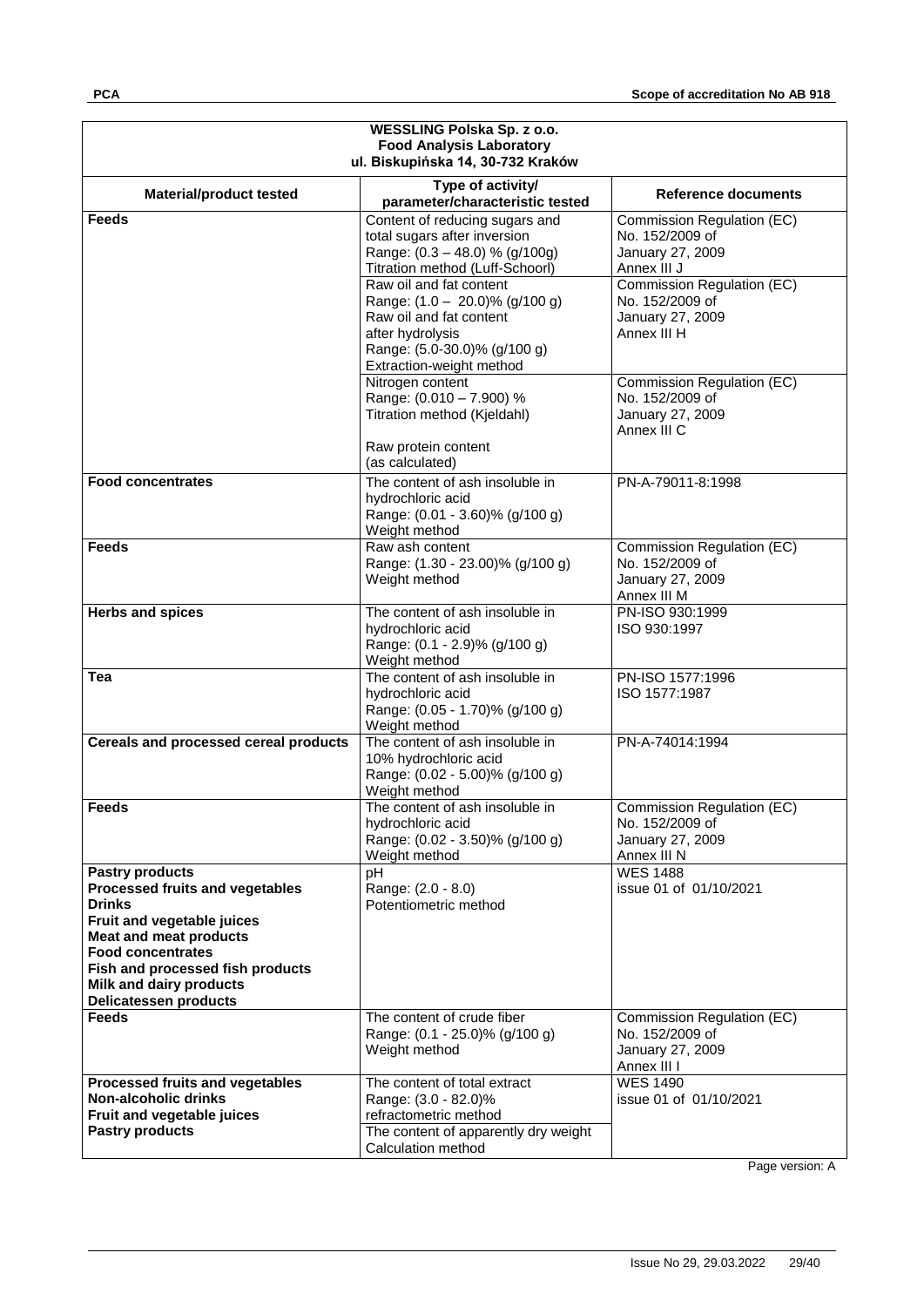| <b>Material/product tested</b>                                                                | Type of activity/<br>parameter/characteristic tested         | Reference documents                       |
|-----------------------------------------------------------------------------------------------|--------------------------------------------------------------|-------------------------------------------|
| Processed fruits and vegetables<br><b>Liquid food concentrates</b><br>Milk and dairy products | Density<br>Range: (0.940 - 1.070) g/ml<br>Pycnometric method | <b>WES 1403</b><br>Issue 01 of 01/04/2021 |
| Non-alcoholic drinks<br><b>Fruit and vegetable juices</b>                                     |                                                              |                                           |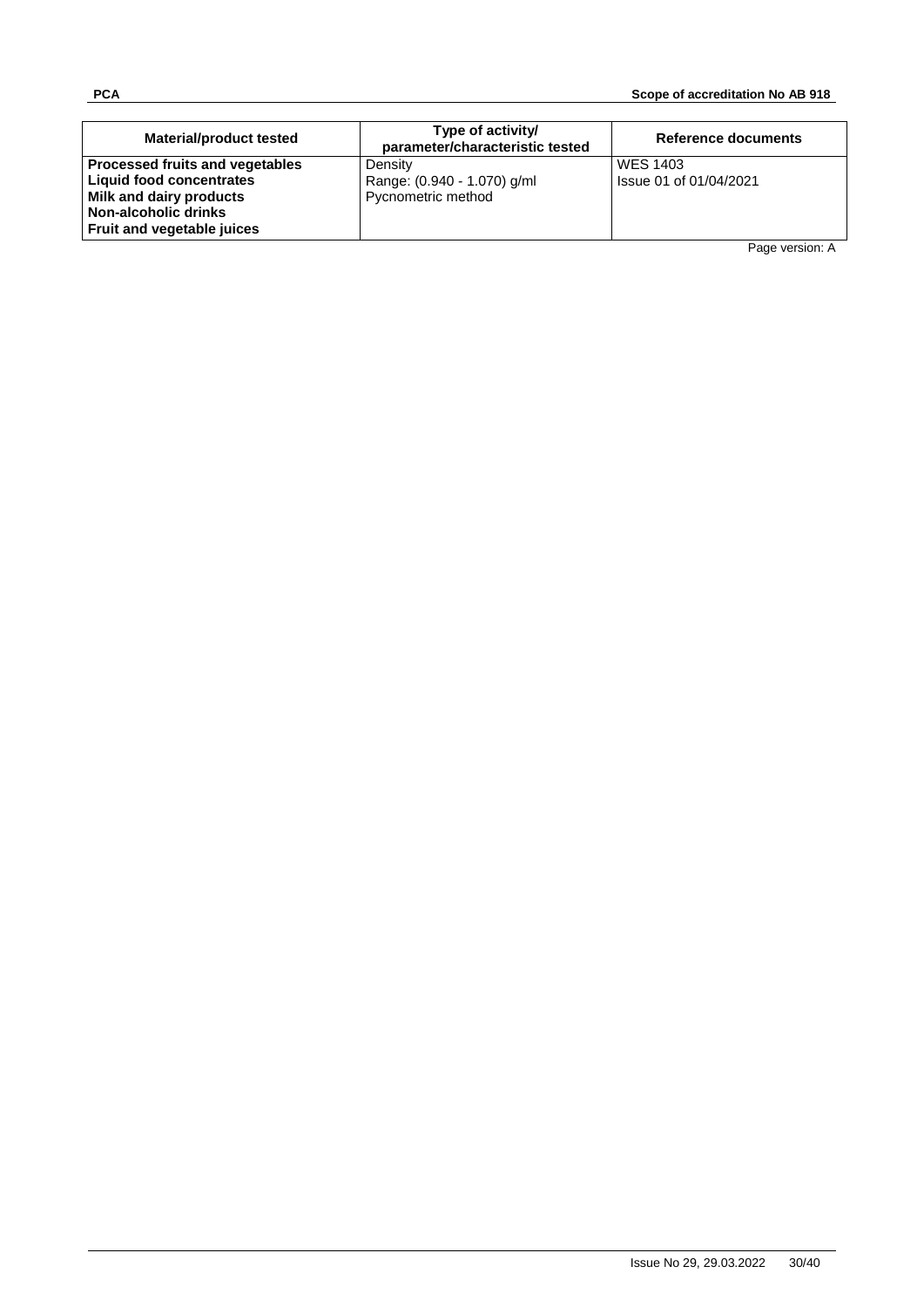|                                                                                              | Type of activity/                                                                               | <b>Reference documents</b>            |
|----------------------------------------------------------------------------------------------|-------------------------------------------------------------------------------------------------|---------------------------------------|
| Flexible scope of accreditation $\frac{1}{(1, 2), 3), 4, 5}$ parameter/characteristic tested |                                                                                                 |                                       |
| Food <sup>1)</sup>                                                                           | Dietary fibre content <sup>2)</sup>                                                             | NORMS /TEST PROCEDURES 3), 4)         |
|                                                                                              | Enzymatic-gravimetric method                                                                    |                                       |
|                                                                                              | Content of reducing sugars and<br>total sugars after inversion                                  | NORMS /TEST PROCEDURES 3), 4)         |
|                                                                                              | Titration method (Luff-Schoorl)                                                                 |                                       |
|                                                                                              | Total fat content $2$                                                                           | NORMS /TEST PROCEDURES 3), 4)         |
|                                                                                              | Extraction-weight method                                                                        |                                       |
|                                                                                              | Nitrogen content <sup>2)</sup>                                                                  | NORMS /TEST PROCEDURES 3), 4)         |
|                                                                                              | Titration method (Kjeldahl)                                                                     |                                       |
|                                                                                              | Protein content                                                                                 |                                       |
|                                                                                              | (as calculated)<br>Total fat content <sup>2)</sup>                                              | NORMS /TEST PROCEDURES 3), 4)         |
|                                                                                              |                                                                                                 |                                       |
|                                                                                              | Extraction-weight method<br>Total carbohydrate content / Content                                | <b>TEST PROCEDURES 4)</b>             |
|                                                                                              | digestible carbohydrates                                                                        |                                       |
|                                                                                              | Calculation method                                                                              |                                       |
|                                                                                              | Energy value                                                                                    | <b>TEST PROCEDURES 4)</b>             |
|                                                                                              | Calculation method                                                                              |                                       |
|                                                                                              | Water content/ Dry weight content/<br>Moisture content and other volatile<br>substances $^{2)}$ | NORMS /TEST PROCEDURES 3), 4)         |
|                                                                                              | Weight method                                                                                   |                                       |
|                                                                                              | Water content/ Dry weight content/<br>Moisture content and other volatile<br>substances         |                                       |
|                                                                                              | Calculation method                                                                              |                                       |
| <b>Feeds</b>                                                                                 | Water content <sup>2)</sup>                                                                     | Commission Regulation (EC)            |
|                                                                                              | Weight method                                                                                   | No. 152/2009 of                       |
|                                                                                              | Dry weight content                                                                              | January 27, 2009<br>Annex III $A^{5}$ |
|                                                                                              | Calculation method                                                                              |                                       |

 $1)$  Addition of products tested within group of products tested

<sup>2)</sup> Change of the measurement scope of the test method

 $3)$  Use of updated and implementation of new methods described in the norms

 $4)$  Use of updated and implementation of new methods described in the procedures developed by the laboratory

 $5)$  Use of updated methods described in the legal regulation

List of testing conducted as part of the flexible accreditation scope is made public by the accredited body.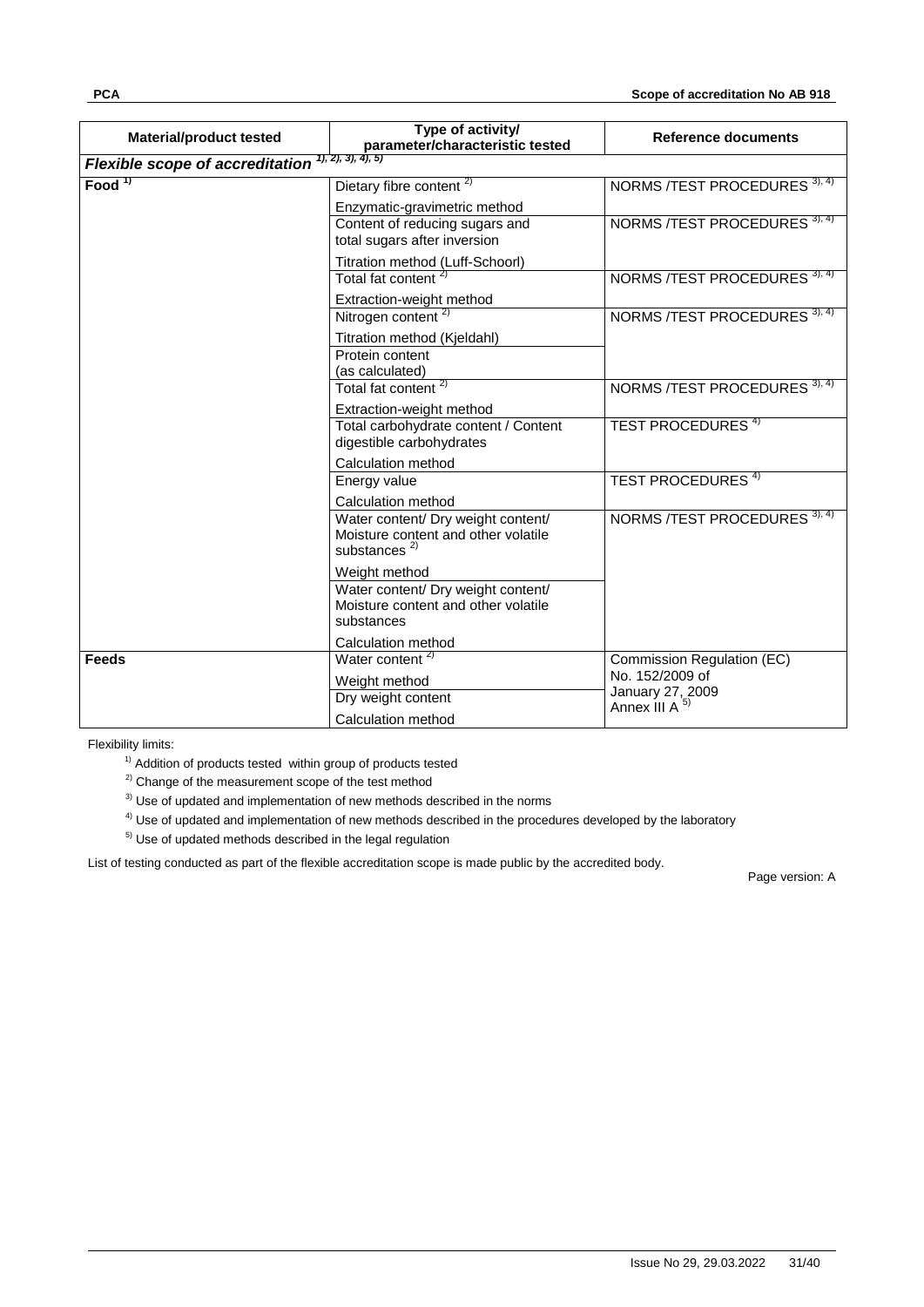| WESSLING Polska Sp. z o.o.<br>Poznań Branch |                                                                                 |                                                     |
|---------------------------------------------|---------------------------------------------------------------------------------|-----------------------------------------------------|
| Microbiological Analysis Laboratory         |                                                                                 |                                                     |
|                                             | ul. Jasielska 7a, 60-476 Poznań                                                 |                                                     |
| <b>Material/product tested</b>              | Type of activity/                                                               | <b>Reference documents</b>                          |
| <b>Drinking water</b>                       | parameter/characteristic tested<br>Sampling for microbiological                 | PN EN ISO 19458:2007 with                           |
| Water in swimming pools                     | testing                                                                         | exclusion of items 4.4.2, 4.4.4, 4.4.5<br>and 4.4.6 |
| Water<br><b>Drinking water</b>              | The most likely count of<br>coliform bacteria<br>NPL method (Colilert 18)       | PN-EN ISO 9308-2:2014-06                            |
|                                             | The most likely count of<br>Escherichia coli<br>NPL method (Colilert 18)        |                                                     |
| <b>Drinking water</b>                       | Count of Clostridium perfringens (with<br>spores)<br>Membrane filtration method | PN-EN ISO 14189:2016-10                             |
|                                             | Sampling for chemical and physical testing                                      | PN-ISO 5667-5:2017-10                               |
|                                             | Manual method                                                                   |                                                     |
|                                             | Temperature of collected water sample<br>Range: (0.5-70.0)°C                    | WES 927-L/M issue 03 of<br>13/02/2019               |
|                                             | Specific electric conductivity Ø<br>Range: (10 - 200000) µS/cm                  | PN-EN 27888:1999                                    |
|                                             | Conductometric method                                                           |                                                     |
|                                             | Free chlorine concentration<br>☑                                                | WES 921-L/M issue 02 of                             |
|                                             | Range: (0.1 - 5.0) mg/l                                                         | 27/04/2017 based on HACH 8021                       |
|                                             | Total chlorine concentration<br>☑<br>Range: $(0.1 - 5.0)$ mg/l                  | and HACH 8167 methods                               |
|                                             | Colorimetric method                                                             |                                                     |
|                                             | Bound chlorine concentration                                                    |                                                     |
|                                             | (as calculated)                                                                 |                                                     |
|                                             | pH<br>☑<br>Range: (2.0 - 12.0)                                                  | PN-EN ISO 10523:2012                                |
|                                             | Potentiometric method                                                           |                                                     |
| Water in swimming pools                     | Sampling for chemical and                                                       | WES 900-L/M issue 03 of                             |
|                                             | physical testing                                                                | 17/04/2018                                          |
|                                             | Temperature of collected water sample                                           | WES 927 - L/M issue 03 of                           |
|                                             | Range: $(0.5 - 70.0)$ °C                                                        | 13/02/2019                                          |
|                                             | Free chlorine concentration<br>☑                                                | WES 921-L/M issue 02 of                             |
|                                             | Range: $(0.1 - 5.0)$ mg/l                                                       | 27/04/2017 based on HACH 8021                       |
|                                             | Total chlorine concentration<br>☑                                               | and HACH 8167 methods                               |
|                                             | Range: $(0.1 - 5.0)$ mg/l<br>Colorimetric method                                |                                                     |
|                                             | Bound chlorine concentration                                                    |                                                     |
|                                             | (as calculated)                                                                 |                                                     |
|                                             | pH<br>☑<br>Range: (2.0 - 12.0)                                                  | PN-EN ISO 10523:2012                                |
|                                             | Potentiometric method                                                           |                                                     |
|                                             | Redox potential Ø<br>(redox rel. Ag/AgCl 3.5 mol KCl)                           | WES 926-L/M issue 02 of<br>27/04/2017               |
|                                             | Range: (200 - 800) mV<br>Potentiometric method                                  |                                                     |

 $\overline{\boxtimes}$  testing/measurements taken in the field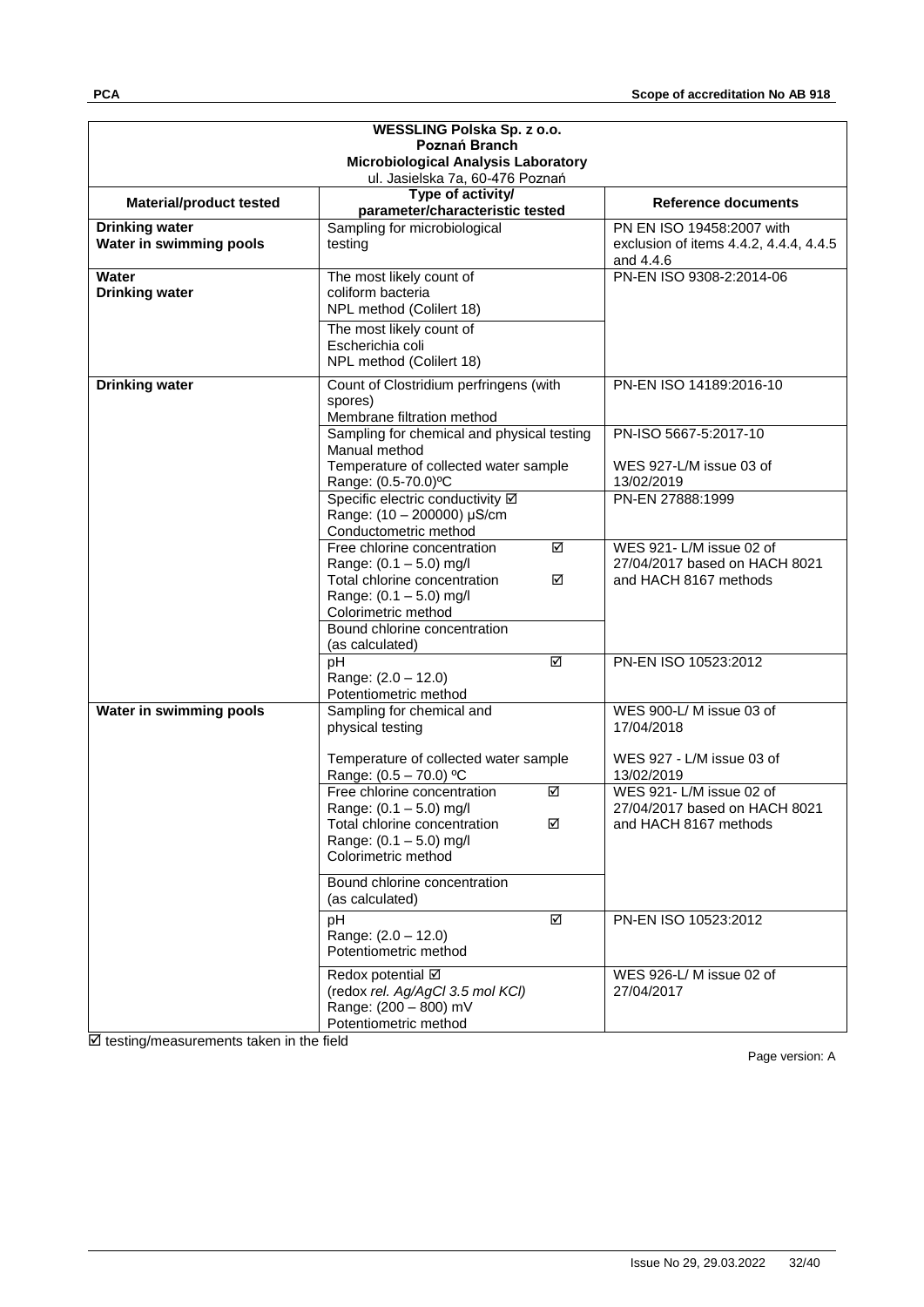| <b>Material/product tested</b>                                                                                                                                                                                                                                                                                                                                                                                                                                                                                                                                               | Type of activity/<br>parameter/characteristic tested                                                                                                                                                           | Reference documents                     |
|------------------------------------------------------------------------------------------------------------------------------------------------------------------------------------------------------------------------------------------------------------------------------------------------------------------------------------------------------------------------------------------------------------------------------------------------------------------------------------------------------------------------------------------------------------------------------|----------------------------------------------------------------------------------------------------------------------------------------------------------------------------------------------------------------|-----------------------------------------|
| <b>Environmental samples from the</b><br>production and circulation of foods:<br>-swab from the area delineated by a<br>stencil<br>-swab from an area not delineated<br>by stencil, including hands<br>-imprint from surface                                                                                                                                                                                                                                                                                                                                                 | Sampling from surface for<br>microbiological testing                                                                                                                                                           | PN-EN ISO 18593:2018-08                 |
| <b>Feeds</b>                                                                                                                                                                                                                                                                                                                                                                                                                                                                                                                                                                 | Presence of anaerobic spore-forming                                                                                                                                                                            | PN-R-64791:1994                         |
|                                                                                                                                                                                                                                                                                                                                                                                                                                                                                                                                                                              | bacteria<br>Culture and test tube method                                                                                                                                                                       |                                         |
| Food<br>products                                                                                                                                                                                                                                                                                                                                                                                                                                                                                                                                                             | Net weight, drained weight,<br>contribution of ingredients<br>Range:<br>Net weight: (1,00 - 3000,00) g<br>Drained weight (1.00 - 2500.00) g<br>Weight method<br>Contribution of ingredients<br>(as calculated) | WES 781 - L/M<br>issue 01 of 19/02/2015 |
| Meat and processed meat                                                                                                                                                                                                                                                                                                                                                                                                                                                                                                                                                      | Campylobacter spp. count                                                                                                                                                                                       | PN-EN ISO 10272-2:2017-10               |
| <b>Milk and dairy products</b><br>Poultry and poultry products<br><b>Poultry carcasses: cuts</b>                                                                                                                                                                                                                                                                                                                                                                                                                                                                             | Plate method<br>(surface inoculation)                                                                                                                                                                          |                                         |
| Meat and processed meat                                                                                                                                                                                                                                                                                                                                                                                                                                                                                                                                                      | Listeria spp. count                                                                                                                                                                                            | PN-EN ISO 11290-2:2017-07               |
| Fish and processed fish products<br><b>Milk and dairy products</b><br>Tea and coffee<br><b>Fruits and vegetables</b><br>Fruit, vegetable and vegetable-meat<br>processed products<br>Sweets and confectionery products<br>Herbal raw materials and processed<br>products<br><b>Spices</b><br>Oils, and fats, animal and vegetable<br><b>Cereals and processed cereal</b><br>products<br><b>Delicatessen products</b><br><b>Food concentrates</b><br><b>Eggs and egg products</b><br><b>Food additives</b><br><b>Frozen foods</b><br><b>Snacks</b><br>Meat and processed meat | Plate method<br>(surface inoculation)<br>Presence of Listeria spp. up to 25g/ml                                                                                                                                | PN-EN ISO 11290-1:2017-07               |
| Fish and processed fish products<br>Milk and dairy products<br>Tea and coffee<br><b>Fruits and vegetables</b><br>Fruit, vegetable and vegetable-meat<br>processed products<br>Sweets and confectionery products<br>Herbal raw materials and processed<br>products<br><b>Spices</b><br>Oils, and fats, animal and vegetable<br><b>Cereals and processed cereal</b><br>products<br><b>Delicatessen products</b><br><b>Food concentrates</b><br>Eggs and egg products<br><b>Food additives</b><br><b>Frozen foods</b><br>Snacks                                                 | Culture method with biochemical<br>confirmation                                                                                                                                                                |                                         |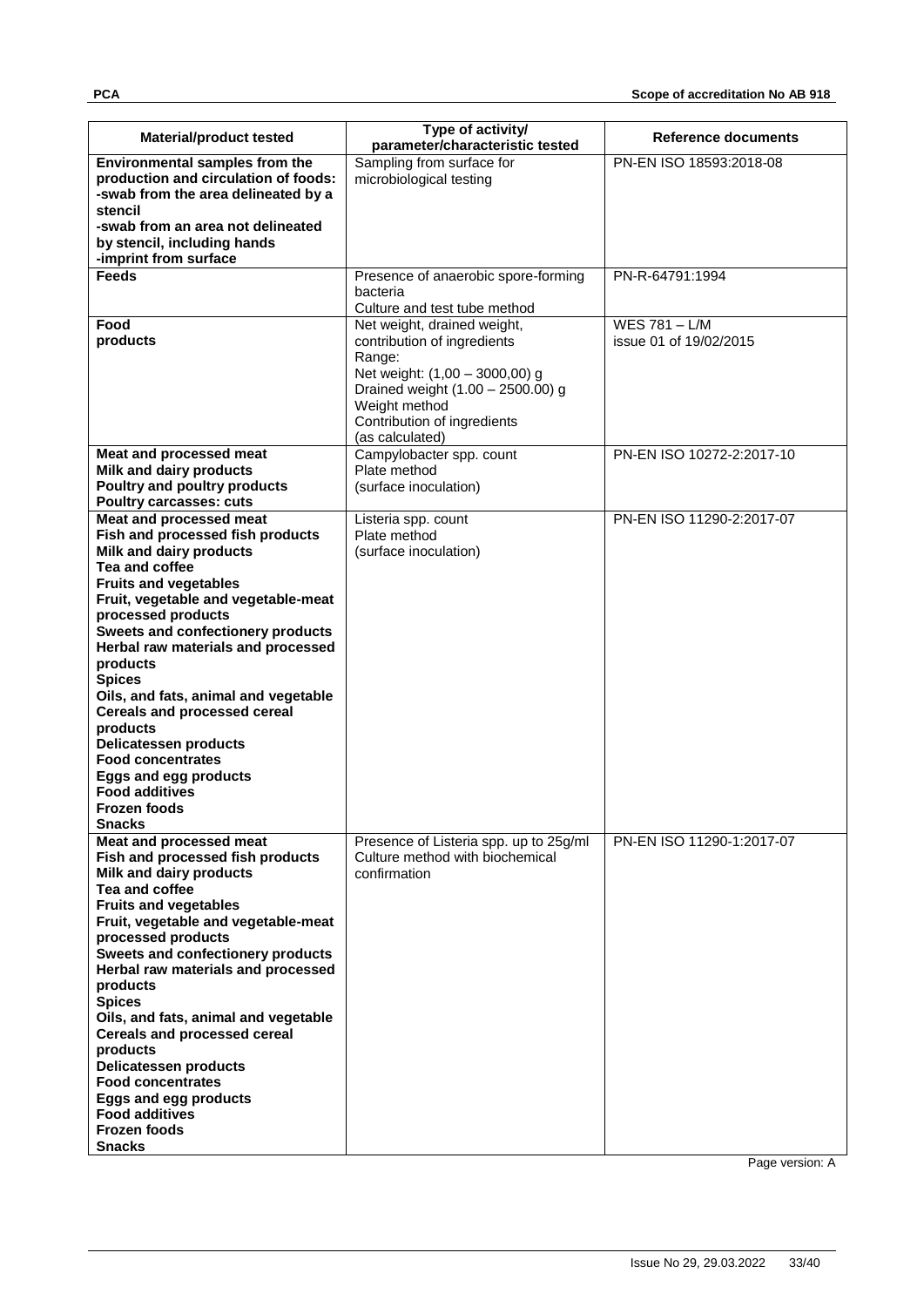| Material/product tested        | Type of activity/<br>parameter/characteristic tested | Reference documents       |
|--------------------------------|------------------------------------------------------|---------------------------|
| Environmental samples from the | Presence of Listeria spp.                            | PN-EN ISO 11290-1:2017-07 |
| production and circulation of  | Culture method with biochemical                      |                           |
| foods: swabs                   | verification                                         |                           |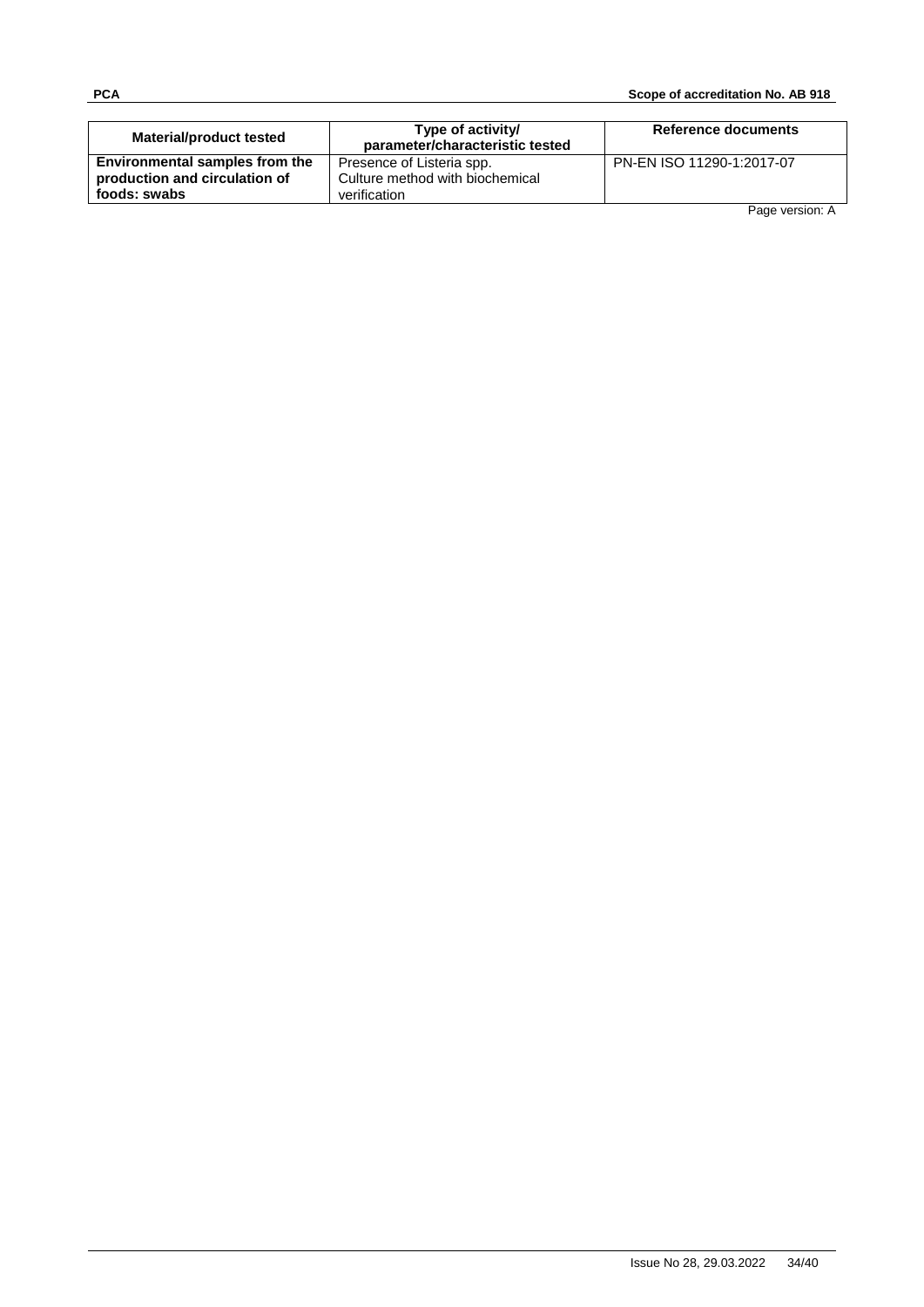| <b>Material/product tested</b>            | Type of activity/<br>parameter/characteristic tested                                                                       | Reference documents           |
|-------------------------------------------|----------------------------------------------------------------------------------------------------------------------------|-------------------------------|
| Flexible scope of accreditation $1, 2, 3$ |                                                                                                                            |                               |
| Food $1$                                  | Presence of Salmonella bacilli <sup>3)</sup>                                                                               | PN-EN ISO 6579 <sup>2)</sup>  |
|                                           | Culture method with biochemical and<br>serological verification                                                            |                               |
|                                           | Number of coagulase positive staphylococci<br>(Staphylococcus aureus and other<br>species)                                 | PN-EN ISO 6888 <sup>2)</sup>  |
|                                           | Plate method<br>(surface inoculation)                                                                                      |                               |
|                                           | Number of coagulase positive staphylococci<br>(Staphylococcus aureus and other<br>species)                                 |                               |
|                                           | Plate method (deep inoculation)<br>Number of coagulase positive staphylococci<br>(Staphylococcus aureus and other species) |                               |
|                                           | Culture and test tube method                                                                                               |                               |
|                                           | Coliform bacteria count                                                                                                    | PN-ISO 4832 <sup>2)</sup>     |
|                                           | Plate method (deep inoculation)                                                                                            | PN-ISO 16649 <sup>2)</sup>    |
|                                           | Count of $\beta$ -glucuronidase - positive<br>Escherichia coli                                                             |                               |
|                                           | Plate method (deep inoculation)                                                                                            |                               |
|                                           | Listeria monocytogenes count                                                                                               | PN-EN ISO 11290 <sup>2)</sup> |
|                                           | Plate method<br>(surface inoculation)                                                                                      |                               |
|                                           | Listeria monocytogenes presence                                                                                            |                               |
|                                           | Culture method with biochemical verification                                                                               |                               |
|                                           | Count of Enterobacteriaceae                                                                                                | PN-EN ISO 21528 <sup>2)</sup> |
|                                           | Plate method (deep inoculation)                                                                                            | PN-EN ISO 7937 <sup>2)</sup>  |
|                                           | Count of Clostridium perfringens                                                                                           |                               |
|                                           | Plate method (deep inoculation)<br>Count of sulphate (IV) reducing bacteria                                                | PN-ISO 15213 <sup>2)</sup>    |
|                                           | growing in anaerobic conditions                                                                                            |                               |
|                                           | Plate method (deep inoculation)                                                                                            |                               |
|                                           | Count of mesophilic lactic acid bacteria                                                                                   | PN-ISO 15214 <sup>2)</sup>    |
|                                           | Plate method (deep inoculation)                                                                                            |                               |
|                                           | Presence of presumed<br>Escherichia coli                                                                                   | PN-ISO 7251 <sup>2)</sup>     |
|                                           | Culture and test tube method                                                                                               |                               |
|                                           | Coliform bacteria presence                                                                                                 | PN-ISO 4831 <sup>2)</sup>     |
|                                           | Culture and test tube method                                                                                               |                               |

 $1)$  Addition of products tested within group of products tested

 $2)$  Use of updated methods described in the standards/procedures developed by the laboratory

 $3)$  Addition of another feature within the test item / item group and method (testing technique)

List of testing conducted as part of the flexible accreditation scope is made public by the accredited body.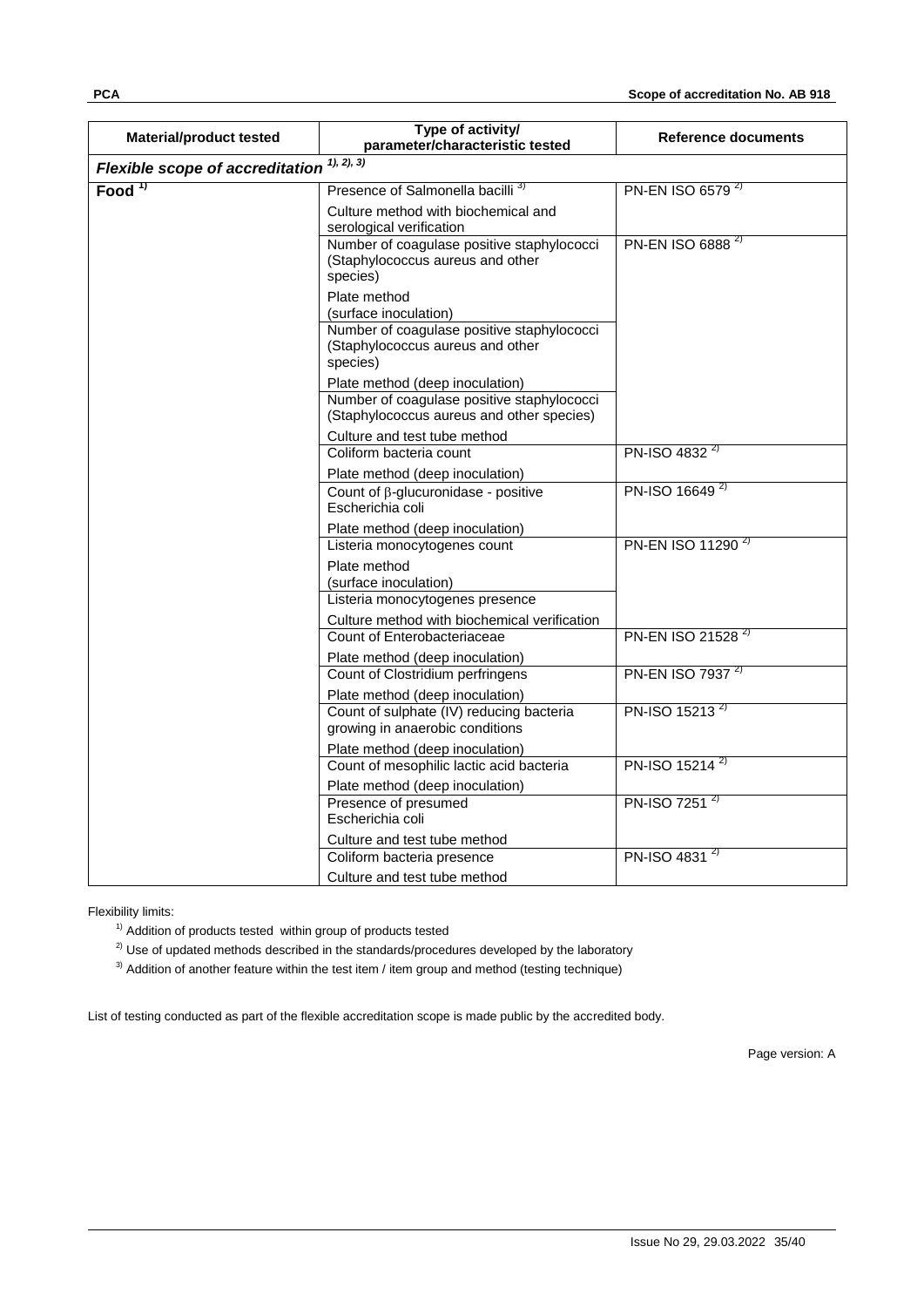| <b>Material/product tested</b>                                   | Type of activity/<br>parameter/characteristic tested                     | <b>Reference documents</b>                     |
|------------------------------------------------------------------|--------------------------------------------------------------------------|------------------------------------------------|
| <b>Flexible scope of accreditation</b>                           | 1) 2)                                                                    |                                                |
| Food $\frac{1}{1}$                                               | Count of presumed Bacillus cereus                                        | PN-EN ISO 7932 <sup>2)</sup>                   |
|                                                                  | Plate method (surface inoculation)                                       |                                                |
|                                                                  | Presence of Salmonella bacilli                                           | WES $\overline{480}$ – PPO PB 05 <sup>2)</sup> |
|                                                                  | PCR method, BAX system                                                   |                                                |
|                                                                  | Listeria monocytogenes presence                                          | WES 481 - PPO PB 06 $^{2}$                     |
|                                                                  | PCR method, BAX system                                                   |                                                |
|                                                                  | Count of presumed                                                        | PN-EN ISO 13720 <sup>2)</sup>                  |
|                                                                  | Pseudomonas spp.                                                         |                                                |
|                                                                  | Plate method (surface inoculation)                                       |                                                |
|                                                                  | Total count of microorganisms at 30 °C                                   | PN-EN ISO 4833 <sup>2)</sup>                   |
|                                                                  | Plate method (deep inoculation)                                          |                                                |
|                                                                  | Total count of microorganisms at 30 °C                                   |                                                |
|                                                                  | Plate method (surface inoculation)                                       |                                                |
|                                                                  | Gluten content                                                           | WES $920 - PPOPB$ 14 <sup>2)</sup>             |
|                                                                  | Range: $(5 - 80)$ mg/kg                                                  |                                                |
| Foods with water activity over                                   | ELISA immunoenzymatic method<br>Yeast and mould count                    | PN-ISO 21527 <sup>2)</sup>                     |
| $0.95^{11}$                                                      |                                                                          |                                                |
|                                                                  | Plate method (surface inoculation)                                       |                                                |
| Foods with water activity<br>of or lower than 0.95 <sup>1)</sup> | Yeast and mould count                                                    | PN-ISO 21527 <sup>2)</sup>                     |
|                                                                  | Plate method (surface inoculation)                                       |                                                |
| Foodstuffs <sup>1</sup><br><b>Poultry carcasses: cuts</b>        | Presence of Salmonella bacilli<br>Enteritidis and Salmonella Typhimurium | PN-EN ISO 6579 <sup>2)</sup>                   |
|                                                                  |                                                                          | White-Kauffmann-Le Minor<br>scheme $^{2)}$     |
|                                                                  | Culture method with biochemical and                                      |                                                |
| <b>Feeds</b>                                                     | serological verification<br>Presence of Salmonella bacilli up to         | PN-EN ISO 6579 <sup>2)</sup>                   |
|                                                                  | 25g/ml                                                                   |                                                |
|                                                                  | Culture method with biochemical and                                      |                                                |
|                                                                  | serological verification                                                 |                                                |
|                                                                  | Number of coagulase positive                                             | PN-EN ISO 6888 <sup>2)</sup>                   |
|                                                                  | staphylococci (Staphylococcus aureus<br>and other                        |                                                |
|                                                                  | species)                                                                 |                                                |
|                                                                  |                                                                          |                                                |
|                                                                  | Plate method (surface<br>inoculation)                                    |                                                |
|                                                                  | Number of coagulase positive                                             |                                                |
|                                                                  | staphylococci (Staphylococcus aureus                                     |                                                |
|                                                                  | and other                                                                |                                                |
|                                                                  | species)                                                                 |                                                |
|                                                                  | Plate method (deep inoculation)                                          |                                                |
|                                                                  | Coliform bacteria count                                                  | PN-ISO 4832 <sup>2)</sup>                      |
|                                                                  | Plate method (deep inoculation)                                          |                                                |

<sup>1)</sup> Addition of products tested within group of products tested

 $2)$  Use of updated methods described in the standards/procedures developed by the laboratory

List of testing conducted as part of the flexible accreditation scope is made public by the accredited body.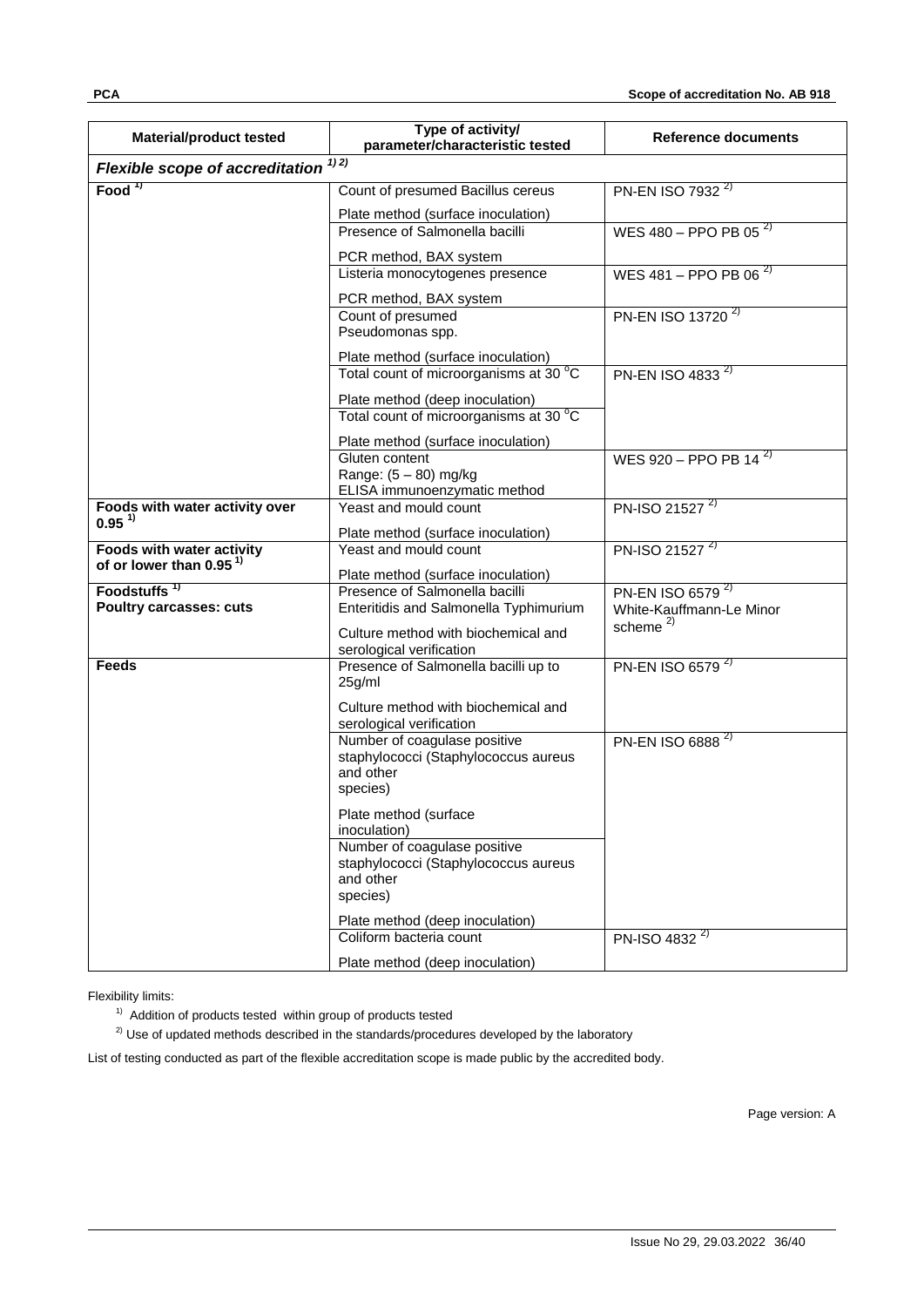| <b>Material/product tested</b>                                                       | Type of activity/<br>parameter/characteristic tested                                       | <b>Reference documents</b>    |  |  |  |
|--------------------------------------------------------------------------------------|--------------------------------------------------------------------------------------------|-------------------------------|--|--|--|
| Flexible scope of accreditation $1, 2)$                                              |                                                                                            |                               |  |  |  |
| <b>Feeds</b>                                                                         | Count of $\beta$ -glucuronidase - positive<br>Escherichia coli                             | PN-ISO 16649 <sup>2)</sup>    |  |  |  |
|                                                                                      | Plate method (deep inoculation)                                                            |                               |  |  |  |
|                                                                                      | Count of Enterobacteriaceae                                                                | PN-EN ISO 21528 <sup>2)</sup> |  |  |  |
|                                                                                      | Plate method (deep inoculation)                                                            |                               |  |  |  |
|                                                                                      | Count of Clostridium perfringens                                                           | PN-EN ISO 7937 <sup>2)</sup>  |  |  |  |
|                                                                                      | Plate method (deep inoculation)                                                            |                               |  |  |  |
|                                                                                      | Count of sulphate (IV) reducing bacteria<br>growing in anaerobic conditions                | PN-ISO 15213 <sup>2)</sup>    |  |  |  |
|                                                                                      | Plate method (deep inoculation)                                                            |                               |  |  |  |
|                                                                                      | Count of mesophilic lactic acid bacteria                                                   | PN-ISO 15214 <sup>2)</sup>    |  |  |  |
|                                                                                      | Plate method (deep inoculation)                                                            |                               |  |  |  |
|                                                                                      | Count of presumed Bacillus cereus                                                          | PN-EN ISO 7932 <sup>2)</sup>  |  |  |  |
|                                                                                      | Plate method (surface<br>inoculation)                                                      |                               |  |  |  |
|                                                                                      | Presence of Salmonella bacilli                                                             | WES 480 - PPO PB 05 $^{2}$    |  |  |  |
|                                                                                      | PCR method, BAX system                                                                     |                               |  |  |  |
|                                                                                      | Yeast and mould count                                                                      | PN-ISO 21527 <sup>2)</sup>    |  |  |  |
|                                                                                      | Plate method (surface<br>inoculation)                                                      |                               |  |  |  |
|                                                                                      | Total count of microorganisms at 30 °C                                                     | PN-EN ISO 4833 <sup>2)</sup>  |  |  |  |
|                                                                                      | Plate method (deep inoculation)                                                            |                               |  |  |  |
| <b>Environmental samples from the</b><br>production and circulation of<br>foods $1)$ | Number of coagulase positive<br>staphylococci (Staphylococcus aureus<br>and other species) | PN-EN ISO 6888 <sup>2)</sup>  |  |  |  |
|                                                                                      | Culture and test tube method                                                               |                               |  |  |  |
|                                                                                      | Presence of presumed Escherichia coli                                                      | $PN$ -ISO 7251 <sup>2)</sup>  |  |  |  |
|                                                                                      | Culture and test tube method<br>Coliform bacteria presence                                 | PN-ISO 4831 <sup>2)</sup>     |  |  |  |
|                                                                                      |                                                                                            |                               |  |  |  |
|                                                                                      | Culture and test tube method<br>Presence of Salmonella bacilli                             | PN-EN ISO 6579 <sup>2)</sup>  |  |  |  |
|                                                                                      |                                                                                            |                               |  |  |  |
|                                                                                      | Culture method with biochemical and<br>serological verification                            |                               |  |  |  |
|                                                                                      | Presence of Salmonella bacilli                                                             | WES 480 - PPO PB 05 $^{2)}$   |  |  |  |
|                                                                                      | PCR method, BAX system                                                                     |                               |  |  |  |
|                                                                                      | Listeria monocytogenes presence                                                            | WES 481 - PPO PB 06 $^{2}$    |  |  |  |
|                                                                                      | PCR method, BAX system                                                                     |                               |  |  |  |

 $1)$  Addition of products tested within group of products tested

 $2)$  Use of updated methods described in the standards/procedures developed by the laboratory

List of testing conducted as part of the flexible accreditation scope is made public by the accredited body.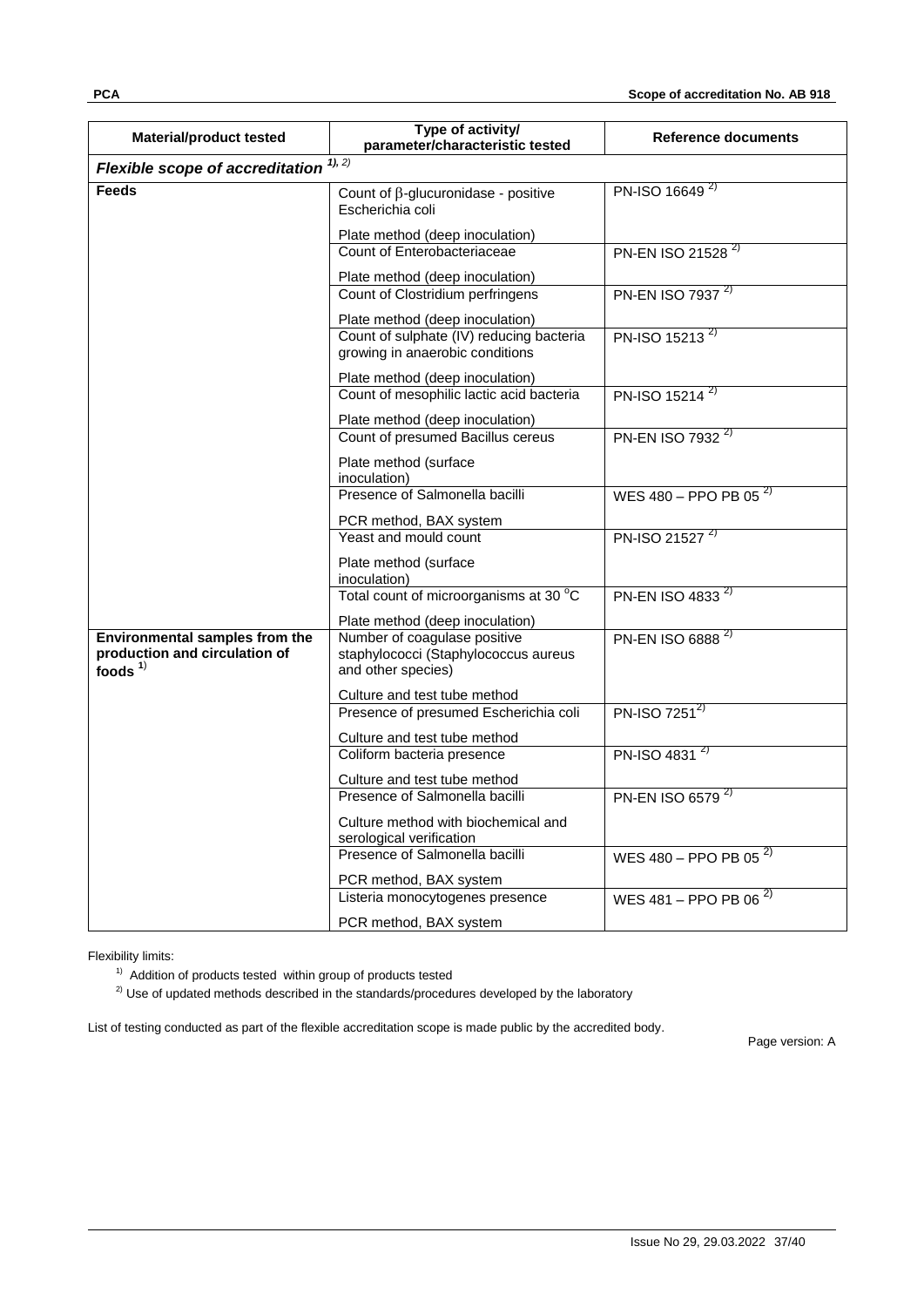| <b>Material/product tested</b>                                                     | Type of activity/                                                    | <b>Reference documents</b>    |  |  |  |
|------------------------------------------------------------------------------------|----------------------------------------------------------------------|-------------------------------|--|--|--|
| parameter/characteristic tested<br>1) 2)<br><b>Flexible scope of accreditation</b> |                                                                      |                               |  |  |  |
|                                                                                    |                                                                      |                               |  |  |  |
| <b>Environmental samples from the</b><br>production and circulation of             | Listeria monocytogenes presence                                      | PN-EN ISO 11290 <sup>2)</sup> |  |  |  |
| foods $1$                                                                          | Culture method with biochemical<br>verification                      |                               |  |  |  |
|                                                                                    | Total count of microorganisms at 30 °C                               | PN-EN ISO 4833 <sup>2)</sup>  |  |  |  |
|                                                                                    | Plate method (deep inoculation)                                      |                               |  |  |  |
|                                                                                    | Count of Enterobacteriaceae                                          | PN-EN ISO 21528 <sup>2)</sup> |  |  |  |
|                                                                                    | Plate method (deep inoculation)                                      |                               |  |  |  |
| Environmental samples from the                                                     | Total count of microorganisms at 30 °C                               | PN-EN ISO 4833 <sup>2)</sup>  |  |  |  |
| production and circulation of                                                      |                                                                      | PN-EN ISO 18593 <sup>2)</sup> |  |  |  |
| foods $1)$                                                                         | Contact plate method<br>Count of Enterobacteriaceae                  | PN-EN ISO 21528 <sup>2)</sup> |  |  |  |
|                                                                                    |                                                                      | PN-EN ISO 18593 <sup>2)</sup> |  |  |  |
|                                                                                    | Contact plate method                                                 |                               |  |  |  |
| <b>Carcasses of animals for</b><br>slaughter:                                      | Presence of Salmonella bacilli                                       | WES 480 - PPO PB 05 $^{2}$    |  |  |  |
| swabs                                                                              | PCR method, BAX system                                               |                               |  |  |  |
|                                                                                    | Presence of Salmonella bacilli                                       | PN-EN ISO 6579 <sup>2)</sup>  |  |  |  |
|                                                                                    | Culture method with biochemical and                                  |                               |  |  |  |
|                                                                                    | serological verification                                             |                               |  |  |  |
| <b>Carcasses of animals for</b><br>slaughter <sup>1)</sup>                         | Total count of microorganisms at 30 °C                               | PN-EN ISO 4833 <sup>2)</sup>  |  |  |  |
|                                                                                    | Plate method (deep inoculation)                                      |                               |  |  |  |
|                                                                                    | Count of Enterobacteriaceae                                          | PN-EN ISO 21528 <sup>2)</sup> |  |  |  |
|                                                                                    | Plate method (deep inoculation)                                      |                               |  |  |  |
| <b>Water</b><br><b>Drinking water</b>                                              | Legionella bacteria count<br>Matrix A; Procedure 5; Medium<br>A-BCYE | PN-EN ISO 11731 <sup>2)</sup> |  |  |  |
|                                                                                    | Matrix A; Procedure 7; Medium<br>C-GVPC                              |                               |  |  |  |
|                                                                                    | Matrix A; Procedure 7; Medium<br>C-GVPC                              |                               |  |  |  |
|                                                                                    | Range: from 1CFU/100ml;<br>from 1CFU/1000ml                          |                               |  |  |  |
|                                                                                    | Membrane filtration method                                           |                               |  |  |  |
|                                                                                    | Count of Clostridium perfringens                                     | WES 476 - PPO PB 02 $^{2)}$   |  |  |  |
|                                                                                    | Membrane filtration method                                           |                               |  |  |  |
|                                                                                    | Count of coagulase positive<br>staphylococci                         | WES 477 - PPO PB 04 $^{2)}$   |  |  |  |
|                                                                                    | Membrane filtration method                                           |                               |  |  |  |
|                                                                                    | Pseudomonas aeruginosa count                                         | PN-EN ISO 16266 <sup>2)</sup> |  |  |  |
|                                                                                    | Membrane filtration method                                           |                               |  |  |  |
|                                                                                    | Total count of microorganisms at 22°C                                | PN-EN ISO 6222 <sup>2)</sup>  |  |  |  |
|                                                                                    | Plate method (deep inoculation)                                      |                               |  |  |  |
|                                                                                    | Total count of microorganisms at 36°C                                |                               |  |  |  |
|                                                                                    | Plate method (deep inoculation)                                      |                               |  |  |  |
|                                                                                    | Membrane filtration method                                           | PN-EN ISO 7899 <sup>2)</sup>  |  |  |  |
|                                                                                    | Membrane filtration method                                           |                               |  |  |  |

<sup>1)</sup> Addition of products tested within group of products tested

2) Use of updated methods described in the standards/procedures developed by the laboratory

List of testing conducted as part of the flexible accreditation scope is made public by the accredited body.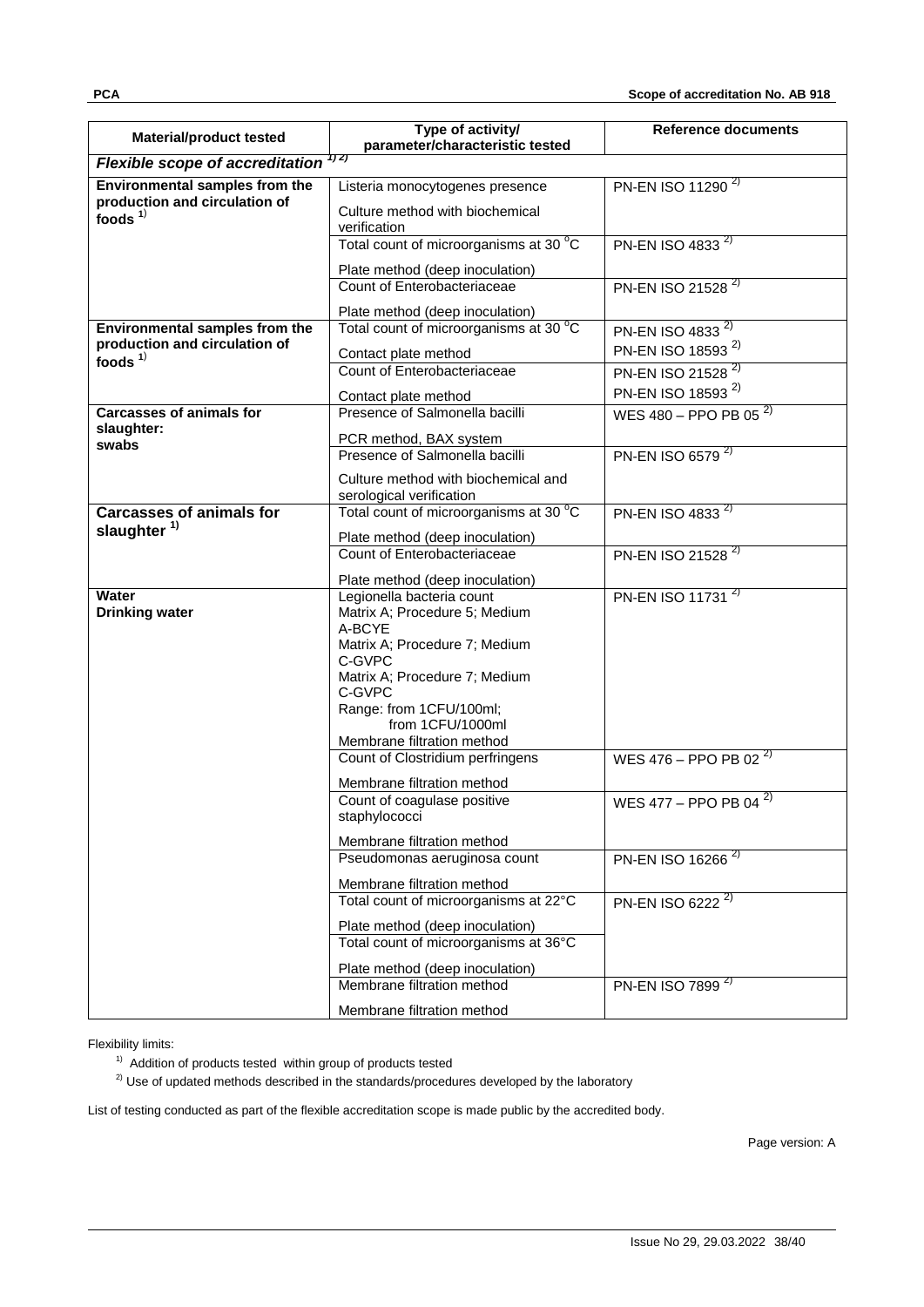| <b>Material/product tested</b>         | Type of activity/<br>parameter/characteristic tested                                                                                                                                            | <b>Reference documents</b>                                                                    |  |  |
|----------------------------------------|-------------------------------------------------------------------------------------------------------------------------------------------------------------------------------------------------|-----------------------------------------------------------------------------------------------|--|--|
| Flexible scope of accreditation $2$ ), |                                                                                                                                                                                                 |                                                                                               |  |  |
| Water<br><b>Drinking water</b>         | Coliform bacteria count<br>Membrane filtration method<br>Escherichia coli count<br>Membrane filtration method                                                                                   | PN-EN ISO 9308 <sup>2)</sup>                                                                  |  |  |
| Water in swimming pools                | Legionella bacteria count<br>Matrix B; Procedure 7; Medium<br>C-GVPC<br>Range: from 1 CFU/100ml;<br>Membrane filtration method<br>Count of coagulase positive<br>staphylococci                  | PN-EN ISO 11731 <sup>2)</sup><br>WES 477 - PPO PB 04 <sup>2)</sup>                            |  |  |
|                                        | Membrane filtration method<br>Pseudomonas aeruginosa count<br>Membrane filtration method<br>Total count of microorganisms at 36 °C<br>Plate method (deep inoculation)<br>Escherichia coli count | PN-EN ISO 16266 <sup>2)</sup><br>PN-EN ISO 6222 <sup>2)</sup><br>PN-EN ISO 9308 <sup>2)</sup> |  |  |
|                                        | Membrane filtration method                                                                                                                                                                      |                                                                                               |  |  |

 $1)$  Use of updated methods described in the standards/procedures developed by the laboratory

List of testing conducted as part of the flexible accreditation scope is made public by the accredited body.